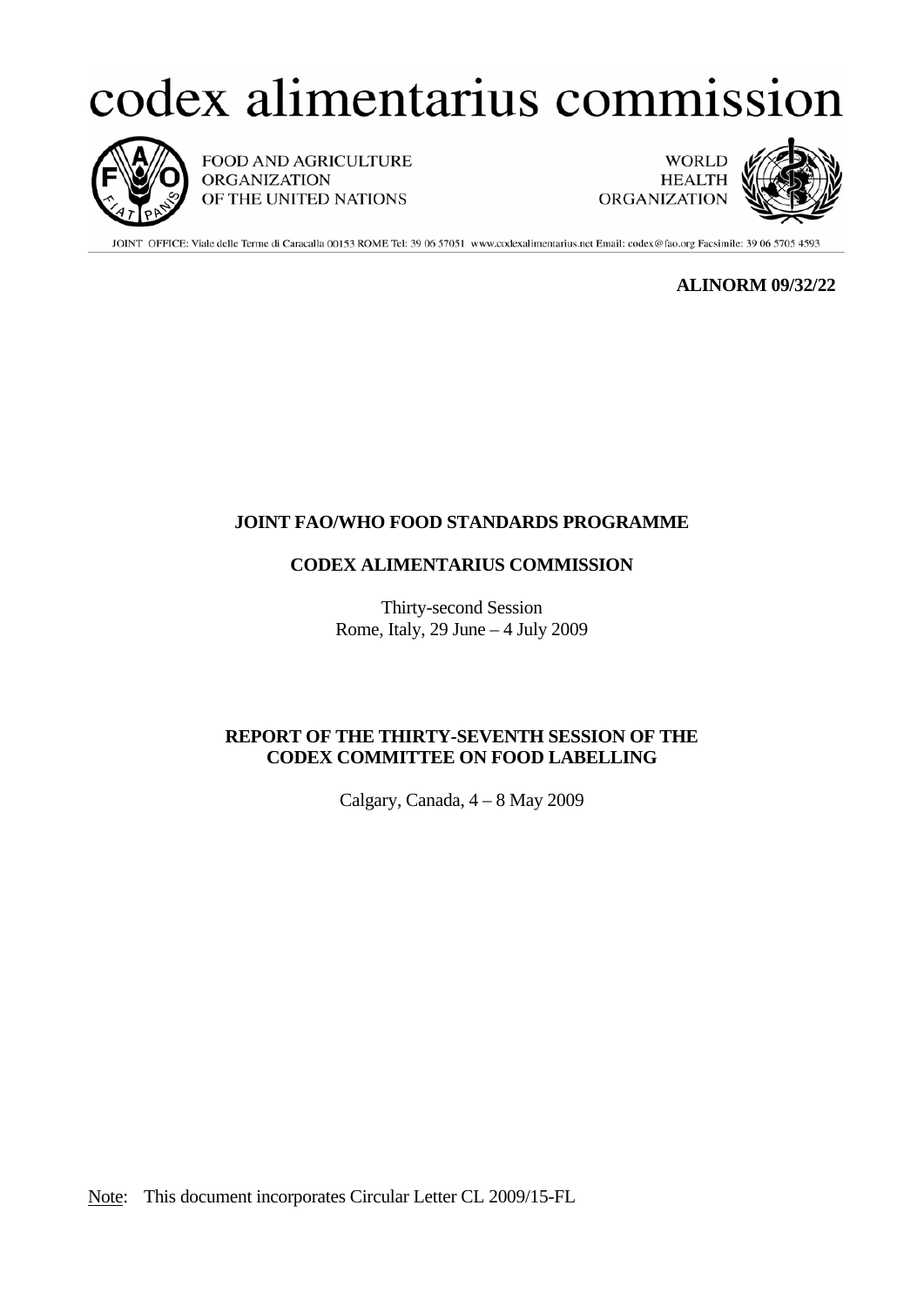# codex alimentarius commission



FOOD AND AGRICULTURE **ORGANIZATION** OF THE UNITED NATIONS

**WORLD HEALTH ORGANIZATION** 



JOINT OFFICE: Viale delle Terme di Caracalla 00153 ROME Tel: 39 06 57051 www.codexalimentarius.net Email: codex@fao.org Facsimile: 39 06 5705 4593

**CX 5/15 CL 2009/15-FL May 2009** 

- **TO:** Codex Contact Points; Interested International Organizations
- **FROM:** Secretary, Codex Alimentarius Commission, Joint FAO/WHO Food Standards Programme, FAO, 00153 Rome, Italy, fax: +39.06.5705.4593 or e-mail: Codex@fao.org

**SUBJECT:** Distribution of the Report of the 37<sup>th</sup> Session of the Codex Committee on Food Labelling **(ALINORM 09/32/22)**

## **A. MATTERS FOR ADOPTION BY THE 32nd SESSION OF THE CODEX ALIMENTARIUS COMMISSION**

## **Proposed Draft Guidelines at Step 5A**

1. Draft Amendment to the Guidelines for the Production, Processing, Labelling and Marketing of Organically Produced Foods: Annex 2 (conditions for use of rotenone) (para. 86, Appendix V)

Governments wishing to propose amendments or comments on the above documents should do so in writing in conformity with the Guide to the Consideration of Standards at Step 8 (see Procedural Manual of the Codex Alimentarius Commission) to the Secretary, Codex Alimentarius Commission, Joint FAO/WHO Food Standards Programme, at the above address **before 15 June 2009.** 

## **B. REQUEST FOR COMMENTS AND INFORMATION**

## **Draft Guidelines at Step 6 of the Procedure**

2. Draft Amendment to the Guidelines for the Production, Processing, Labelling and Marketing of Organically Produced Foods: Annex 1 (inclusion of ethylene for other products) (para. 81, Appendix IV)

## **Proposed Draft Recommendations at Step 3 of the Procedure**

- 3. Proposed Draft Revised Guidelines on Nutrition Labelling (Section 3.2 Listing of Nutrients) (para. 43, Appendix II)
	- *Trans-fatty acids*: Background information on the WHO Scientific Update on trans fatty acids can be found in the European Journal of Clinical Nutrition (2009) 63 (http://www.nature.com/ejcn/journal/v63/n2s/index.html). The WHO Scientific Update considered new evidence on the health consequences that have emerged on trans fatty acids since the last Joint FAO/WHO Expert Consultation on Fats and Oils in Human Nutrition held in 1993 (FAO, 1994)
	- *Dietary fibre*: Comments should focus on the rationale for the retention or removal of dietary fibre (para.40).
- 4. Proposed Draft Recommended Principles and Criteria for Legibility of Nutrition Labelling (para. 71, Appendix III)
- 5. Proposed Draft Recommendations for the Labelling of Foods and Food Ingredients Obtained through Certain Techniques of Genetic Modification/Genetic Engineering (para. 105, Appendix VII).

Governments and international organizations wishing to submit comments on points 4 and 5 above should do so in writing to the Secretary, Codex Alimentarius Commission, at the above address, with a copy to Mr. Ron B. Burke, Codex Contact Point for Canada, Food Directorate, Health Canada, 200 Tunney's Pasture Driveway, Bldg. No. 7, Room 2395, Tunney's Pasture, Ottawa K1A 0L2, Canada, Fax No. +1.613.941.3537, E-mail: codex\_canada@hc-sc.gc.ca, **before 15 November 2009.**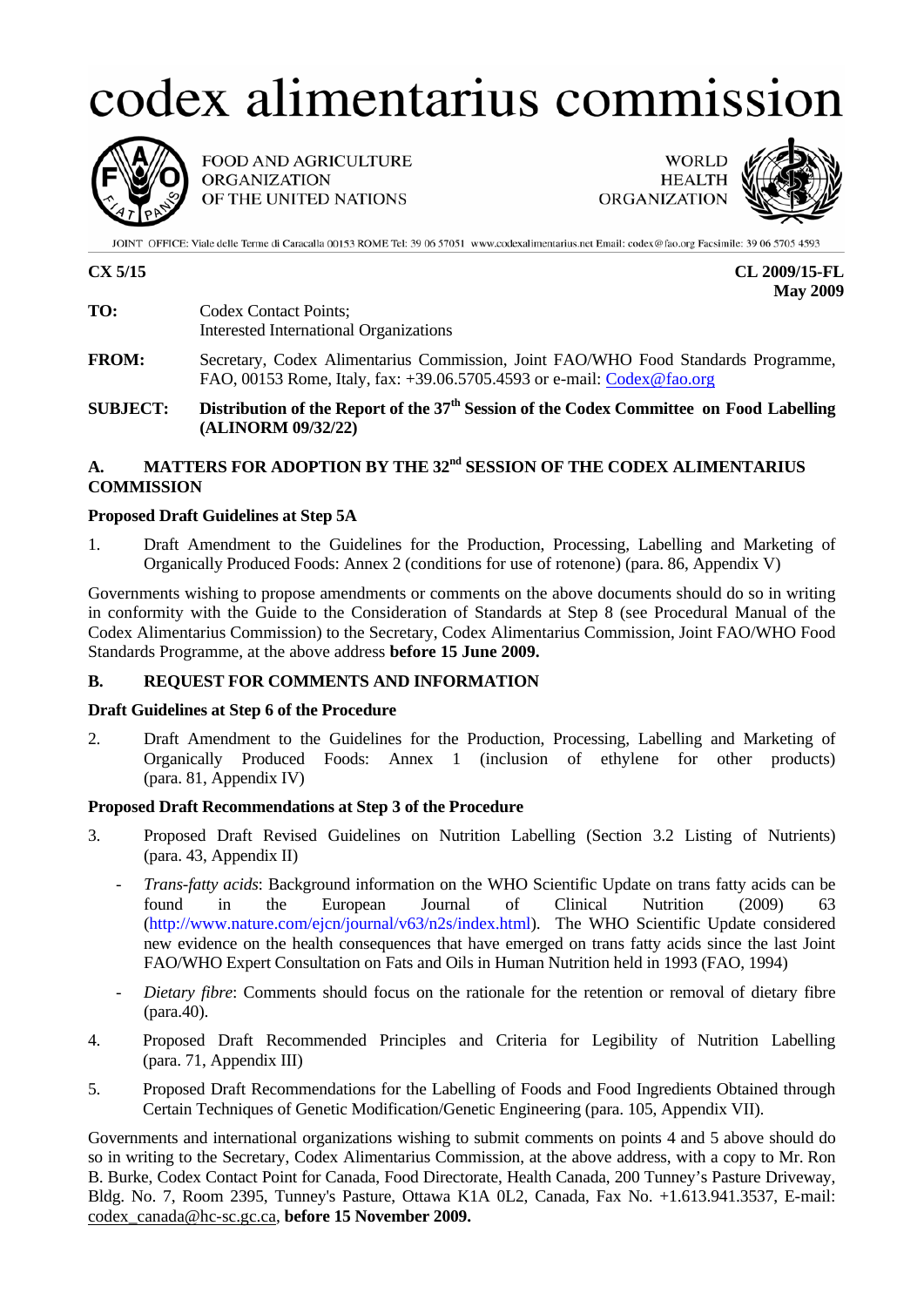## **TABLE OF CONTENTS**

| Matters Referred by the Codex Alimentarius Commission                                                                                                                                     |
|-------------------------------------------------------------------------------------------------------------------------------------------------------------------------------------------|
|                                                                                                                                                                                           |
| Implementation of the WHO Global Strategy on Diet, Physical Activity and Health                                                                                                           |
| a) Proposed Draft Revision of the Guidelines on Nutrition Labelling (CAC/GL 2-1985)<br>Concerning the List of Nutrients that are always Declared on a Voluntary or Mandatory Basis  13-43 |
|                                                                                                                                                                                           |
| c) Proposed Draft Criteria/Principles for Legibility and Readability of Nutrition Labels 50-71                                                                                            |
| d) Discussion Paper on Labelling Provisions Dealing with the Food Ingredients Identified                                                                                                  |
| Guidelines for the Production, Processing, Labelling and Marketing of Organically Produced Foods 77-87                                                                                    |
|                                                                                                                                                                                           |
|                                                                                                                                                                                           |
| Labelling of Foods Obtained Through Certain Techniques of Genetic Modification/Genetic Engineering                                                                                        |
| a) Draft Amendment to the General Standard for the Labelling of Prepackaged Foods                                                                                                         |
| b) Proposed Draft Recommendations for the Labelling of Foods and Food Ingredients Obtained                                                                                                |
|                                                                                                                                                                                           |
| Discussion Paper on the Need to Amend the General Standard for the Labelling of<br>Prepackaged Foods (CODEX STAN 1-1985) in line with OIML Recommendations                                |
|                                                                                                                                                                                           |
|                                                                                                                                                                                           |
|                                                                                                                                                                                           |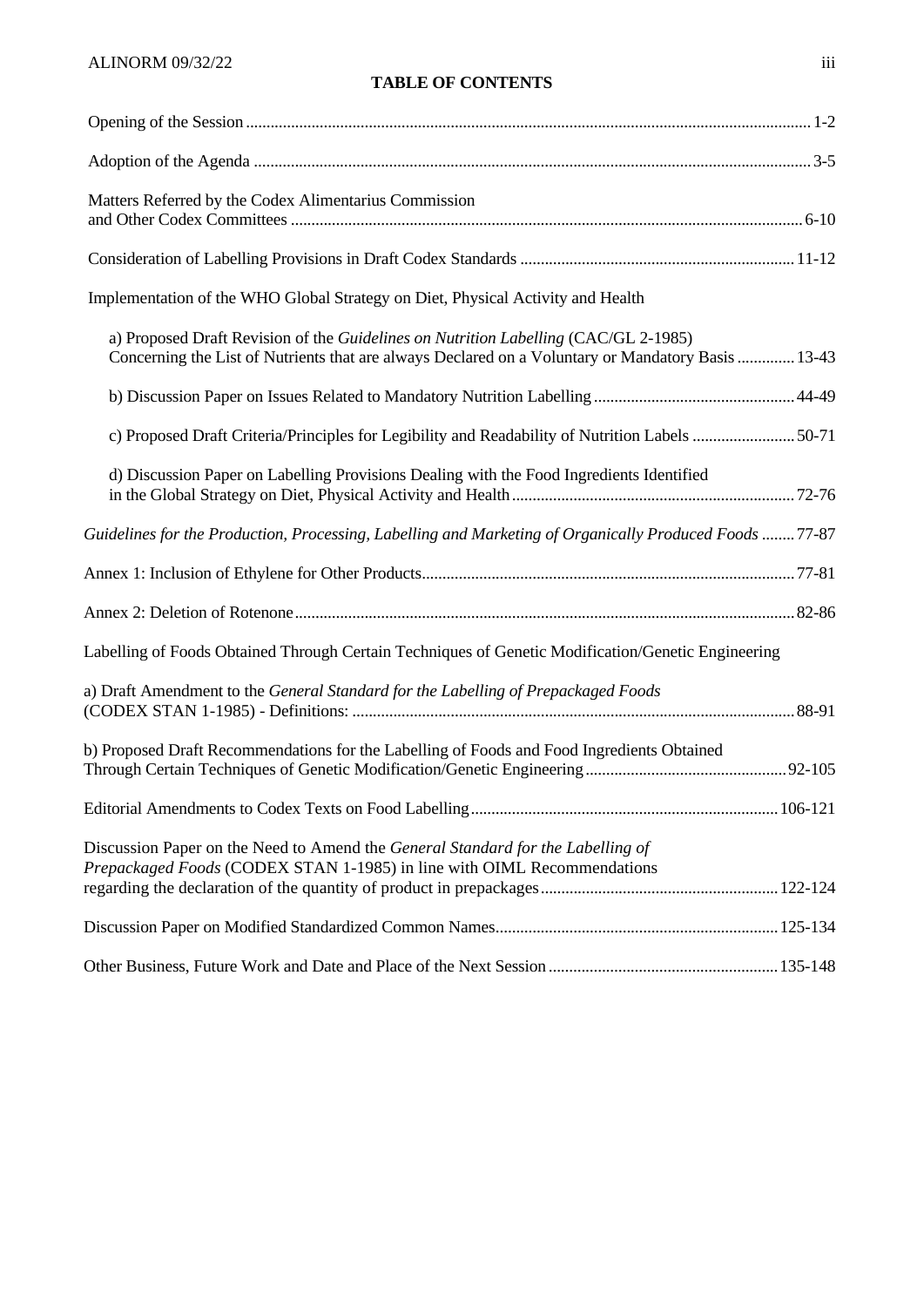## **LIST OF APPENDICES**

## **Page**

| <b>Appendix I</b>   | List of Participants                                                                                                                                                            | 20 |
|---------------------|---------------------------------------------------------------------------------------------------------------------------------------------------------------------------------|----|
| <b>Appendix II</b>  | Proposed Draft Revised Guidelines on Nutrition Labelling (Section 3.2 Listing<br>of Nutrients (at Step 3)                                                                       | 41 |
| <b>Appendix III</b> | Proposed Draft Recommended Principles and Criteria for Legibility of Nutrition<br>Labelling (at Step 3)                                                                         | 42 |
| <b>Appendix IV</b>  | Draft Amendment to the Guidelines for the Production, Processing, Labelling<br>and Marketing of Organically Produced Foods (Ethylene) (at Step 6)                               | 44 |
| <b>Appendix V</b>   | Proposed Amendment to the Guidelines for the Production, Processing,<br>Labelling and Marketing of Organically Produced Foods: Table 2 of Annex II<br>(Rotenone) (at Step 5A)   | 45 |
| <b>Appendix VI</b>  | Draft Amendment to the General Standard for the Labelling of Prepackaged<br><i>Foods:</i> Definitions (at Step 7)                                                               | 46 |
| <b>Appendix VII</b> | Proposed Draft Recommendations for the Labelling of Food and Food<br>Ingredients Obtained through Certain Techniques of Genetic<br>Modification/Genetic Engineering (at Step 3) | 47 |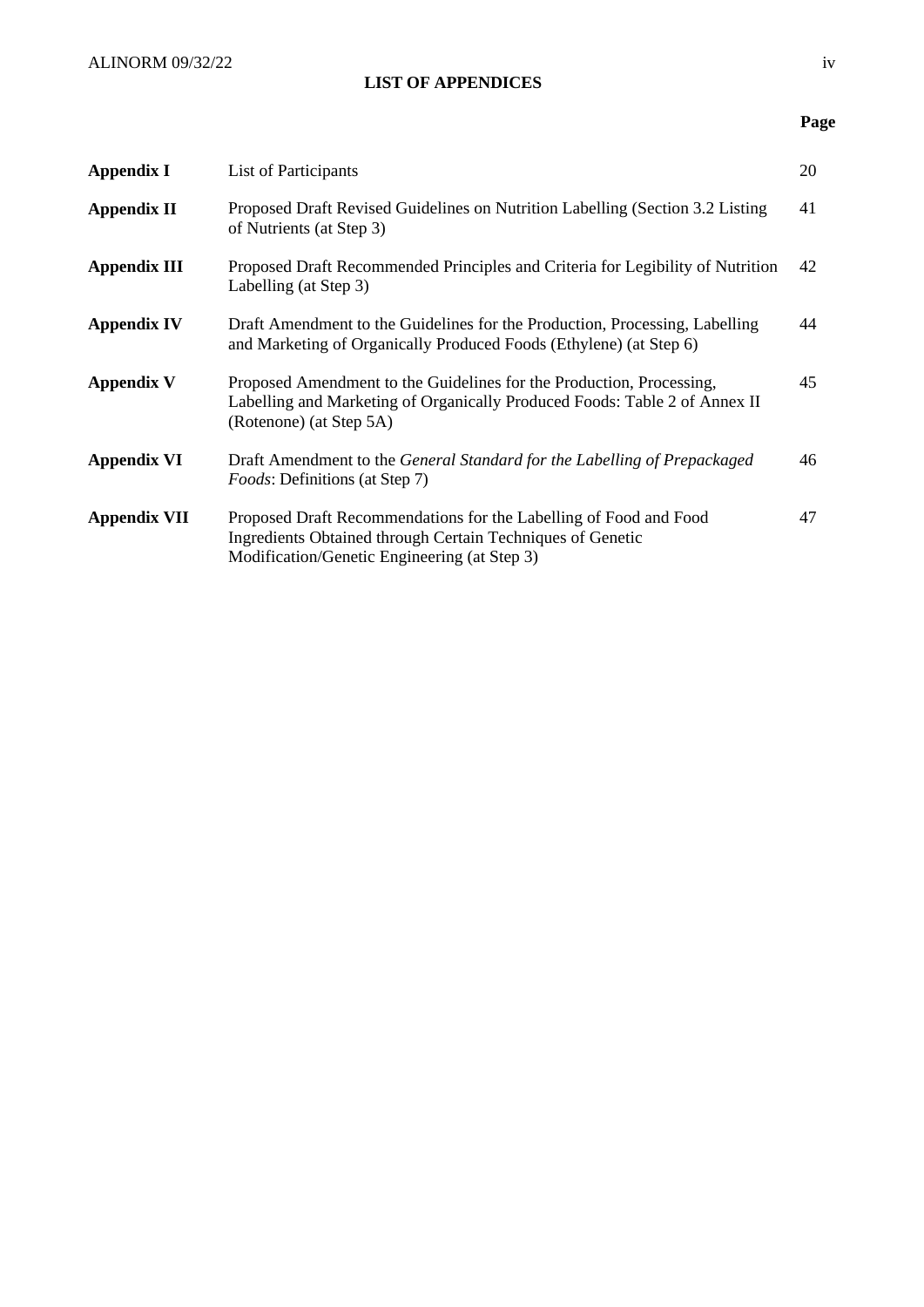The summary and conclusions of the  $37<sup>th</sup>$  Session of the Codex Committee on Food Labelling are as follows:

## Matters for adoption by the 31<sup>st</sup> Session of the Codex Alimentarius Commission:

The Committee:

- advanced to Step 5A the Draft Amendment to the *Guidelines for the Production, Processing, Labelling and Marketing of Organically Produced Foods*: Table 2 of Annex 2 (conditions for use of rotenone) (para. 86, Appendix V); and
- forwarded for adoption editorial amendments to the *General Standard for the Labelling of and Claims for Prepackaged Foods for Special Dietary Uses* (CODEX STAN 146-1985) and to the *Guidelines for the Production, Processing, Labelling and Marketing of Organically Produced Foods* (CAC/GL 32-1999) (paras 107 - 121).

## **Other Matters of Interest to the Commission**

The Committee:

- endorsed the labelling provisions in several Draft Standards, thereby allowing their adoption by the Commission (paras 11-12);
- returned to Step 3 the Proposed draft Revised *Guidelines on Nutrition Labelling* (Section 3.2 Listing of Nutrients) and the Proposed Draft Recommended Principles and Criteria for Legibility of Nutrition Labelling (para. 43, Appendix II and para. 71, Appendix III;
- returned to Step 6 the Draft Amendment to the *Guidelines for the Production, Processing, Labelling and Marketing of Organically Produced Foods*: Annex 1 (inclusion of ethylene for other products) (para. 81, Appendix IV);
- retained at Step 7 the Draft Amendment to the *General Standard for the Labelling of Prepackaged Foods* (Draft Recommendations for the Labelling of Foods Obtained through Certain Techniques of Genetic Modification/Genetic Engineering): Definitions (para. 91, Appendix VI) and returned to Step 3 the Proposed Draft Recommendations for the Labelling of Food and Food Ingredients Obtained through Certain Techniques of Genetic Modification/Genetic Engineering (para. 105, Appendix VII).

## **Matters referred to the Committee on Nutrition and Foods for Special Dietary Uses**

- The Committee agreed to request CCNFSDU to consider the following:
- inclusion of saturated fat and sodium in relation to nutrient reference values for nutrients associated with risk of non-communicable diseases;
- establishment of claims for use for labelling relating to salt, trans-fatty acids and added sugars;
- development of principles for countries to evaluate criteria 1 "the ability of nutrition labelling to address public health issues" when addressing balancing national and global health issues.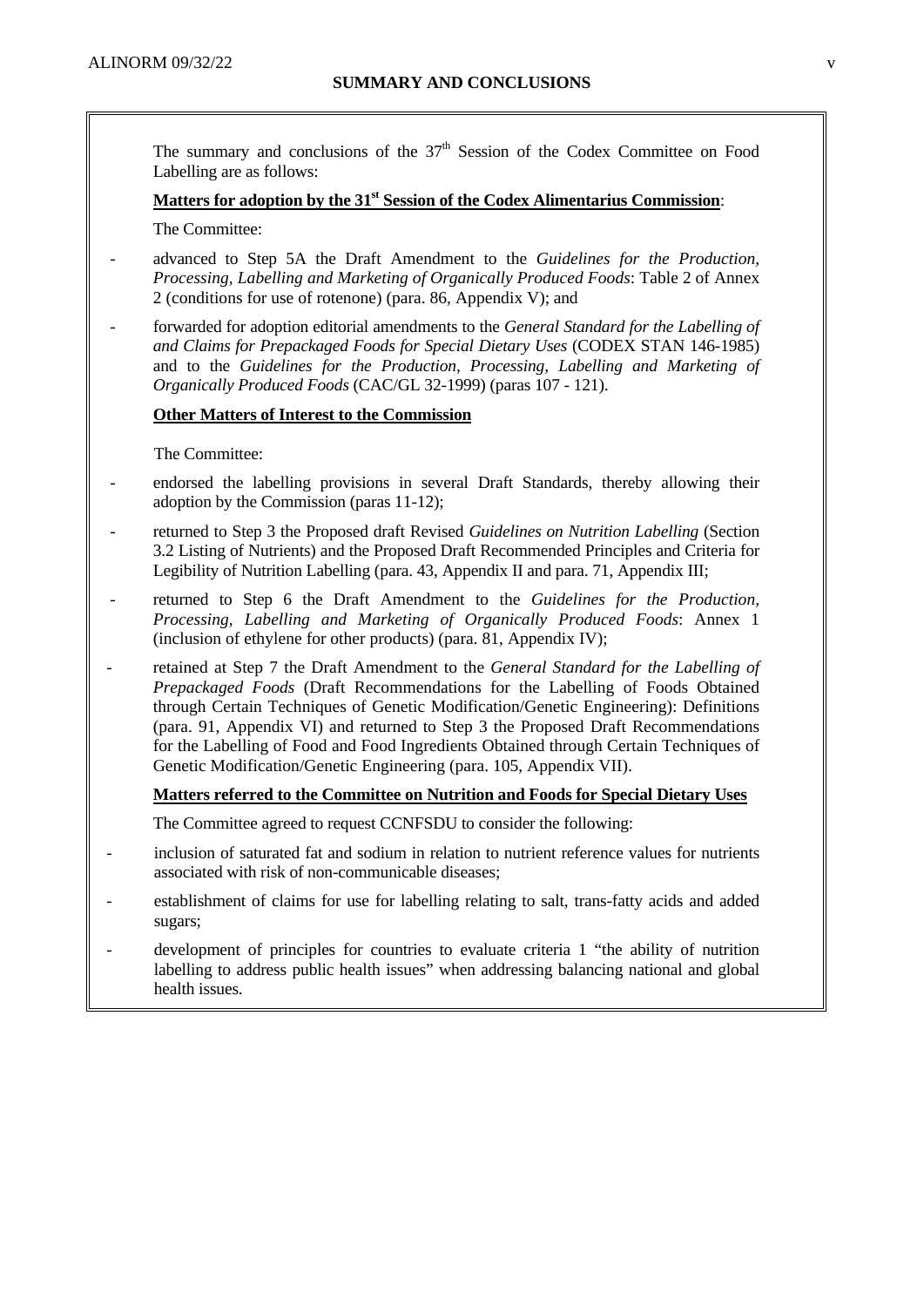#### **INTRODUCTION**

1) The Codex Committee on Food Labelling held its Thirty-seventh Session in Calgary, Canada from 4 May to 8 May 2009, at the kind invitation of the Government of Canada. The Session was chaired by Mr Paul Mayers, Associate Vice-President, Programs, Policy and Programs Branch, Canadian Food Inspection Agency. The session was attended by 201 delegates representing 63 Member Countries, one Member Organization (European Community (EC)), and 24 international organizations. A complete list of participants is attached as Appendix I to this report.

#### *Division of Competence*

2) The Committee noted the division of competence between the European Community and its Member States, according to paragraph 5, Rule II of the Rules of Procedure of the Codex Alimentarius Commission, as presented in CRD 11.

## **ADOPTION OF THE AGENDA (Agenda Item 1)<sup>1</sup>**

3) The Committee agreed to change the order of items on the agenda in order to allow delegations to study the report of the physical working group on item 4 that had been held prior to the session and following a proposal of Canada to discuss Item 9 in conjunction with item  $\hat{4}$ . The new order of discussion was: Item 1, 2, 3, 5(a), 5(b), 7, 4(a), 4(b), 4(c), 4(d), 9, 6, 8, 10.

- 4) The Committee agreed to discuss the following issues under Item 10 if time allowed:
	- Inclusion of spinosad, potassium bicarbonate and copper octanoate in Annex II, Table 2 of the *Guidelines for the Production, Processing, Labelling and Marketing of Organically Produced Foods* (proposed by the European Community in CRD 20);
	- Exchange of information between competent authorities when suspecting fraud concerning organic products (proposed by the European Community in CRD 20);
	- Misleading naming of energy drinks (proposed by Nigeria in CRD 19); and
	- Establishment of a process for the periodic review of the *Guidelines for the Production, Processing, Labelling and Marketing of Organically Produced Food* in line with the process outlined in Section 8.1 of the *Guidelines* (proposed by the United States of America in CRD 23).

5) The Committee adopted the Provisional Agenda as the Agenda for the Session with the amendments noted above.

## **MATTERS REFERRED BY THE CODEX ALIMENTARIUS COMMISSION AND OTHER CODEX COMMITTEES (Agenda Item 2)<sup>2</sup>**

6) The Committee noted the information presented in document CX/CF 09/37/2 and in particular, commented and/or made decisions as follows:

## **Definition of Fibre**

-

7) The Committee noted that the Committee on Nutrition and Foods for Special Dietary Uses had agreed to forward to the 32<sup>nd</sup> session of the Commission for adoption the draft table (provisions on dietary fibre) including the definition of dietary fibre. The Observer of the IDF informed the Committee of a proposal to amend the footnote of the proposed definition as presented in CRD 16. The Committee noted that the information on the proposed definition for dietary fibre was for information purposes only and that comments on the definition should be made to the Commission which would be considering its adoption.

<sup>1</sup> CX/FL 09/37/1, CRD 11 (Annotated Agenda and division of competence between the European Community and its Member States)

<sup>2</sup> CX/FL 09/37/2, CRD 16 (comments of IDF), CRD 18 (possible amendments to GSLPF prepared by Codex Secretariat)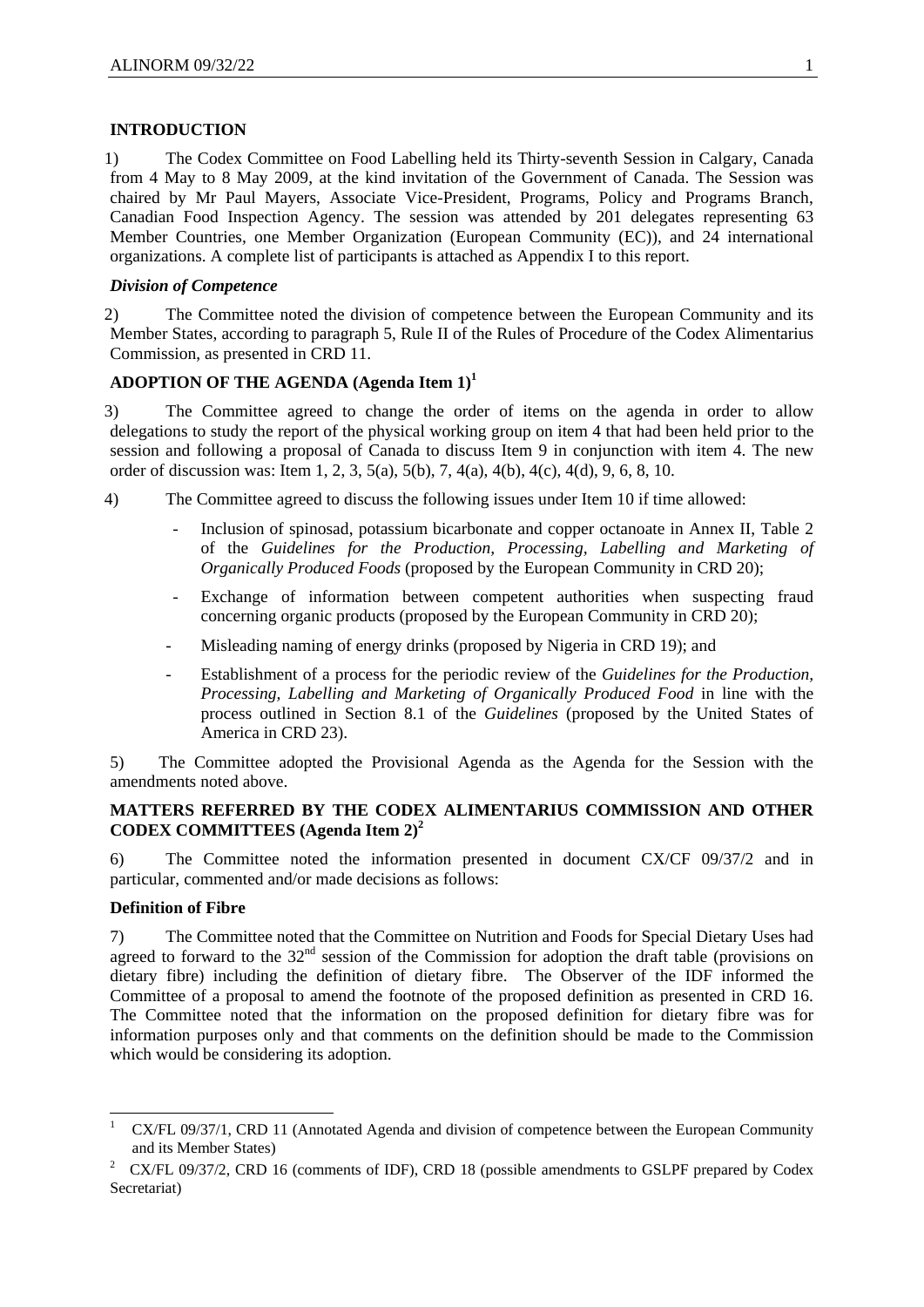## **Revision of Codex Class Names and International Numbering Systems (CAC/GL 36-1989)**

8) The Committee noted that the  $31<sup>st</sup>$  session of the Commission had adopted a revision of the Codex Class Names and International Numbering System including a revised list of technological functions in section 2 which was different from the technological functions listed in the *General Standard for the Labelling of Prepackaged Foods (*CODEX STAN 1-1985) and considered the need for the alignment of the two texts.

9) The Committee considered the proposal for amendment as outlined by the Secretariat in CRD 18 and whether the alignment was editorial or substantive in nature. Several delegations were in favour of alignment of the texts as an editorial amendment and mentioned the need of the General Standard to be harmonized with GL 36-1989. Several other delegations stated that they would like to study the amendments further and proposed to proceed through the normal procedure for new work and further consideration by the next session of the Committee.

10) After clarification that the final authority to determine whether an amendment was of an editorial or substantive nature lay with the Commission, the Committee agreed that the proposal to align the text could be included in the Secretariat document on editorial amendments to Codex standards and related texts that would be presented to the Commission which would allow all delegations to further study the implications of the amendment.

## **CONSIDERATION OF LABELLING PROVISIONS IN DRAFT CODEX STANDARDS (Agenda Item 3)3**

## **FAO/WHO Coordinating Committee for Asia**

Proposed Regional Standard for Fermented Soybean Paste (at Step 5/8)

Proposed Regional Standard for Edible Sago Flour (at Step 5)

11) The Committee endorsed the labelling provisions as proposed.

## **Committee on Processed Fruits and Vegetables**

Draft Codex Standard for Jams, Jellies and Marmalades (at Step 8)

Draft Codex Standard for Certain Canned Vegetables (General Provisions (at Step 8)

Proposed Draft Annexes Specific to Certain Canned Vegetables (Draft Codex Standard for Certain Canned Vegetables) - Annex I Asparagus, Annex IV Green Peas, Annex V Heart of Palms-Palmito, Annex VI Mature Processed Peas, Annex VII Sweet Corn (at Step 5/8)

12) The Committee endorsed the labelling provisions as proposed.

## **IMPLEMENTATION OF THE WHO GLOBAL STRATEGY ON DIET, PHYSICAL ACTIVITY AND HEALTH**

## **PROPOSED DRAFT REVISION OF THE GUIDELINES ON NUTRITION LABELLING (CAC/GL 2-1985) CONCERNING THE LIST OF NUTRIENTS THAT ARE ALWAYS DECLARED ON A VOLUNTARY OR MANDATORY BASIS (Agenda Item 4a)4**

13) The Delegation of New Zealand as co-chair of the physical working group on the implementation of the WHO Global Strategy presented the key findings of the physical working group on the revision of the Guidelines on Nutrition Labelling concerning the list of nutrients that should always be declared. The working group had considered the criteria used to identify nutrients for inclusion in the list (para 5 of CRD 25): ability to address public health issues; ability to assist in

 3 CX/CF 09/37/3

<sup>&</sup>lt;sup>4</sup> CX/FL 09/37/4, CX/FL 09/37/4-Add.1 (information note on food composition in relation to nutrition labelling prepared by FAO), CX/FL 09/37/4-Add.2 (comments of Benin, Brazil, Canada, Costa Rica, Mexico, EFLA, IBFAN, IDF, WSRO), CRD 3 (comments of India, Republic of Korea, Malaysia, Norway, Philippines, Thailand, Turkey, CEFS, CIAA, ILCA), CRD 15 (comments of Indonesia), CRD 21 (WHO statement), CRD 22 (comments of Kenya), CRD 25 (report of the physical working group on amendments to the GSLPF relative to the implementation of the WHO Global Strategy on Diet, Physical Activity and Health)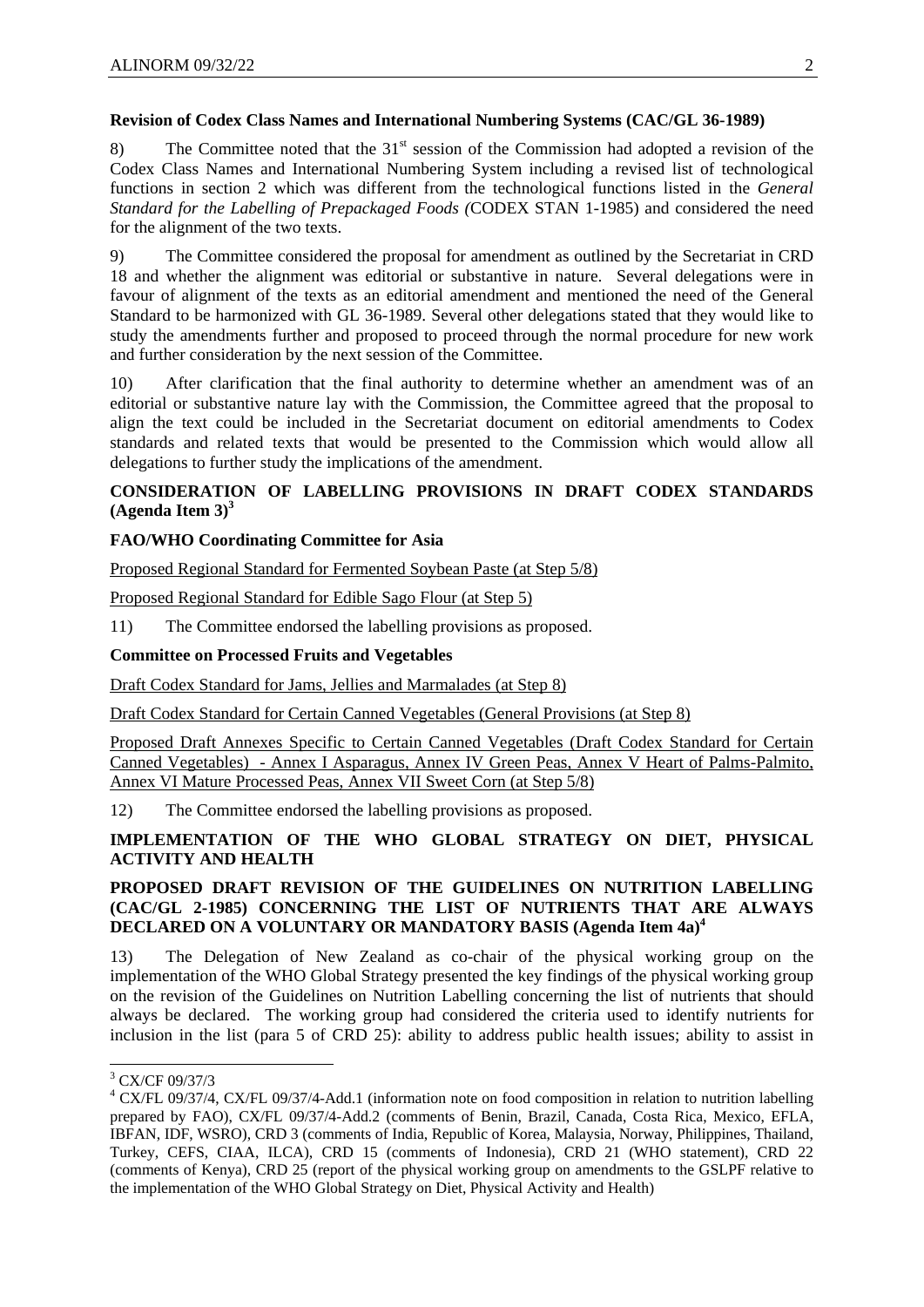informing consumers to make healthy choices and practicability and enforceability of labelling. The main recommendations were that energy value, protein, fat and available carbohydrates be retained, that cholesterol not be added, that saturated fat be added, but that there was no consensus on sugars (whether total or added sugars) and trans-fatty acids and that although there was general agreement that sodium should be declared, that the terminology used to communicate this to the consumer needed further consideration, and that dietary fibre be further discussed (paras  $7 - 29$  of CRD 25).

## **General remarks**

14) The Delegation of Malaysia noted that CRD 25 did not get full approval of all members of the physical working group. They noted that adding to the current nutrient list could lead to consumer confusion, and that scientific data were still being gathered on some nutrients and therefore did not support the inclusion of saturated fats, sugars, dietary fibre, trans-fatty acids and sodium in the list.

Several delegations noted that items 4a, b and c were interrelated and should be discussed in parallel and that in particular the issues of cost as highlighted in the Discussion Paper on Issues Related to Mandatory Nutrition Labelling (Agenda Item 4b) was relevant to this discussion. In addition, other practical issues such as methods of analysis and consumer understanding and use of information needed to be discussed. A too extensive list could overwhelm consumers and lead to saturation of information therefore the number of nutrients in the list should be limited. They proposed that the Committee consider prioritizing nutrients for inclusion in the list and develop a core list of nutrients always to be declared together with a supplementary list of nutrients that might be declared under certain circumstances especially as not all nutrients had the same importance in all regions. One Observer expressed the view that less information could diminish consumer understanding and limit possibilities for consumer education.

15) It was clarified that the electronic working group had considered the issues raised above. One delegation felt that costs might be less of an issue in this context as the mandatory labelling only applied when a claim was being made and companies could evaluate the cost/benefit of making that claim. They noted the importance of the work being linked to the work of the CCNFSDU for better understanding of the relevance of different nutrients but that this should not delay the work in the CCFL.

16) Some delegations expressed the view that the primary basis for inclusion of nutrients on the list was their importance from a public health perspective, that consumer understanding needed to be improved through consumer education programmes and supported by appropriate consumer research and that the list was a minimum list while other nutrients could be considered at the national level.

17) The Committee generally agreed to the criteria used by the working group as in para 5 of CRD 25 and decided to additionally take into account cost/benefit and the linkages between global and national public health priorities.

18) The Committee considered the recommendations as presented in Appendix I of CRD 25 individually.

## **Protein, available carbohydrates and fat**

19) Several delegations noted that although they agreed with the declaration of protein and available carbohydrates, these were not a priority in all countries and that this could be addressed by developing a core and supplementary list. Other delegations indicated the usefulness of information on energy values, protein and fat and that information on available carbohydrates was of particular interest to certain populations such as diabetics. The Committee therefore agreed to retain these nutrients in the list.

## **Saturated fat**

20) One Delegation expressed the view that saturated fat declaration should not be mandatory as it might be in conflict with paragraph 3.4.7 of the Guidelines on Nutrition Labelling and could be confusing to consumers as not all saturated fats had the same physiological effect and appropriate risk assessment should be carried out before making saturated fat mandatory.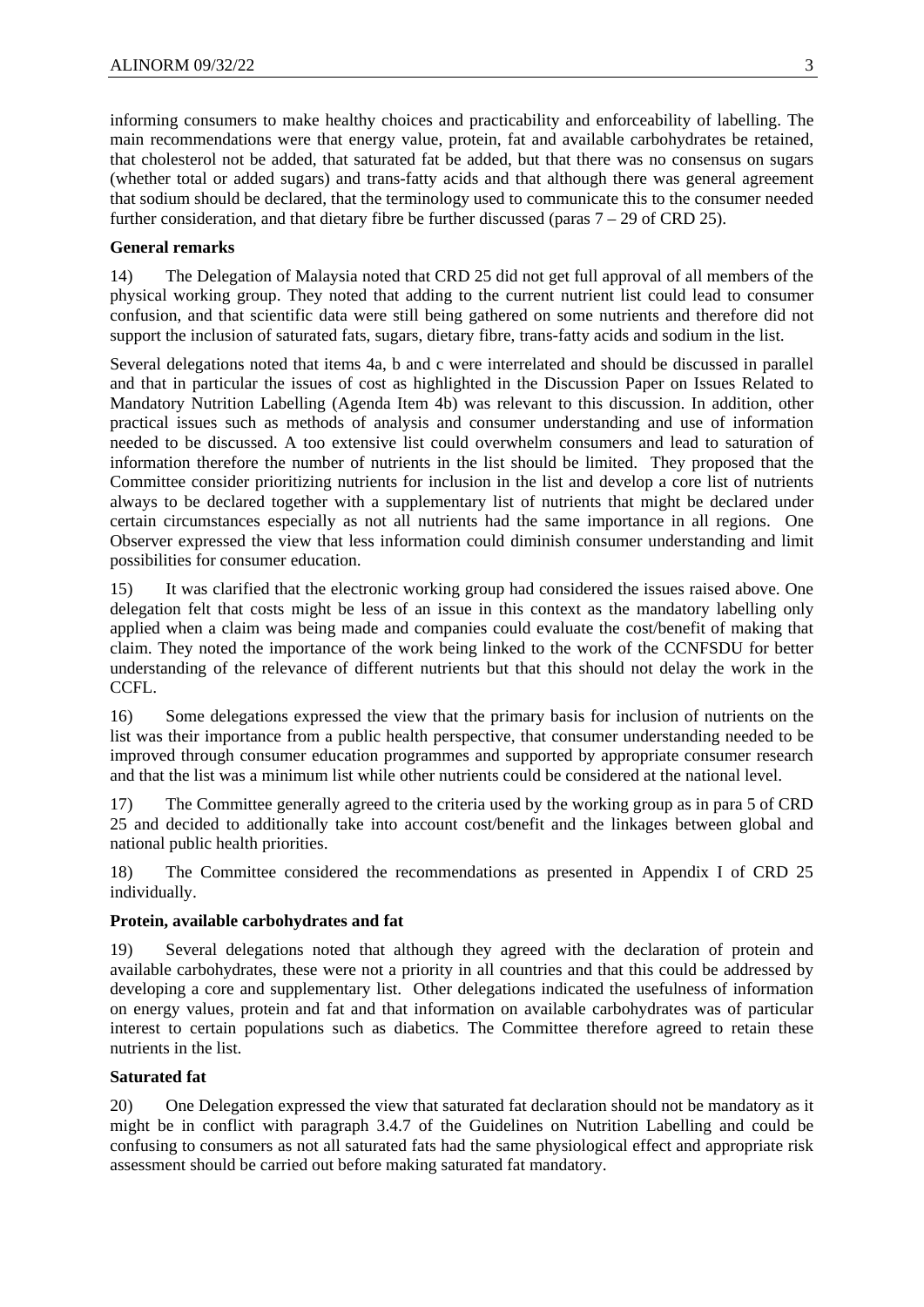21) Other delegations noted that saturated fat was important from a public health perspective which was highlighted in the WHO Global Strategy on Diet Physical Activity and Health supported scientifically by WHO Technical Report 916 on Diet, Nutrition and the Prevention of Chronic Diseases. It was mentioned that it met all criteria used and that labelling was supplementary to other activities such as consumer education.

22) The Committee agreed to add saturated fat to the list.

## **Trans-fatty acids**

23) Several delegations while acknowledging the public health significance of trans-fatty acids did not agree with their inclusion since this was not a nutrient of concern in their respective countries and that measures had been taken to reduce the use of trans-fatty acids by manufacturers and reduced intake by consumers. They preferred to leave the flexibility to national governments to include transfatty acids on nutrition labels.

24) Several other delegations and observers were of the opinion that trans-fatty acids fulfilled all the criteria for inclusion and that it was important to have both trans-fatty acids and saturated fats declared to ensure that manufacturers did not substitute one nutrient with the other. Several observers highlighted the importance of information on trans-fatty acids for women during pregnancy and lactation because trans-fatty acid consumption could reduce the consumption of essential fatty acids by lactating mothers and subsequently compromise the growth development of infants.

25) The Committee noted the information by  $WHO<sup>5</sup>$  that the scientific background papers and the outcomes of the WHO Scientific Update on Health Consequences of Trans-Fatty Acids would become available on 11 May 2009 in the European Journal of Clinical Nutrition (Volume 63, supplement 2) and the WHO proposal that the Committee consider a footnote to paragraph 3.2.1.4 to indicate that countries whose diets exceed 1% of total energy from trans-fatty acids should consider the declaration of trans-fatty acids in nutrition labelling.

26) Taking into account the information provided by the WHO, the Committee agreed to retain trans-fatty acids in square brackets. Further comments regarding inclusion of TFAs would be requested through a circular letter, which will also include information from the WHO scientific update.

## **Sodium (salt)**

27) Many delegations and one observer while recognizing the public health significance of sodium stated that this term was not well understood by consumers and proposed to use the term salt for declaration on the label. They reiterated the importance of nutrient labelling to assist consumers to make informed choices and the need to use terminology that was easily understood.

28) Many other delegations and observers expressed the view that sodium should be included in the list since the public health goal in the Global Strategy was to reduce sodium intake, the term was correct from a scientific and analytical perspective, was used in national legislation and that consumer education was key in assisting consumers to make informed choices. These delegations further indicated the need to differentiate between nutrient labelling and ingredient labelling and that salt should more appropriately be listed as an ingredient.

29) Several delegations, while supporting use of the term salt as it was better understood by consumers, proposed the retention of both terms in square brackets for further consideration. It was further indicated that consideration could be given to the provision of a conversion factor to convert sodium to salt and the use of a salt equivalent.

30) The Committee noted that there was consensus on the importance of the nutrient sodium/salt and that it should be included in the list but due to the diversity of views on which term to use, the Committee agreed to retain sodium/salt in square brackets and to establish an electronic working group led by the Delegation of New Zealand working in English only and open to all members and observers with the following terms of reference:

 $\frac{1}{5}$  CRD 21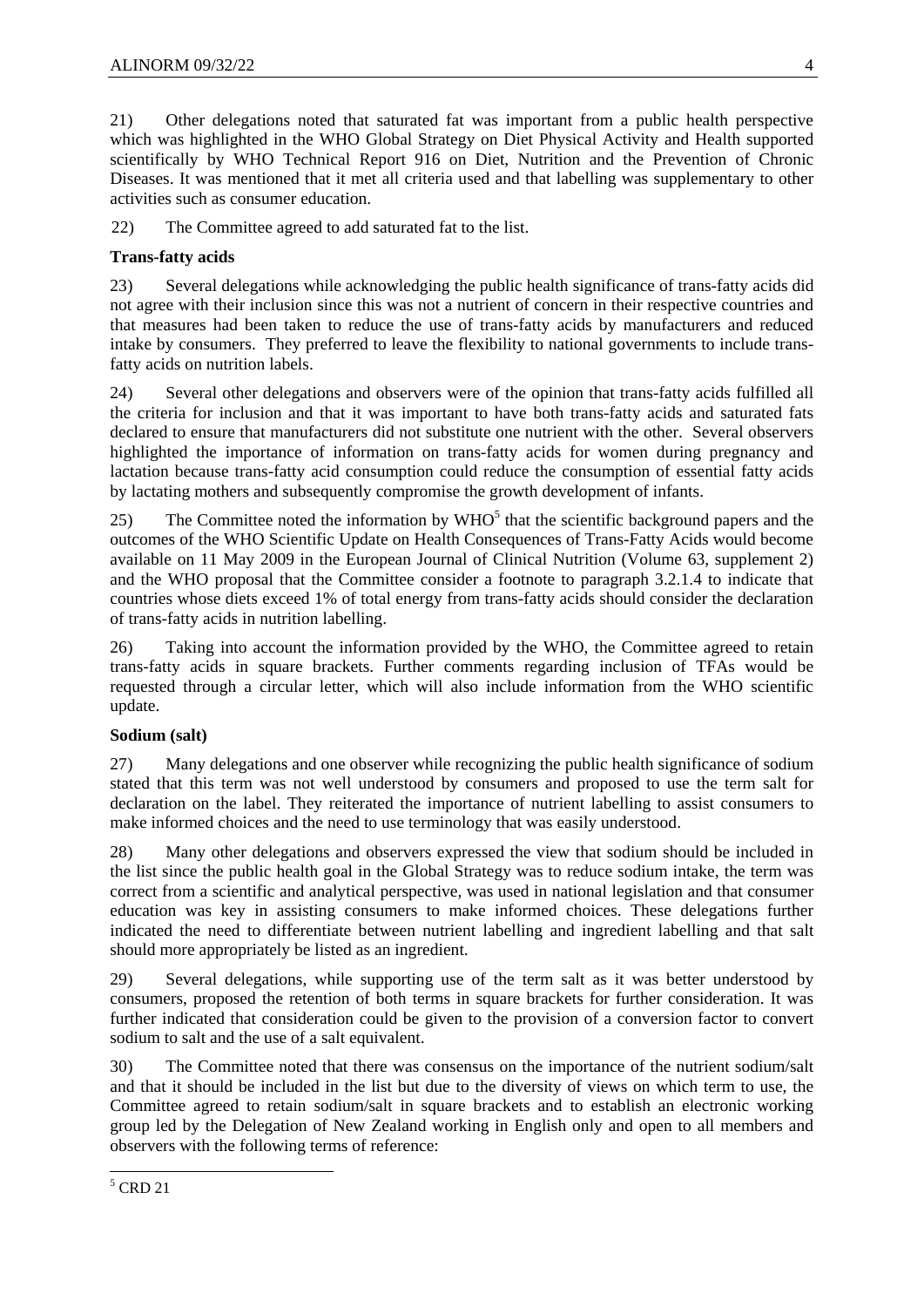- 1) Consider issues associated with the declaration of sodium/salt on nutrition labelling, taking into account the experiences of member countries and observers and the criteria developed for nutrients that should always be declared.
- 2) Consider different approaches to declare sodium/salt on food labelling to assist in the implementation of the Global Strategy on Diet, Physical Activity and Health and in consumer choice of foods lower in sodium/salt.
- 3) Make recommendations to the  $38<sup>th</sup>$  session of the CCFL on the findings of the Working Group.

## **Total sugars/added sugars**

31) Several delegations and observers expressed their preference for the inclusion of total sugars as opposed to added sugars noting that the body did not differentiate between the two physiologically; it was difficult to differentiate between intrinsic and extrinsic sugars analytically which could create difficulties for enforcement; that its declaration was important for certain populations such as diabetics; and that added sugars could be addressed through other means such as inclusion in ingredients lists.

32) Several other delegations and one observer noted that the WHO Global Strategy recommended limiting intake of free sugars. They proposed to retain both in square brackets for further consideration, while others proposed to include total sugars in the list, while retaining added sugars in square brackets for further consideration based on their interpretation of the statement of WHO as contained in CRD 21. One member and several observers noted that the declaration would assist consumers to make food choices that would result in the reduction of the intake of foods high in extrinsic or added sugars.

33) One delegation pointed out the need for a common definition of added sugar that would cover all kinds of ingredients added for sweetening purposes.

34) It was pointed out that other means of verification of compliance other than analytical methods could be used such as internal control-systems by producers in combination with inspections.

35) The Committee noted the following information provided by the WHO in an email: "WHO recognizes that total sugars is the only practical way of labelling the sugars content of food since added sugars cannot be distinguished analytically from intrinsic sugars. If the Committee wants to include both total sugars and added sugars, that's fine although not sure of the benefits. But is they are debating to choose either total sugars or added sugars, it should be total sugars."

36) In view of the lack of consensus and the range of views, the Committee agreed to remove the square brackets around total sugars and to retain the square brackets around added sugars for further consideration.

## **Dietary fibre**

37) Several delegations opposed the inclusion of dietary fibre since it was not a nutrient identified in the Global Strategy and methods of analysis were still under consideration in CCNFSDU and were of the opinion that it should more appropriately be left to national legislation.

38) Other delegations proposed the retention of dietary fibre in square brackets noting its importance to health and the need for consumers to make better food choices.

39) Several delegations noted that this issue could be addressed by their earlier proposal to have a core and supplementary list of nutrients and proposed to retain dietary fibre in square brackets until a decision was taken on this matter.

40) Noting the discussion, the Committee agreed to retain dietary fibre in square brackets and to request comments on the rationale for the retention or removal of dietary fibre for further consideration at the next session.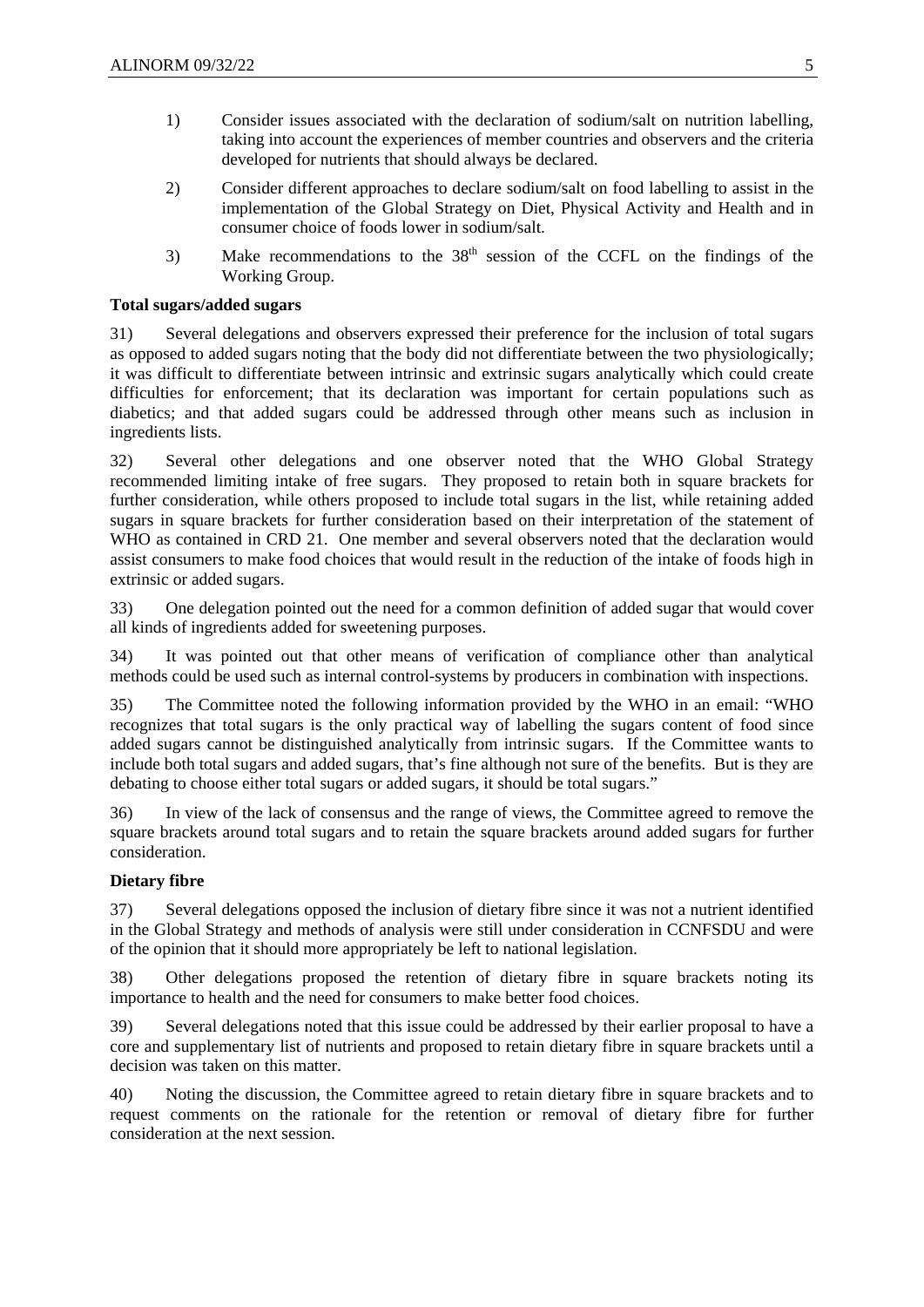## **Cholesterol**

41) The Committee agreed with the conclusions of the working group that cholesterol should not be added to the list.

## **Matters to be referred to the CCNFSDU**

- 42) The Committee agreed to refer to the CCNFSDU the following requests for consideration:
	- Inclusion of saturated fat and sodium in relation to nutrient reference values for nutrients associated with risk of non-communicable diseases;
	- Establishment of claims for use for labelling relating to salt, trans-fatty acids and added sugars;
	- Development of principles for countries to evaluate criteria 1 "the ability of nutrition labelling to address public health issues" when addressing balancing national and global health issues.

## **Status of Proposed Draft Revision of the** *Guidelines on Nutrition Labelling* **(CAC/GL 2-1985) Concerning the List of Nutrients that are always Declared on a Voluntary or Mandatory Basis**

43) The Committee agreed to return the Proposed Draft Revision of the Guidelines on Nutrition Labelling concerning the list of nutrients that are always declared on a voluntary or mandatory basis as amended to Step 3 for comments and further consideration by the next session of the Committee (Appendix II).

## **Discussion Paper on Issues Related to Mandatory Nutrition Labelling (Agenda item 4(b))6**

44) The delegation of Australia informed the Committee on the outcome of the physical working group on issues related to mandatory nutrition labelling. The purpose of the work had been to inform the work being undertaken under Agenda items 4(a) and 4(c). The working group did not make any recommendations as to which type of labelling to be followed but rather had identified the issues that should be considered when deciding on mandatory/voluntary nutrition labelling: costs and benefits, application of mandatory nutrition labelling, implementation and support mechanisms, compliance and enforcement and international trade considerations.

45) Several delegations were of the opinion that the issue of mandatory nutrition labelling could be discussed together with the concept of having a core list of nutrients that are always to be labelled and a supplementary list of nutrients that could be labelled.

46) Some delegations stated that flexibility should be left to member states on how to implement the various rules taking into account consumer understanding and the problems of small and medium size enterprises.

47) Several delegations felt that use of the valuable results of the working group could be made through an expanded advisory paper prepared by FAO/WHO to assist countries that are considering nutrition labelling.

48) The Representative of the FAO said that FAO currently supported many capacity building projects and had developed tools on many issues related to Codex work and work on assisting countries considering nutrition labelling could be considered.

## **Conclusion**

1

49) The Committee agreed that the report identified a number of practical issues that might be of interest to any governments that are considering mandatory or voluntary nutrition labelling in order to address issues related to the implementation of the Global Strategy on Diet, Physical Activity and Health and agreed that the delegation of Australia would revise and finalize the discussion paper based

<sup>6</sup> CX/FL 09/37/5, CX/FL 09/37/5-Add.1 (comments of Canada, Costa Rica and IADSA), CRD 12 (comments of India, Malaysia, Thailand, Turkey and CIAA), CRD 10 (comments of Mali), CRD 15 (comments of Indonesia) and CRD 22 (comments of Kenya)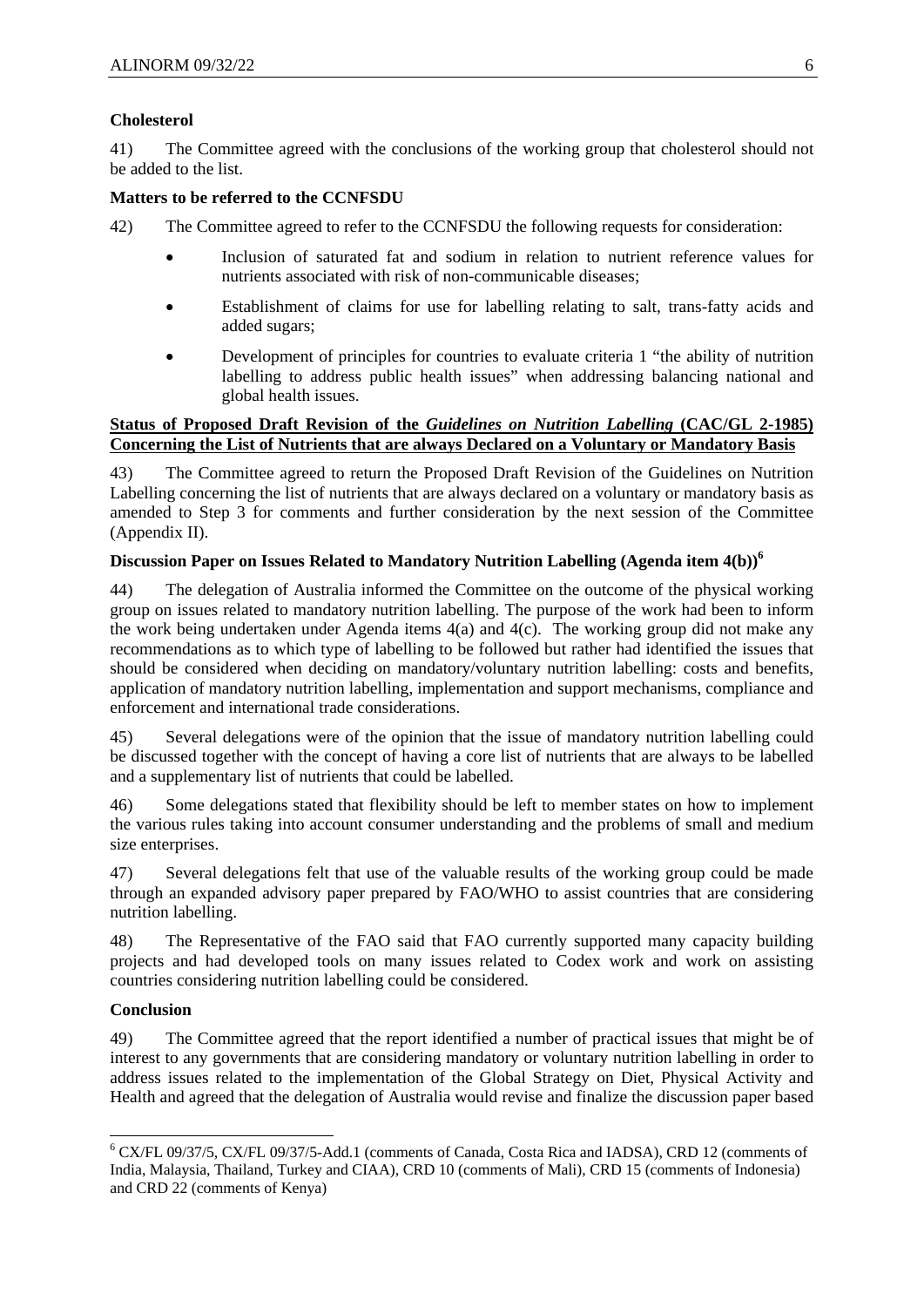on comments made at the session and present it to the 38<sup>th</sup> Session of the Committee for review and possible publication as an appendix to the report so that it could be widely available to serve as a tool for governments.

## **IMPLEMENTATION OF THE WHO GLOBAL STRATEGY ON DIET, PHYSICAL ACTIVITY AND HEALTH**

## **PROPOSED DRAFT CRITERIA/PRINCIPLES FOR LEGIBILITY AND READABILITY OF NUTRITION LABELS. (Agenda Item 4(c)<sup>7</sup> )**

50) The Delegation of the United States, as co-chair of the physical working group on the implementation of the WHO Global Strategy on Diet, Physical Activity and Health, presented the key findings of the working group concerning criteria and principles for legibility and readability of nutrition labels. The delegation informed the Committee that the conclusions of the working group could be found in paragraphs  $40 - 55$  and Appendix III of CRD25. It was further noted that there was insufficient time to consider all the items under "Other Provisions for Consideration" and that these were identified in paragraph 54 of CRD 25.

## **Title**

51) The Committee agreed to the working group's recommendation to refer only to "legibility", noting that "readability" is subjective and dependent on consumer understanding and consumer education measures.

## **General Principles**

52) Some delegations, noting the applicability to nutrition labelling of Sections 8.1.1, 8.1.2 8.1.3 and 8.2 of the General Standard for the Labelling of Prepackaged Foods (GSLPF), favoured editing these sections for insertion into Section 3.4 of the Guidelines on Nutrition Labelling.

53) Other delegations, while agreeing that those sections were applicable, were of the view it would be preferable to cross reference them instead of incorporating an edited version in Section 3.4. They noted that should the text in those sections be revised at some future time it would necessitate a revision of the nutrition provisions as well.

54) The Committee noted that while there was general agreement on the principles there was no consensus on how they should be expressed. The Committee agreed that both options would be retained and circulated for comments and further consideration at its next session.

## **Specific Elements of Presentation**

*Paragraph 5*

-

55) The Committee agreed to retain paragraph 5.

## *Paragraph 6 (Format)*

56) Regarding paragraph 6, some delegations favoured the removal of the square brackets around [other formats], noting the need for flexibility at the national level for consideration of other formats that could be an acceptable and effective means of communication or enhancing prominence.

57) Other delegations preferred a revision of the paragraph to focus on "formatting elements" to enhance legibility to facilitate consistency in how the information would be presented.

58) Two versions of a revised text were discussed by the Committee but no consensus was reached. The Committee agreed to retain both options in square brackets for further consideration.

<sup>7</sup> CX/FL 09/37/6, CX/FL 09/37/6-Add.1 (Comments from Australia, Brazil, Canada, Costa Rica, Mexico), CRD 6 (Comments from India, Korea, Malaysia, Philippines, Thailand, Turkey, CIAA), CRD 10 (Comments from Mali), CRD 15 (Comments from Indonesia), CRD17 (Comments from Ghana), CRD 19 (Comments from Nigeria), CRD 22 (Comments from Kenya), CRD 25 (Report of the Physical Working Group)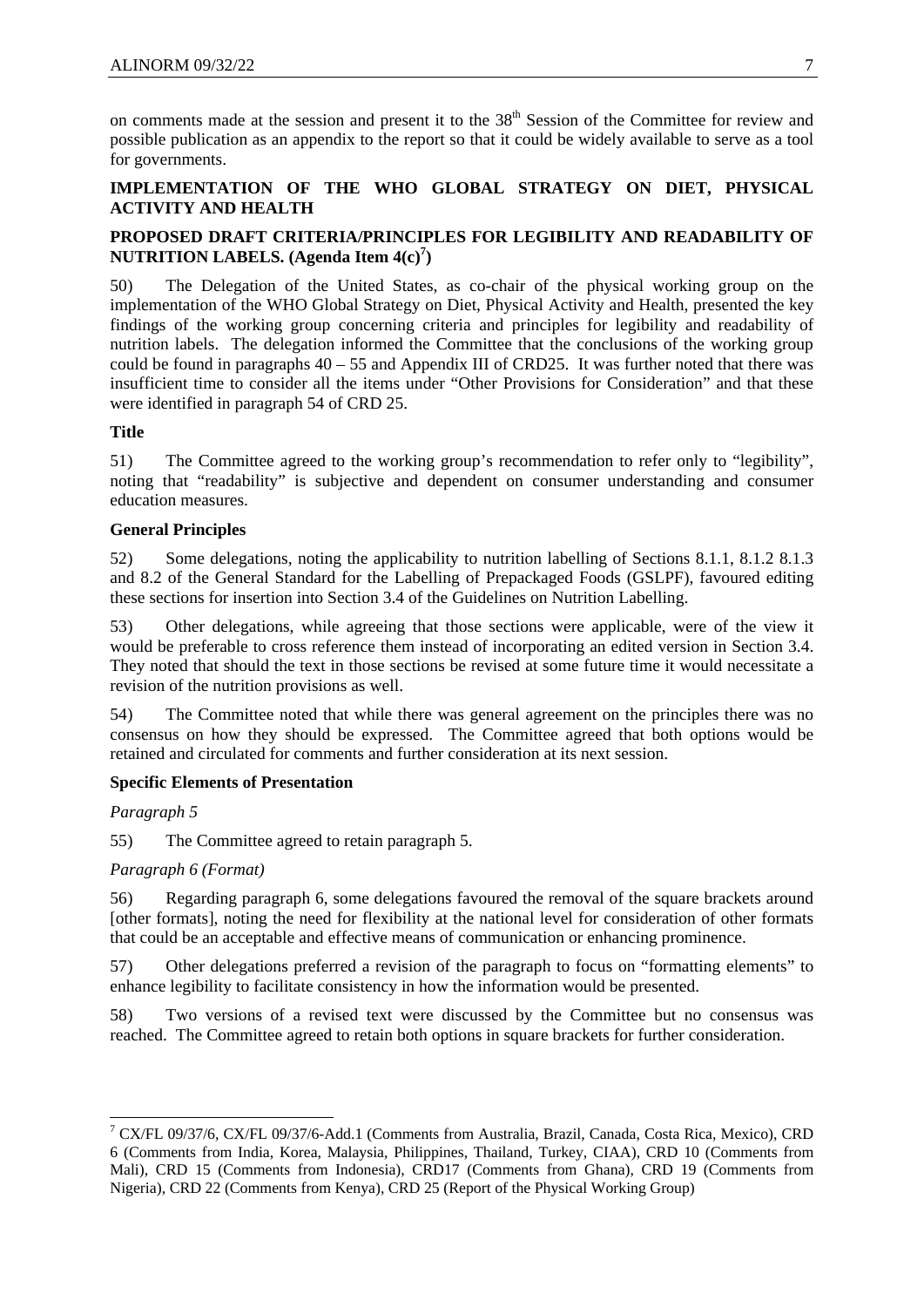## *Paragraph 7 (Order)*

59) The Committee agreed that discussion on this item would be deferred until after the list of nutrients was finalized.

## *Paragraph 8 (Font)*

60) A number of delegations were of the view that a minimum font size was important but felt that it was not practical to apply it consistently across all food products due to different package sizes and types of products. They felt that the establishment of a minimum font size should be left to national authorities. One delegation commented with respect to font size that based on the review undertaken by their national Codex Committee on the subject matter they had reached the conclusion that 1mm was an adequate size and offered to provide the supporting material to the CCFL. One observer proposed that rather than the term "font-size" the "x-height" should be used.

61) The Committee agreed to retain this paragraph with an amendment in the first sentence to remove the reference to consistency across all food products.

## *Paragraph 9 (language)*

62) The Committee agreed with the conclusion of the physical working group that this item could be deleted as it was captured within Section 8.2.

#### *Paragraph 10 (Numerical declaration)*

63) The Committee agreed that the text as written in Section 3.4.1 to 3.4.5 of the Guidelines on Nutrition Labelling should be retained until the list of nutrients was finalised and that the issue of rounding should be left to national authorities.

#### **Exemptions and Special Provisions**

*Paragraph 11*

64) It was noted that this provision was relevant when nutrition labelling was mandatory. Some delegations suggested that where small packs are exempted, the nutrient declaration should be required on any larger packages containing the smaller units.

65) The Committee agreed to retain paragraph 11 in square brackets and to amend the second sentence to insert "printable" between "largest" and "surface".

## *Paragraph 12*

66) It was noted that this provision was relevant when nutrition labelling was mandatory. The Committee decided that this paragraph would be retained in square brackets pending the outcome of work relative to the listing of nutrients.

#### **Other provisions for consideration**

67) The Committee discussed the first bullet listed under paragraph 54 of CRD 25. Some delegations expressed the view that this was an important element for legibility while other delegations noted that since the list of nutrients still had not been finalized inclusion of this provision was premature.

68) Some delegations noted that the intent of this provision was to prevent the nutrient declaration from being cluttered with other, nonessential information. The Secretariat explained that according to the definitions for "nutrient declaration" in Sections 2.3 and 2.5 of the Guidelines for Nutrition Labelling, only nutrients may be included in the nutrient declaration. The Committee therefore agreed that the bullet was not necessary and decided to delete it.

69) The Committee did not have sufficient time to discuss the remaining bullets listed under paragraph 54 and agreed they would be retained in square brackets and circulated for comments and further consideration.

70) The Committee agreed to establish an electronic Working Group, open to all members and observers, working in English only and led by the United States of America with the following terms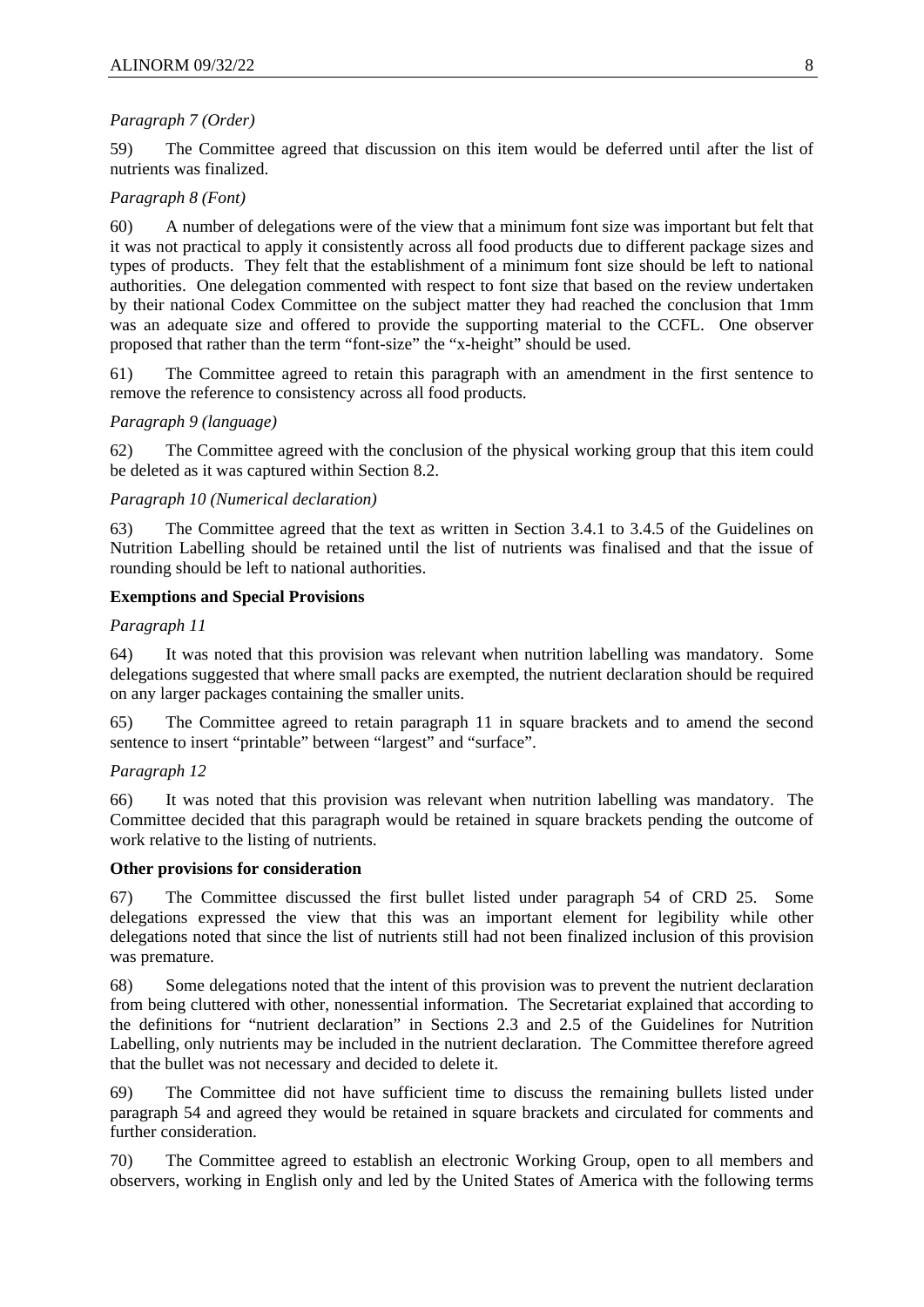-

of reference: to further develop the Proposed Draft Recommended Principles and Criteria for the Legibility of Nutrition Labelling in Appendix III of ALINORM 09/32/22. To consider comments received from countries in response to CL 2009/15-FL and redraft the text in Appendix III for reconsideration by the Committee at the 38<sup>th</sup> session. In accordance with the project document in Appendix VIII of ALINORM 08/31/22, universal symbols or simplified labelling are not a part of the scope or mandate of the work of the electronic working group.

## **Status of the Proposed Draft Criteria/Principles for Legibility of Nutrition Labels**

71) The Committee agreed to return the Proposed Draft Criteria/Principles for Legibility of Nutrition Labels as amended to Step 3 for comments and further consideration by the next session of the Committee (Appendix III).

## **IMPLEMENTATION OF THE WHO GLOBAL STRATEGY ON DIET, PHYSICAL ACTIVITY AND HEALTH**

## **DISCUSSION PAPER ON LABELLING PROVISIONS DEALING WITH THE FOOD INGREDIENTS IDENTIFIED IN THE GLOBAL STRATEGY ON DIET, PHYSICAL ACTIVITY AND HEALTH (Agenda Item 4d)<sup>8</sup>**

72) The Delegation of Norway as the co-chair of the physical working group and chair of the electronic working group on the discussion paper on labelling provisions dealing with the food ingredients identified in the Global Strategy on Diet, Physical Activity and Health informed the Committee that the working group could not complete its work, but that a preliminary report (CRD 1) had been presented to the physical working group. It was reported that Norway had asked the physical working group for support for the continuation of the work. The group had noted that a number of proposed actions in CRD 1 were outside the scope of the terms of reference of the electronic working group and there was a need to more clearly specify the terms of reference of this working group should it be reconvened.

73) The Delegation further expressed the view that following discussions, in particular on salt and added sugars under Agenda Item 4(a) it was important for the electronic working group to continue and complete its work and asked the Committee to consider this proposal.

74) There was general agreement for the electronic working group to be reconvened and that it should focus its work on the ingredients listed in the Global Strategy (i.e. fruits and vegetables and legumes, whole grains and nuts, and free/added sugars and salt (sodium)) and to develop actions in relation to the labelling of these ingredients.

75) The Committee therefore agreed to reconvene the electronic Working Group, co-chaired by Norway and Canada, working in English only and open to all members and observers with the following terms of reference:

76) Considering the food ingredients identified in paragraph 22 of the Global Strategy on Diet, Physical Activity and Health, i.e., fruits and vegetables and legumes, whole grains and nuts, and free/added sugars and salt (sodium), the electronic working group will:

• review and revise the list of proposed actions in CRD 1 in order to focus on those ingredients identified in the Global Strategy as mentioned above;

• identify paragraphs in existing Codex texts on food labelling under which food ingredients identified in the Global Strategy can be addressed; and

prepare a discussion paper for consideration by the  $38<sup>th</sup>$  session of the CCFL.

<sup>&</sup>lt;sup>8</sup> CX/FL 09/37/7-Add.1 (comments of IBFAN), CRD 1 (Preliminary report from the Electronic Working Group on Discussion Paper on Labelling Provisions Dealing with the Food Ingredients Identified in the Global Strategy on Diet, Physical Activity and Health), CRD 4 (comments of Malaysia and ILCA), CRD 14 (comments of CIAA), CRD 25 (report of the Physical Working Group on Amendments to the GSLPF Relative to the Implementation of the WHO Global Strategy on Diet, Physical Activity and Health)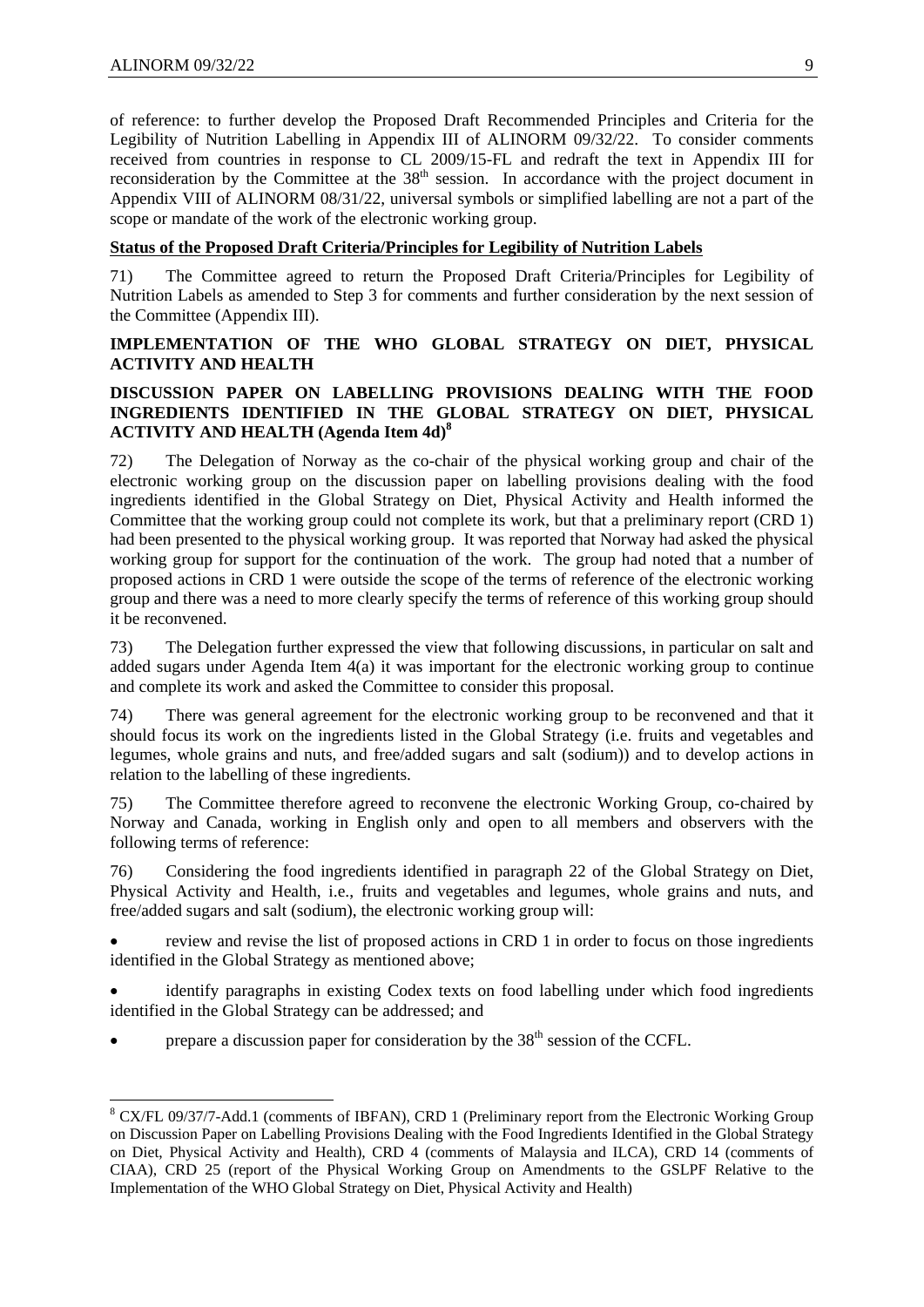## **GUIDELINES FOR THE PRODUCTION, PROCESSING, LABELLING AND MARKETING OF ORGANICALLY PRODUCED FOODS (Agenda Item 5)**

## Annex I: Inclusion of ethylene for other products (Agenda Item 5a)<sup>9</sup>

77) The Committee recalled that its last session had agreed to advance to Step 8 the addition of ethylene for kiwi fruit and bananas (which had then been adopted by the 31<sup>st</sup> Session of the Commission), but to return other possible uses of ethylene to Step 6 for further consideration by this session.

78) Several other uses of ethylene were proposed:

Ripening of tropical fruits applying the same justification as had been given for kiwis and bananas;

Degreening of citrus fruit in case that this was part of a strategy to prevent fruit fly damage;

Sprouting inhibitor for onions and potatoes; and

- Inducing flowering in pineapples to allow growers to produce marketable size in sufficient quantity from the same field at the same time (this use could not be included in paragraph 82 of the Guideline, but rather in Table 2, section IV "other").

79) Several delegations opposed the extension to other fruits and uses as no new justification had been presented to the Committee against the criteria in section 5.1 of the *Guidelines*.

80) The Committee recognized the broader interest in the application of ethylene but noted that more scientific justification was needed against the criteria in section 5.1 of the *Guidelines* and invited delegations to provide justification to the next session for consideration by the Committee.

## **Status of the Proposed Draft Amendment: Addition of Ethylene**

81) The Committee agreed to return other possible uses of ethylene to Step 6 for comments on the justification of these uses against the criteria in Section 5.1 of the *Guidelines for the Production, Processing, Labelling and Marketing of Organically Produced Foods* and consideration by the next session of the Committee (Appendix IV).

## Annex 2: Deletion of Rotenone (Agenda Item 5b)<sup>10</sup>

82) The Committee recalled that in the project document that had been approved by the  $31<sup>st</sup>$ Session of the Commission the options were either the deletion of rotenone from Table 2 of Annex 2 of the *Guidelines for the Production, Processing, Labelling and Marketing of Organically Produced Foods* or restricting its use to prevent flowing into waterways.

83) Some delegations supported the deletion of rotenone citing its toxicity to fish, its negative impact on the environment and that alternatives were available for use as pesticides. It was also pointed out that the list was indicative to provide guidance and that each country could evaluate whether to use rotenone or not depending on its circumstances.

84) Several delegations supported the retention of rotenone, but with restricted use and pointed out alternatives to rotenone were not in all areas effective or available. Some delegations said that rotenone was extensively used in many countries without significant adverse environmental or public health impacts and that it was not persistent in the environment, degraded easily and was a product derived from tropical plants whose cultivation provides income.

<sup>&</sup>lt;sup>9</sup> CL 2008/11-FL, ALINORM 08/31/22, Appendix III, CX/FL 09/37/8 (comments of the European Community, Japan and the United States), CX/09/37/8-Add.1 (comments of Brazil and Canada), CRD 7 (comments of India, Philippines and Thailand), CRD 10 (comments of Mali), CRD 15 (comments of Indonesia)

<sup>&</sup>lt;sup>10</sup> CL 2008/27-FL, CX/FL 09/37/9 (comments of Argentina, Australia, Iran, Japan, Kenya, Mexico, Philippines, Thailand, United States of America, International Federation of Organic Agriculture Movements (IFOAM),

CX/FL 09/37/9-Add.1 (comments of Brazil and Canada), CRD 10 (comments of Mali), CRD 13 (comments of India), CRD 15 (comments of Indonesia)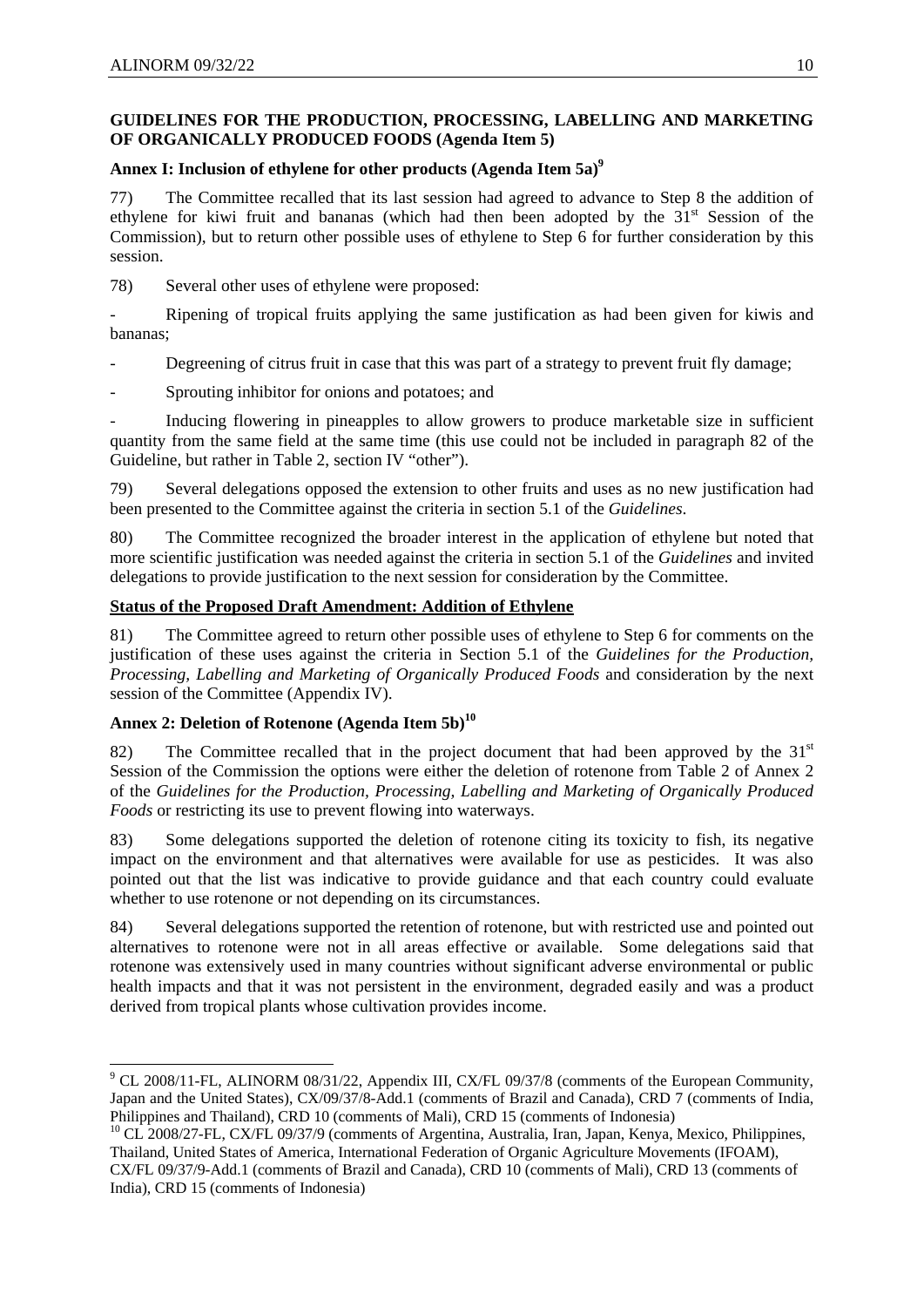1

85) The Committee agreed to retain rotenone in Table 2 of Annex 2 but with restricted use and agreed to amend Table 2 of Annex 2, Conditions for Use to read "the substance should be used in such a way as to prevent its flowing into waterways".

## **Status of Annex 2: Deletion of Rotenone**

86) The Committee agreed to advance to Step 5A of the accelerated procedure for adoption by the 32<sup>nd</sup> session of the Commission the amendment to Table 2 of Annex 2, Conditions for Use of the Guidelines for the Production, Processing, Labelling and Marketing of Organically Produced Foods (Appendix V).

## **Periodic Review of the Guidelines**

87) The Committee noted that a more structured approach for periodic review of the guidelines was needed and agreed to consider a proposal by the Delegation of the United States as presented in CRD 23 under Agenda Item 10 "Other business".

## **LABELLING OF FOODS AND FOOD INGREDIENTS OBTAINED THROUGH CERTAIN TECHNIQUES OF GENETIC MODIFICATION / GENETIC ENGINEERING**

## **DRAFT AMENDMENT TO THE** *GENERAL STANDARD FOR THE LABELLING OF PREPACKAGED FOODS:* **DEFINITIONS (at Step 7) (Agenda Item 6a)<sup>11</sup>**

88) Several delegations proposed discontinuation of the work on the definitions noting that they were linked to a paper that was no longer under discussion.

89) Several other delegations clarified that the definitions were an amendment for inclusion in the *General Standard for the Labelling of Prepackaged Foods* (CODEX STAN 1-1985) because 4.2.2 of the General Standard made reference to food or food ingredients obtained through biotechnology without defining this term. They proposed the definition be advanced to Step 8 for adoption.

90) The Delegation of Japan proposed two amendments. One is the first definition to read "food and food ingredients obtained through biotechnology" means food and food ingredients…." to be consistent with the GSLPF. To modify the third definition by stopping the sentence after the words modern biotechnology. The Committee however did not give consideration to this proposal, but agreed that it could be considered at the next session and to retain the draft amendment at Step 7.

## **Status of the Draft Amendment to the** *General Standard for the Labelling of Prepackaged Foods***: Definitions**

91) The Committee agreed to retain the Draft Amendment at Step 7 (Appendix VI).

## **PROPOSED DRAFT RECOMMENDATIONS FOR THE LABELLING OF FOODS AND FOOD INGREDIENTS OBTAINED THROUGH CERTAIN TECHNIQUES OF GENETIC MODIFICATION/GENETIC ENGINEERING (at Step 4) (Agenda Item 6b)<sup>12</sup>**

92) The Committee recalled the decision of its last session to replace the text of the Proposed Draft Guidelines (ALINORM 04/27/22, Appendix VI) with Appendix III of CX/FL 08/37/8, *Proposed draft Recommendations for the Labelling of Foods and Food Ingredients Obtained through Certain Techniques of Genetic Modification / Genetic Engineering* and to circulate it at Step 3 for comments and consideration by this session of the Committee. It further recalled that the Draft Amendment to the *General Standard for the Labelling of Prepackaged Foods*: Definitions had been held at Step 7 pending further discussion on the proposed draft recommendations.

<sup>&</sup>lt;sup>11</sup> ALINORM 08/31/22, Appendix VI, CRD 2 (comments of ILCA), CX/FL 09/37/10-Add.2 (comments of Canada)

<sup>12</sup> CL 2008/11-FL, ALINORM 08/31/22, Appendix VII, CL 2007/38-FL, CX/FL 09/37/10 (comments of Australia, Brazil, Colombia, European Community, Japan, Mexico, New Zealand, Norway, United States of America, ICGMA), CX/FL 09/37/10-Add.1 (comments of IBFAN), CRD.2 (India, Republic of Korea, Malaysia, Philippines, CI, IFT ILCA), CRD.10 (comments from Mali), CRD.15 (comments from Indonesia), CRD.17 (comments from Ghana), CRD.19 (comments from Nigeria) and CRD.22 (Kenya).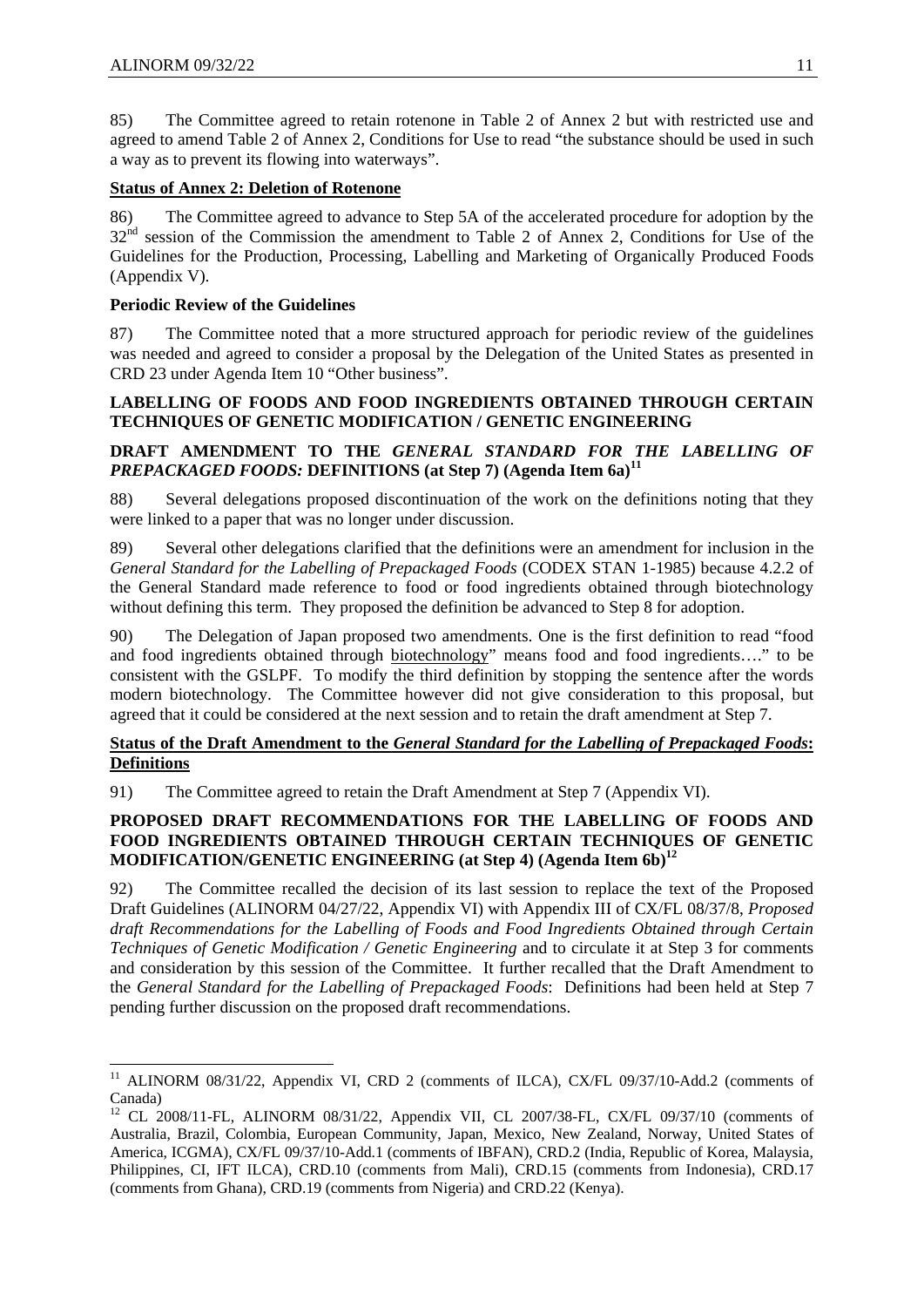## **General remarks**

93) Some delegations and some observers, were of the opinion that work on this issue should be discontinued noting that the matter had been discussed for almost two decades without consensus, that there was very little prospect of consensus in the future and considerable financial and human resources had been dedicated to this work over the years which could be better used to address more pressing health issues such as the implementation of the Global Strategy on Diet, Physical Activity and Health currently under discussion in the Committee. One delegation recalled that the first priority of Codex was protection of consumer health and food safety as asserted by the 25<sup>th</sup> Session of the Commission<sup>13</sup>. One delegation mentioned that Codex texts already gave sufficient guidance for the labelling of GM/GE foods and that identifying the method of production claims such as those related to GE should be a market driven decision of the private sector. One delegation noted that it was not clear that there is agreement within the committee on the nature of the work to be undertaken.

94) One delegation mentioned that governments were sovereign to adopt labelling provisions that they deem necessary to provide information to the consumer within the framework of their respective legislation and that therefore there was no reason for Codex to be involved in establishing specific provisions on this subject matter.]

95) Many other delegations and several observers expressed the view that some progress had been made over time and emphasized that especially many developing countries looked to Codex for guidance on approaches for the labelling of GM/GE foods and that the proposed draft recommendations could prove useful in this respect. One Observer recalled that Codex had a dual mandate to not only protect the health of consumers but also to ensure fair practices in the food trade and thus a failure to label GM/GE foods could in itself be considered misleading. Several delegations and observers expressed the need for mandatory labelling to allow consumer choice, noting that GM/GE foods were a sensitive issue for consumers in their respective countries and therefore stressed the importance of continuing this work. In addition many delegations and several observers expressed their view that one of the main conclusions of the work already carried out by several working groups was that several approaches for labelling of GM/GE foods were possible. One delegation indicated that their population preferred foods derived from GM/GE techniques because they were cheaper but while this was the case the consumers would still prefer the choice of being informed if the foods were derived from GM/GE techniques and therefore could not see the rationale for the discontinuation of this work.

96) In view of the large support to continue work, the Committee proceeded to discuss the proposed draft recommendations.

## **Chapeau 1 and 2**

97) The Committee considered the two options for the chapeau as presented in ALINORM 08/31/22, Appendix VII as "chapeau 1" and "chapeau 2". As in the written comments there was no consensus on either of the chapeaux in the plenary discussion. Different delegations proposed amendments to one or the other chapeau, which received varying degrees of support but no consensus could be reached on any of the versions proposed.

98) In view of the lack of consensus, the Committee considered a proposal by the Chairperson to delete the chapeau and to start the document with paragraph 1.

99) There was no agreement to the text as it stood without the chapeau and several proposals were made to amend the first part of paragraph 1 to include that:

(1) any information or pictorial device may be displayed on labels of foods obtained from GM/GE techniques provided that these are not in conflict with Codex standards and guidelines (text adapted from the optional labelling provisions in CODEX STAN 107-1981); and

-

<sup>13</sup> ALINORM 03/25/5, para. 15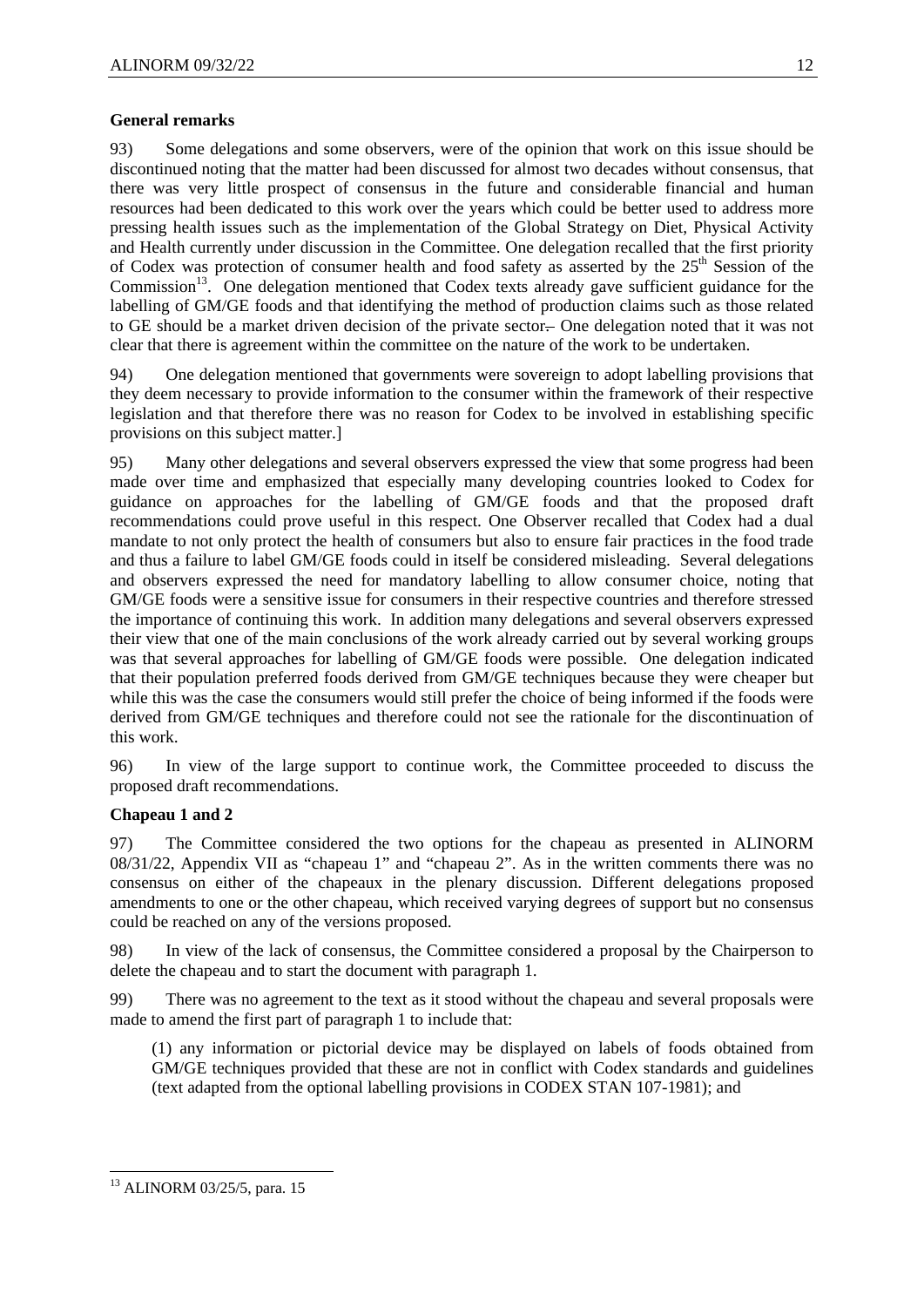(2) to indicate that foods derived from GM/GE were not in any way different or less safe due to their method of production provided that they had undergone safety assessments consistent with relevant Codex guidelines.

100) However, no agreement could be reached on the text with these amendments.

101) In view of the lack of consensus, the Committee considered a proposal by the Chairperson to hold the work in abeyance for a minimum of three sessions until more experience had been gained on labelling of GM/GE foods by member states and to allow for bilateral and multilateral exchanges and further discussion on this matter on an informal basis.

102) Many delegations and several observers did not support this proposal, reiterating their view that progress had been made, and that only a few members were not in agreement with the work done to date, and that the document could serve as a useful basis for further discussion and would provide useful guidance to developing countries in particular. Several delegations and observers underlined that suspension of the work on such an important labelling issue recognised by the majority of the consumers of the world would undermine the credibility of the Committee and require attention in other fora such as the regional coodinating committees.

103) Other delegations, while acknowledging the needs of developing countries but noting that not all developing countries supported continuation of work on this issue, supported the view that a pause could possibly allow common ground to develop among members to progress on the work in the future and that in the meantime the Committee could concentrate its efforts on the work to facilitate the implementation of the Global Strategy on Diet, Physical Activity and Health.

104) Noting the lack of support for the proposal, the Committee therefore agreed to retain the two original chapeau proposals, in addition to several of the proposals to amend them and the proposal for paragraph 1 as amended for comments at Step 3 and further consideration by the next session of the Committee.or

## **Status of the Proposed Draft Recommendations for the Labelling of Foods and Food Ingredients Obtained through Certain Techniques of Genetic Modification / Genetic Engineering**

105) The Committee agreed to circulate the Proposed Draft Recommendations at Step 3 for comments and consideration at the next session (Appendix VII).

## **EDITORIAL AMENDMENTS TO CODEX TEXTS ON FOOD LABELLING (Agenda Item 7)<sup>14</sup>**

106) Document CX/FL 09/37/11 had been prepared by the Codex Secretariat to seek the Committee's agreement on a number of editorial amendments to Codex texts on food labelling for possible transmission to the Commission for adoption. The Committee discussed each proposal in the document and took decisions as below.

## *General Standard for the Labelling of and Claims for Prepackaged Foods for Special Dietary Uses* **(CODEX STAN 146-1985)**

107) *Section 4.3.1*: The Committee agreed to replace the words "The declaration of nutrition information on the label…" with "Nutrition labelling…" (English and Spanish versions only).

## *General Guidelines on Claims* **(CAC/GL 1-1979)**

108) *Section 3.4(a)*: The Committee did not agree to delete reference to the CCNFSDU because this could be seen as broadening the scope of the paragraph but agreed to clarify the text as follows: "(a) in accordance with the provisions of Codex standards or guidelines for foods as developed by the under jurisdiction of the Codex Committee on Nutrition and Foods for Special Dietary Uses and follow the principles set forth in these guidelines."

109) *Section 4.2*: The Committee did not agree to delete the word "healthful" which could be used as a misleading claim as to hygienic practice.

## *Guidelines on Nutrition Labelling* **(CAC/GL 2-1985)**

<sup>-</sup><sup>14</sup> CX/FL 09/37/11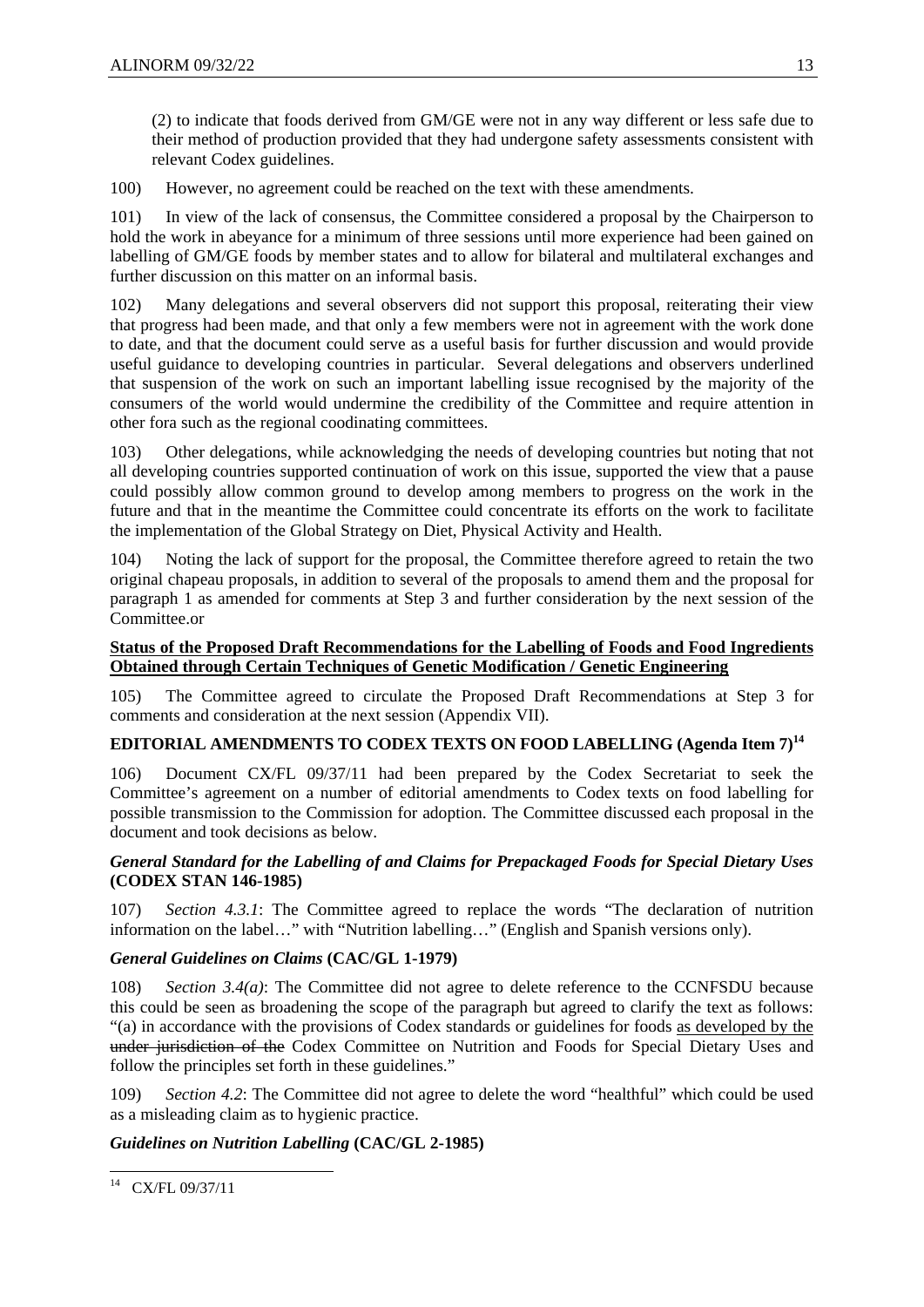110) *Purpose of the guidelines*: The Committee agreed to amend in the last sentence the words "nutritional claims are" to read "nutrition claim is" (English and French versions only).

111) *Section 2.3*: The Committee agreed to amend the words "Nutrition declaration" to read "Nutrient declaration" (English and Spanish versions only).

112) *Section 3.2.6.2:* The Committee agreed to replace the words "national authority having jurisdiction" with "competent authority" on the understanding that for the purposes of the Committee on Food Labelling the term "competent authority" means "the official government agency having jurisdiction" as defined in Section 2.2 of CAC/GL 32-1999.

113) *Section 3.2.7:* The Committee agreed to correct the reference "3.2.7" to read "3.2.6" (English and French versions only).

*114) Footnote 4:* The Committee agreed to delete the words "Proposed addition to Section 3.2.7 (Calculation of Nutrients) of the Codex *Guidelines on Nutrition Labelling:"* 

115) *Footnote 5:* The Committee agreed to correct the reference "3.2.4.1" to read "3.2.6.1".

116) *Section 5:* The Committee agreed to delete this section as it was directed mainly to the Committee itself and all Codex texts were kept under review by the Commission.

## *Guidelines for the Production, Processing, Labelling and Marketing of Organically Produced Foods (CAC/GL 32-1999)*

117) Additionally to the amendments presented in the working document, the Committee agreed to delete Section 8 of CAC/GL 32-1999 as it contained advice to the Committee itself on how to organize the work to update the Guidelines.

118) The Secretariat clarified that the provisions in section 8 did not exempt any proposals to amend the annexes to the guidelines from following the normal Codex procedure for new work and did also not prevent any member from making proposals for the updating of the Guidelines at any time.

119) The Secretariat indicated that based upon the previous publications of the organic guidelines that they can be considered complete and that section 8 indicates the original intent for a periodic review.

## **Conclusions**

-

120) The editorial amendments agreed above by the Committee will be forwarded by the Secretariat to the  $32<sup>nd</sup>$  Session of the Codex Alimentarius Commission for adoption.

121) The Committee also agreed to transmit to the Commission the view of the Committee that the term "competent authority" should be defined Codex wide in the Procedural Manual.

## **DISCUSSION PAPER ON THE NEED TO AMEND THE GENERAL STANDARD FOR THE LABELLING OF PREPACKAGED FOODS (CODEX STAN 1-1985) IN LINE WITH OIML RECOMMENDATIONS REGARDING THE DECLARATION OF THE QUANTITY OF PRODUCT IN PREPACKAGES. (Agenda Item 8)<sup>15</sup>**

122) The representative from the International Organization of Legal Metrology (OIML) introduced the discussion paper that contained proposals for the alignment of Codex texts with those developed by OIML. The representative thanked members for the comments it had received and noted that the comments identified some implications for national legislation that OIML had not taken into consideration. The representative indicated that he would like to have the opportunity to revise the discussion paper in light of the comments received.

<sup>&</sup>lt;sup>15</sup> CX/FL 09/37/12; CX/FL 09/37/12-Add.1 (Comments from Canada), CX/FL 09/37/12 CRD 8 (Comments from Philippines and Turkey), CX/FL 09/37/12 CRD 9 (Communication from the OIML), CX/FL 09/37/12 CRD 10 (Comments from Mali), CX/FL 09/37/12 CRD 15 (Comments from Indonesia); CX/FL 09/37/12 CRD 19 (Comments from Nigeria), CX/FL 09/37/12 CRD 22 (Comments from Kenya), CX/FL 09/37/12 CRD 24 (Comments from Thailand).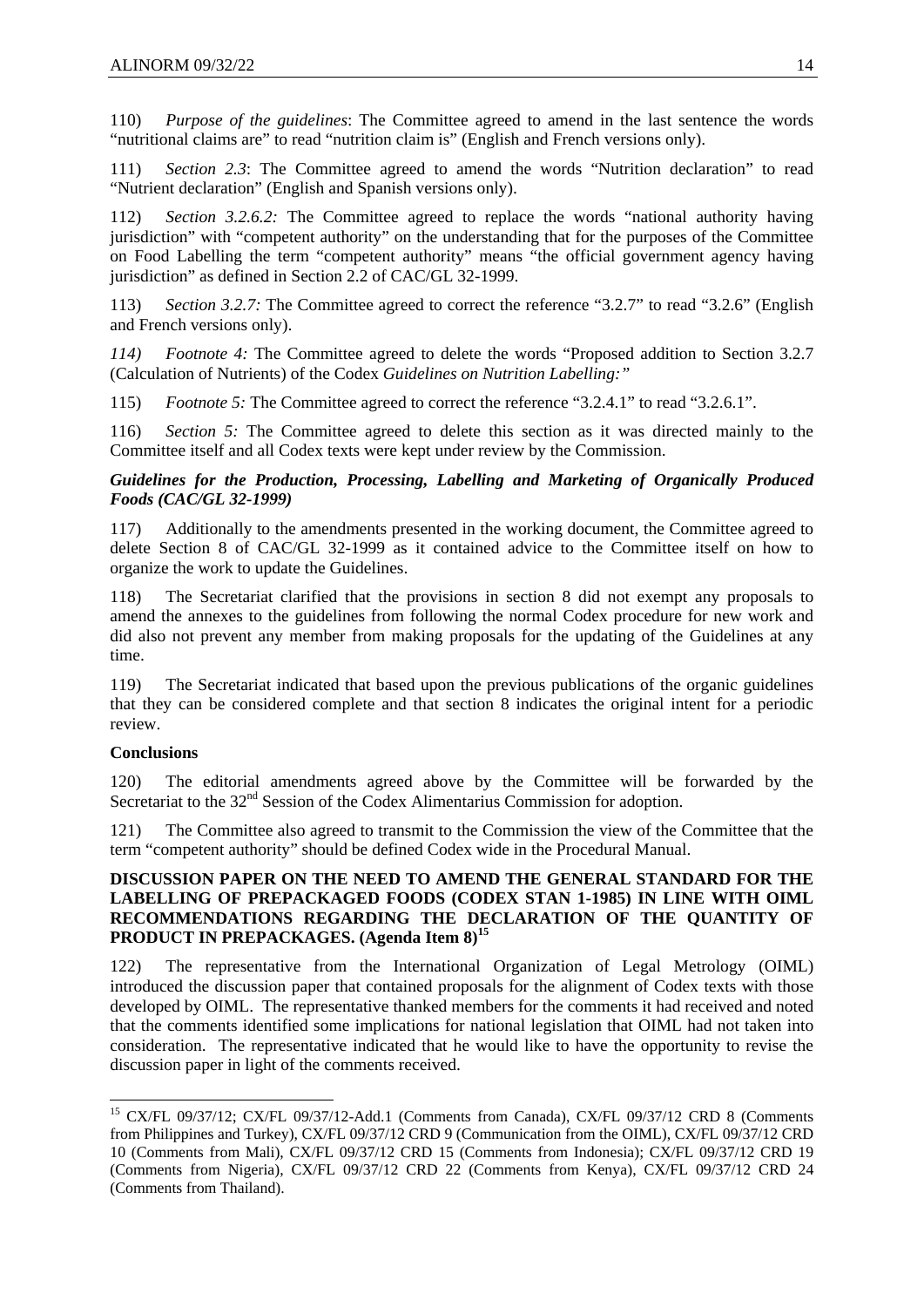1

123) Some delegations questioned the need to support further work while other delegations expressed the view that a revised paper might be helpful in clarifying what impact OIML's proposals would have on Codex texts.

124) The Committee agreed to invite the representative of OIML to redraft the discussion paper for consideration at its next session while noting that no commitment was being made to undertake new work.

## **DISCUSSION PAPER ON MODIFIED STANDARDIZED COMMON NAMES (Agenda Item 9)<sup>16</sup>**

125) The delegation of Canada introduced the discussion paper and recalled that the Global Strategy on Diet, Physical Activity and Health had encouraged the food industry to develop innovative foods supporting its implementation. The delegation also recalled that the Draft Action Plan for Implementation of the Global Strategy on Diet, Physical Activity and Health had contained a proposed action that the Codex General Standard for the Labelling of Prepackaged Foods be amended to permit the use of the names established in a standard to be used in conjunction with either a comparative claim or a nutrient content claim on the label of a modified standardized food, provided that the claims comply with requirements set out in the Codex Guidelines for Use of Nutrition and Health Claims." (CL 2006/44-CAC, para 82).

126) Following previous discussion papers and discussions in the Committee, the electronic working group under the leadership of Canada considered in a discussion paper what would be entailed in the scope of the work if it was undertaken and what would be the effect on other Codex standards, while keeping in mind that it was important that the identity of the product be kept. As in previous sessions the Committee was divided on this issue.

127) Many delegations and some observers, while sharing the objective of the document, did not support continuation of this work. The following points were made supporting this position:

- There are other means to inform consumers than to modify standardized names.
- ‐ Modification of standardized names can only be applied to a limited number of products and most of these already have relevant provisions e.g. milk products.
- ‐ Modification of a standardized name could confuse consumers and would be unfair because consumers expect certain essential characteristics and quality of a product with a standardized name.
- ‐ Modification of standardized names could be better dealt with in the commodity standards and any issues of consistency could be dealt with through the endorsement process.
- There are too many variations in products as to be able to define this at the horizontal level and it would also be difficult to deal with modified names in different languages;
- ‐ How can it be controlled that "the basic identity" of the modified food is the same?
- ‐ There should be evidence given that use of modified standardized names would have a positive effect on public health.
- ‐ It would be better to replace existing products with newer more healthily formulated products.
- ‐ Modified products may need more food additives (e.g. sugar reduced jams) and be of lower quality and lack beneficial characteristics that the consumer may expect (e.g. reduced fat chocolate).

128) One delegation wondered how this issue was related to food fortification. They suggested that this topic should be discussed in the CCNFSDU.

<sup>&</sup>lt;sup>16</sup> CX/FL 09/37/13, CX/FL 09/37/13-Add.1 (comments of Canada and IBFAN); CRD 5 (comments of India, Turkey and ILCA); CRD 10 (comments of Mali) and CRD 19 (comments of Nigeria).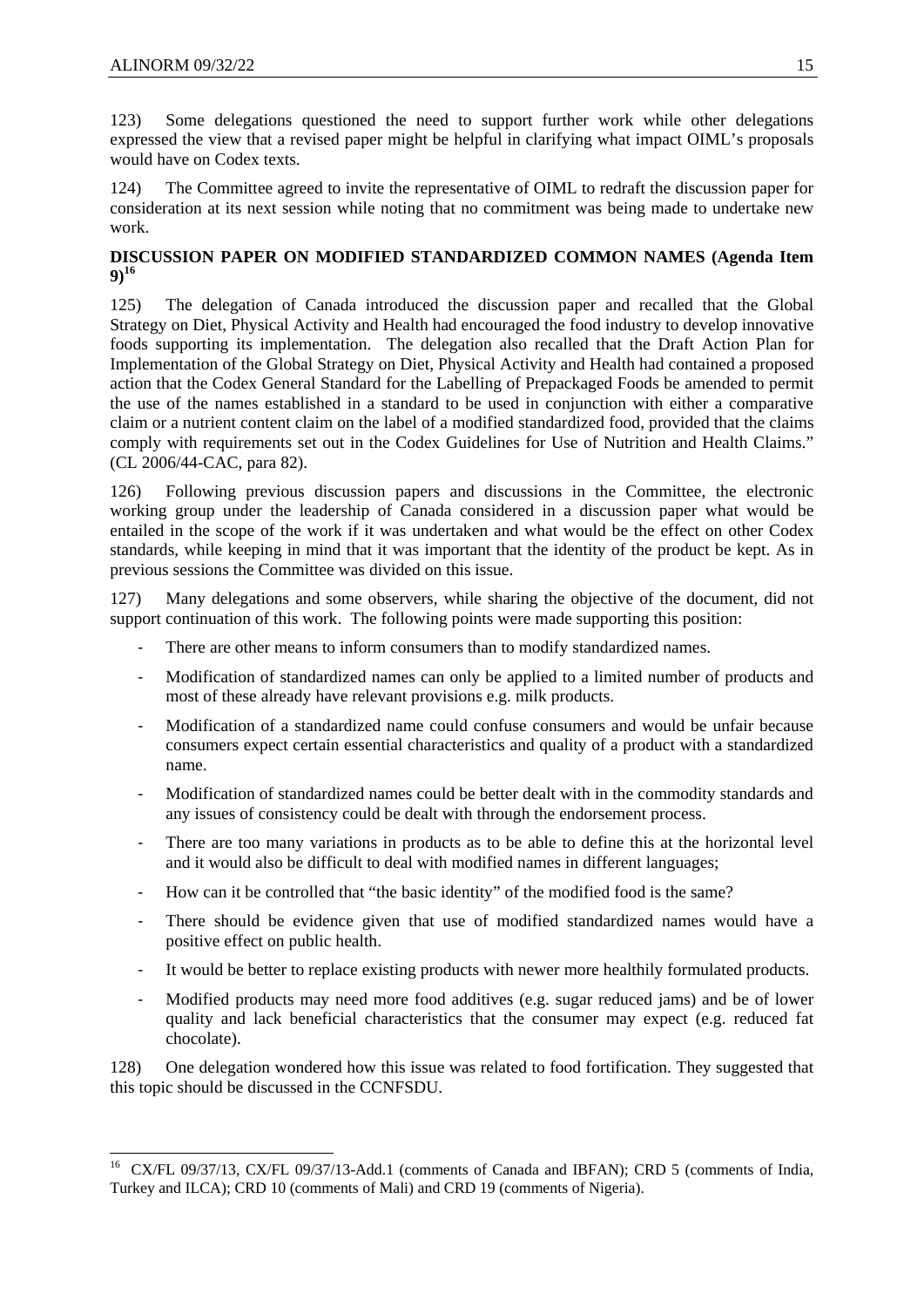129) Many other delegations and some observers supported continuation of this work. The following points were made in support of this position:

- The issue is relevant to the implementation of the Global Strategy on Diet, Physical Activity and Health.
- ‐ Products with modified names are already on the market and rules are needed to protect the consumers from unfair practices.
- ‐ Horizontal guidance from CCFL is necessary to ensure consistency in the use of claims in naming.
- ‐ The possibility to use modified standardized names can motivate the industry to reformulate foods.
- There may be special rules necessary for foods for children and young infants but dealing with this in a horizontal committee would be more efficient.
- The work would give guidance to commodity committees on how to address the issue consistently.

## **Conclusion**

130) The Committee recognized that there was a diversity of views on whether or not the CCFL should provide horizontal guidance on the use of modified standardized common names for the purpose of nutrition claims in the context of the implementation of the Global Strategy on Diet Physical Activity and Health and, therefore, it was not reasonable to either completely discontinue discussing the issue nor to request starting new work at the present time.

131) In order to be better informed for a further analysis of this issue, the Committee decided that Codex Commodity Committees and FAO/WHO Coordinating Committees should be invited to provide advice, in particular concerning the relevance and implications to their work of horizontal guidance or related texts from the CCFL on modified standardized common names for the purpose of nutrition claims.

132) It was mentioned that it could be useful if national delegates to the CCFL would consult with their counterparts in commodity committees to discuss the topic.

133) Because of the meeting schedule of the relevant Committees, further detailed discussion on this issue would be deferred until its  $39<sup>th</sup>$  session. At the  $38<sup>th</sup>$  Session consideration would be given to the terms of reference of an electronic working group to further develop a discussion paper taking into account the advice of relevant Codex Committees and further advice from Codex members and observers.

134) The Committee agreed that the discussion on modified standardized common names will remain on the CCFL agenda as a separate item since it is still in the stage of a discussion paper and not new work.

## **OTHER BUSINESS, FUTURE WORK AND DATE AND PLACE OF THE NEXT SESSION**

## **(Agenda Item 10)**<sup>17</sup>

**Establishment of a process for the periodic review of the** *Guidelines For The Production, Processing, Labelling And Marketing Of Organically Produced Food* **in line with the process outlined in Section 8.1 of the** *Guidelines*

135) The Committee considered the proposal by the Delegation of the United States of America as presented in CRD 23 for a more structured approach to the review of the Guidelines for the Production, Processing, Labelling and Marketing of Organically Produced Food in particular modification of the lists in Annex 2.

<sup>17</sup> 17 CRD 23 (proposal from the United States of America), CRD 20 (proposal from the European Community), CRD 19 (proposal from Nigeria)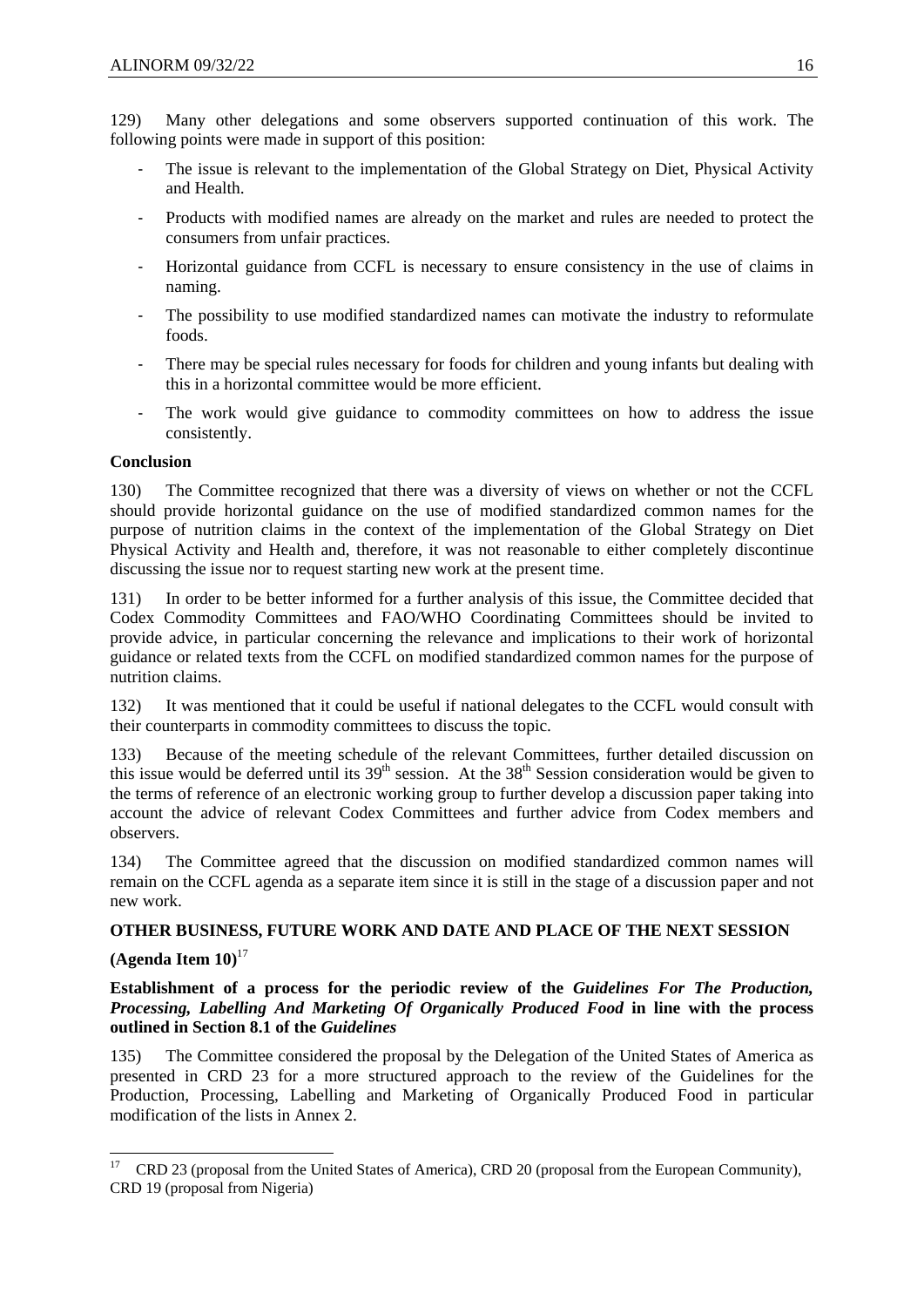136) Some delegations agreed in principle with the need for a structured approach, but expressed the concern with the proposed four-year period for review, noting that this would make the process too slow and inefficient. It was further noted that there might be constant need for minor revisions and that proposals for revisions or amendments could run in parallel with the process of developing a structured approach. According to Codex procedures any member could at any time put forward such proposals. Some delegations noted that timing was not critical as annex 2 contains indicative lists.

137) The Committee agreed that the Delegation of the United States of America would develop a discussion paper, which would more clearly define the process for consideration by the Committee at its next session.

## **Inclusion of spinosad, potassium bicarbonate and copper octanoate in Annex II, Table 2 of the**  *Guidelines for the Production, Processing, Labelling and Marketing of Organically Produced Foods*

138) The Committee considered the proposal presented by the Delegation of the European Community regarding the inclusion of above-mentioned three substances in Annex II, Table 2 of the Guidelines (CRD 20).

139) The Committee noted that more justification against the criteria in Section 5.1 of the *Guidelines for the Production, Processing, Labelling and Marketing of Organically Produced Foods* was needed to agree new work and interested delegations could prepare a new proposal on this issue for the next session if they so wished.

## **Exchange of information between competent authorities when suspecting fraud concerning organic products**

140) The Committee considered the proposal by the Delegation of the European Community as presented in CRD20.

141) One delegation expressed the view that such work should more appropriately be dealt with in the Committee on Food Import and Export Certification Systems (CCFICS).

142) Other delegations welcomed this proposal for new work and were of the opinion that CCFL would be the appropriate committee to undertake such work.

143) The Codex Secretariat clarified that current procedures placed no impediment for CCFL to discuss the possibility to undertake such work and prepare a project document. The Executive Committee through the critical review process and consequently the Commission would then decide which subsidiary body should undertake the new work.

144) The Committee agreed that the Delegation of the European Community would prepare a discussion paper on issues related to the exchange of information between competent authorities when suspecting fraud concerning organic products and the scope of possible new work for consideration by the next session of the Committee.

## **Misleading naming of energy drinks**

145) The Delegation of Nigeria, referring to CRD 19, explained that the name of some energy drinks which contain stimulants such as caffeine, guarana, etc. but were low in energy was misleading and even harmful to consumers and proposed that the Committee consider new work to better describe and name these products.

146) One delegation reminded the Committee that a discussion on energy drinks had already been held in the CCFL and the CCNFSDU and that the CCNFSDU had concluded, in 2001, that there was no need for work in this regard. One observer noted that since this decision, new developments in the science of energy drinks had occurred and they were prepared to assist Nigeria in the preparation of a discussion paper. Some other delegations supported the proposal of Nigeria for new work.

147) The Committee agreed that a discussion paper prepared by Nigeria with the support of IACFO would be considered at the next session.

## **Date and Place of the Next Session**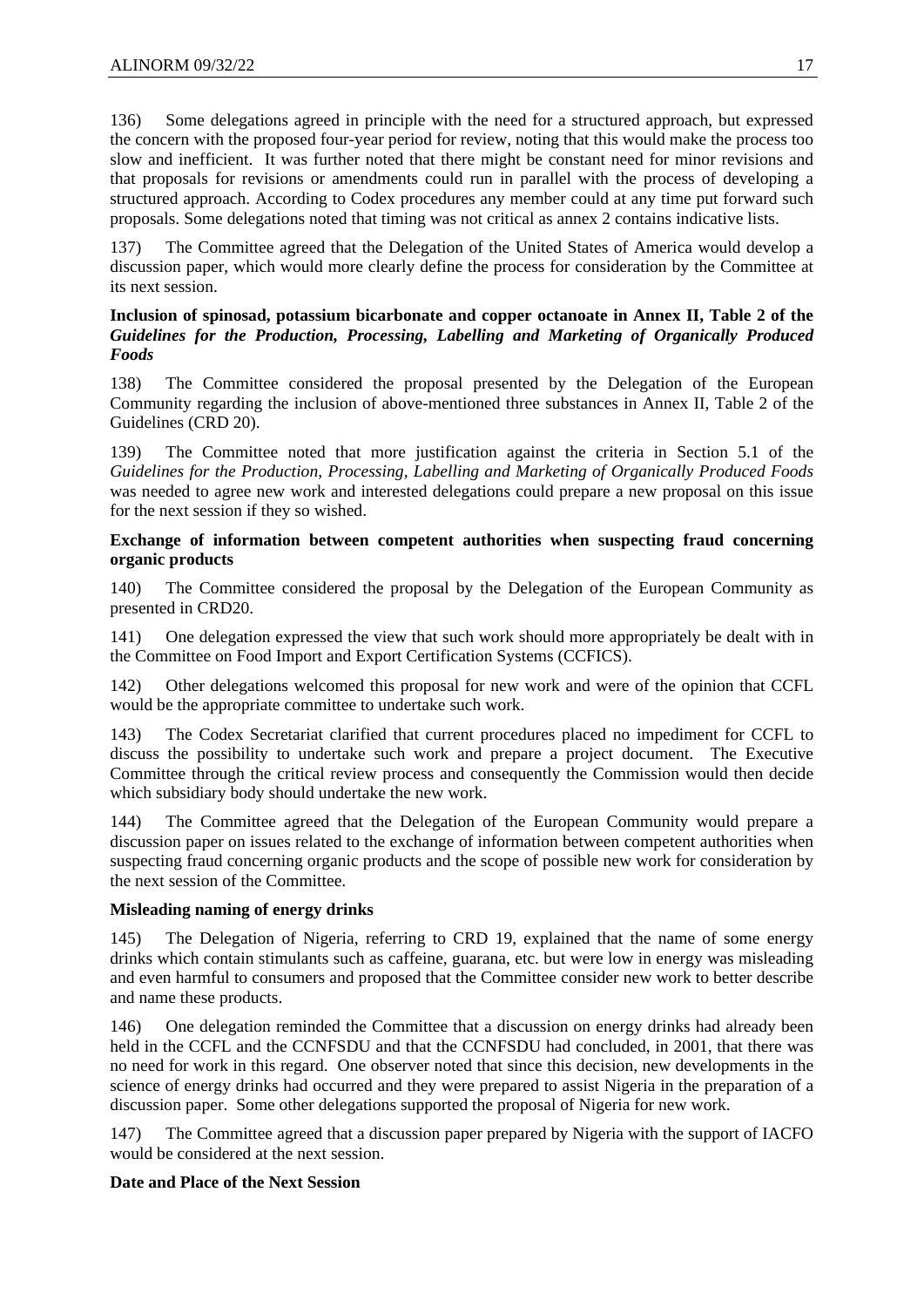148) The Committee was informed that its next session would be held in Quebec City during the first week of May 2010, the final arrangements to be determined between the host country and Codex Secretariat.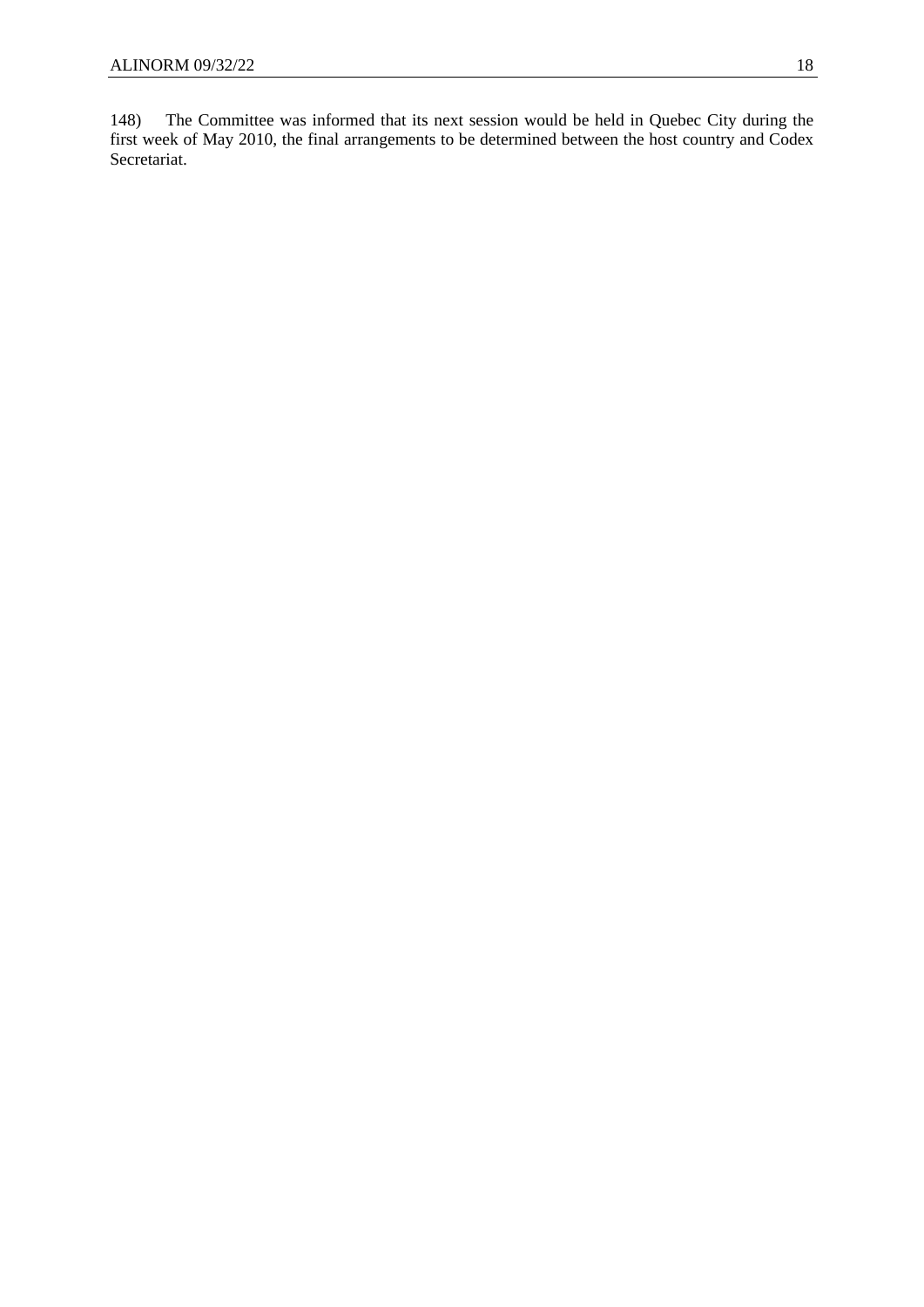| <b>Subject Matter</b>                                                                                            | <b>Step</b> | <b>Action by</b>                     | Reference in<br><b>Document</b><br><b>ALINORM 09/32/22</b> |
|------------------------------------------------------------------------------------------------------------------|-------------|--------------------------------------|------------------------------------------------------------|
| Proposed Draft Amendment to the<br>Guidelines for Organically Produced<br>Foods (rotenone)                       | 5A          | Governments<br>$32nd$ CAC            | para. 87<br>Appendix V                                     |
| Draft Amendment to the Guidelines<br>for Organically Produced Foods<br>(Ethylene for other uses)                 | 6           | Governments<br>38 <sup>th</sup> CCFL | para. 81<br>Appendix IV                                    |
| Draft Amendment to the General<br><b>Standard: Definitions</b>                                                   | 7           | 38 <sup>th</sup> CCFL                | para. 91<br>Appendix VI                                    |
| <b>Proposed Draft Revised Guidelines</b><br>on Nutrition Labelling (Section 3.2)<br><b>Listing of Nutrients)</b> | 3           | Governments<br>$38th$ CCFL           | para. 43<br>Appendix II                                    |
| Proposed Draft Recommended<br>Principles and criteria for Legibility<br>of Nutrition Labelling                   | 3           | Governments<br>$38th$ CCFL           | para. 71<br>Appendix III                                   |
| Proposed Draft Recommendations<br>for the Labelling of Foods obtained<br>through certain techniques of<br>GM/GE  | 3           | Governments<br>$38th$ CCFL           | para. 105<br>Appendix VII                                  |

## **SUMMARY STATUS OF WORK**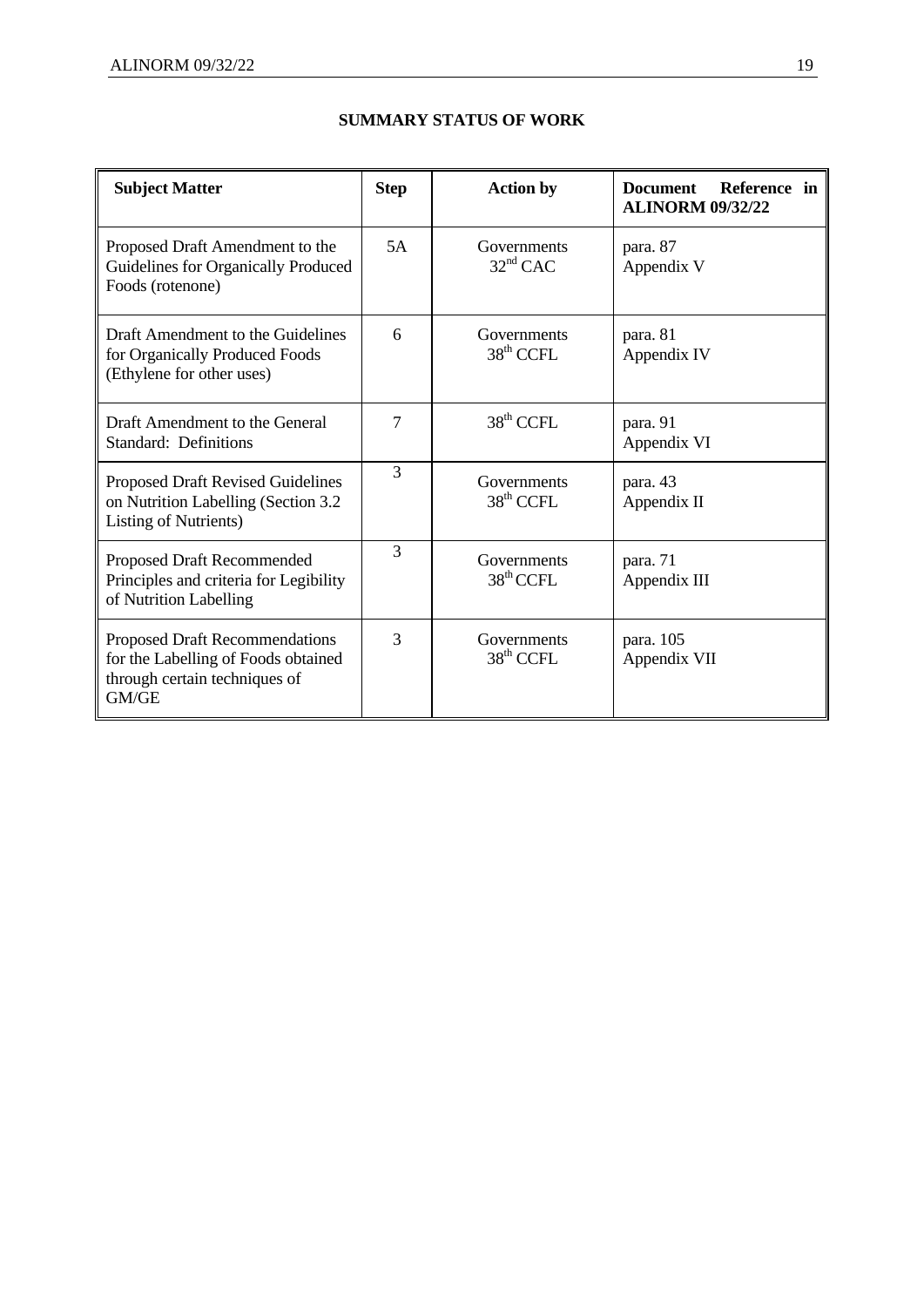#### **APPENDIX I**

#### **LIST OF PARTICIPANTS LISTES DES PARTICIPANTS LISTA DE PARTICIPANTES**

Chairperson/ Mr. Paul Mayers Associate Vice President, Programs Presidente: Canadian Food Inspection Agency 1400 Merivale Road Tower 1, 4<sup>th</sup> Floor, Room 104 Ottawa, ON K1A 0Y9, CANADA Tel.: (613) 773-5747 E-mail: paul.mayers@inspection.gc.ca

#### **ARGENTINA ARGENTINE**

Dra. Andrea Calzetta-Resio (Jefe de delegación) Supervisor Técnico de Aprobación de Productos Alimenticios Servicio Nacional de Sanidad y Calidad Agroalimentaria (SENASA) Av. Paseo Colón 439 piso 1 frente Ciudad Autónoma de Buenos Aires ARGENTINA Tel.: +54 11 41215087 E-mail: acalzet@senasa.gov.ar

Dra. Alicia Esperanza Menéndez Jefe de Departamento Legislación y Normatización Instituto Nacional de Alimentos (INAL) Administación de Medicamentos Alimentos y Tecnología Médica Ministerio de Salud Estados Unidos 25 C.A.B.A., ARGENTINA Tel.: +54 11 4340 0800, ext. 3518 Fax: +54 11 4340 0800, ext. 3518 E-mail : amenende@anmat.gov.ar

Lic. Maria Cristina López Legislación y Alimentos Funcionales – Centro de Cereales y Oleaginosas Instituto Nacional de Tecnologia Industrial Colectora Gral Paz 5441 San Martin, Provincia de Buenos Aires 1650 ARGENTINA Tel.: +54 11 47535743 Fax: +54 11 47535743 E-mail: kitty@inti.gob.ar

#### **AUSTRALIA AUSTRALIE**

Ms. Kylie Jonasson (Head of Delegation) Assistant Secretary, Research, Regulation and Food Branch Department of Health and Ageing GPO Box 9848 Canberra ACT 2601, AUSTRALIA Tel.: +61 2 6289 1770 Fax: +61 2 6289 8060 E-mail: kylie.jonasson@health.gov.au

Ms. Jane Allen Manager, Labelling Food Standards Australia New Zealand 55 Blackall St., Barton Canberra BC 2600, AUSTRALIA Tel.: +61 2 6271 2678 Fax: +61 2 6271 2222 E-mail: jane.allen@foodstandards.gov.au

Ms. Usha Sriram-Prasad Manager, Food Regulation and Safety Australian Government Department of Agriculture, Fisheries and Forestry GPO Box 858 Canberra ACT 2601, AUSTRALIA Tel.: +61 2 6272 3547 Fax: +61 2 6272 5697 E-mail: usha.sp@daff.gov.au

## **AUSTRIA**

**AUTRICHE**  Dr. Gertraud Fischinger (Head of Delegation) Federal Ministry of Health Radetzkystraβe. 2 A-1030 Vienna, AUSTRIA Tel.: +43 1 71100-4771 Fax: +43 1 7134404-2318 E-mail: gertraud.fischinger@bmg.gv.at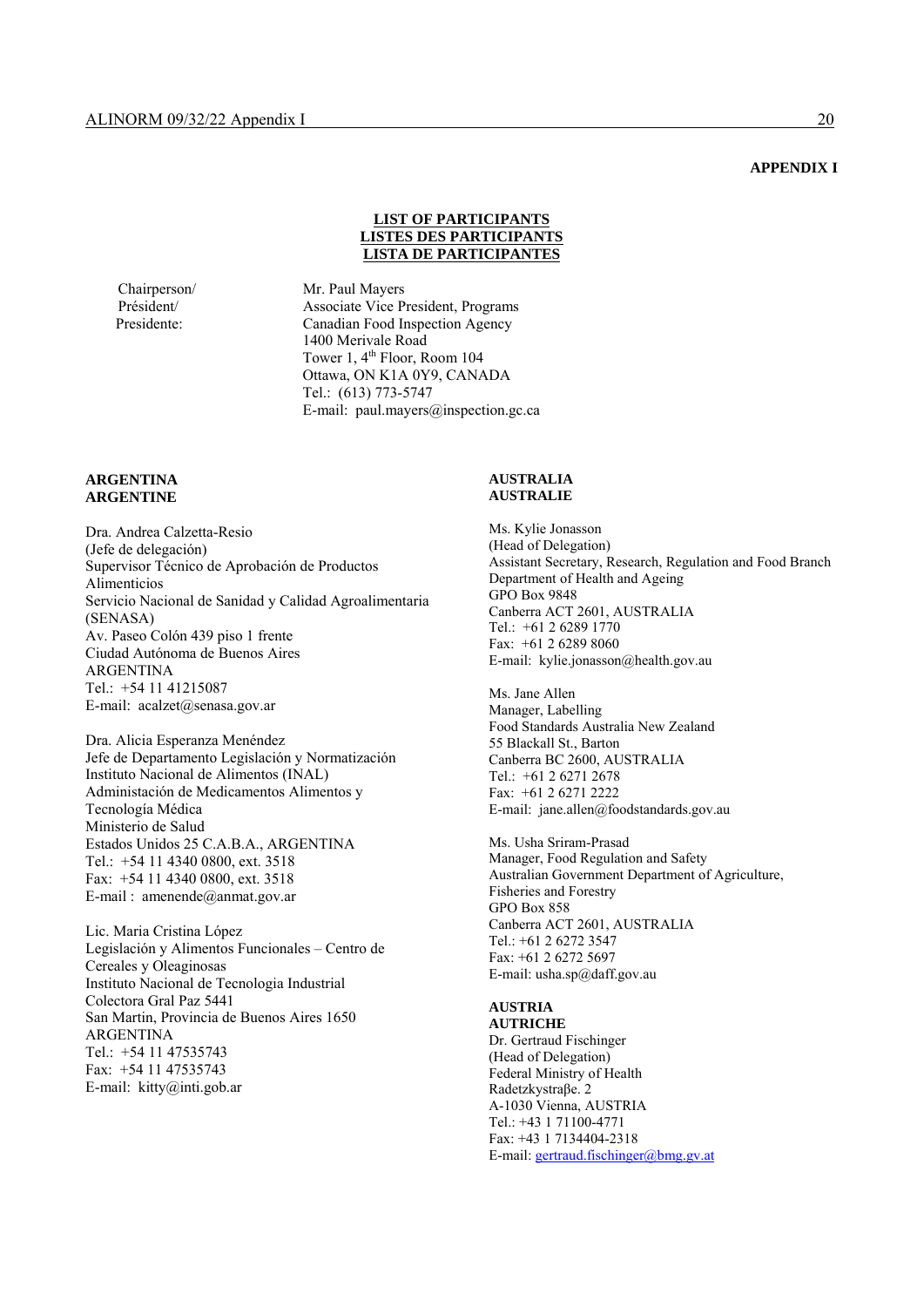#### ALINORM 09/32/22 Appendix I 21 **BARBADOS BARBADE**

Mr. Fabian Scott (Head of Delegation) Chief Technical Officer Barbados National Standards Institution Culloden Road St. Michael, BARBADOS BB14001 Tel.: +246 426 3870 Fax: +246 436 1495 E-mail: office@bnsi.com.bb

#### **BELGIUM BELGIQUE BÉLGICA**

Mr. Jean Pottier (Head of Delegation) Regulatory Expert – Food Labelling and Nutrition/Health Claims Department of Public Health, Safety of the Food Chain and Environment Place Victor Horta, 40 bte 10 Brussels 1060, BELGIUM Tel.: +32 (2) 524 73 62 Fax: +32 (2) 524 73 99 E-mail: jean.pottier@health.fgov.be

#### **BOTSWANA**

Dr. Kerapetse Sehularo (Head of Delegation) Deputy Director Veterinary Services Department of Veterinary Services Ministry of Agriculture Private Bag 12 Lobatse, BOTSWANA Tel.: +267 5330243 / 71258440 Fax: +267 5333 255 E-mail: ksehularo@gov.bw E-mail: ksehularo@lycos.com

## **BRAZIL BRÉSIL**

**BRASIL**

Mrs. Juliana Ribeiro Alexandre (Head of Delegation) Federal Inspector Ministry of Agriculture, Livestock and Food Supply Esplanada dos Ministérios Bloco D, Anexo A, Sala 452 70.043-900 Brasília - DF, BRAZIL Tel.: +55 61 3218 2320 Fax: +55 61 3218 3075 E-mail: juliana.alexandre@agricultura.gov.br

Mr. Emiliano Alves Dos Santos Junior Federal Inspector Ministry of Agriculture, Livestock and Food Supply Esplanada dos Ministérios Bloco D, Anexo A, Sala 439 70.043-900 Brasília - DF, BRAZIL Tel.: +55 61 3218 2683 Fax: +55 61 3218 2727 E-mail: emiliano.santos@agricultura.gov.br

Ms. Mariana Carvalho Pinheiro Technical Advisor Ministry of Health of Brazil SEPN 511 Bloco C Edificio Bittar IV, 4º Andar - Asa Norte 70,750-043 Brasília, Distrito Federal, BRAZIL Tel.: +55 61 3448 8311 Fax: +55 61 3448 8228 E-mail: mariana.pinheiro@saude.gov.br

#### **BULGARIA, REPUBLIC OF BULGARIE, RÉPUBLIQUE DE BULGARIA, REPÚBLICA DE**

Ms. Sylvia Zdravkova Bakardjieva (Head of Delegation) Legal Adviser, National Codex Contact Point Ministry of Agriculture and Food 55 Hristo Botev Blvd. Sofia 1050, REPUBLIC OF BULGARIA Tel.: +359 2 985 11 847 E-mail: sbakardjieva@mzh.government.bg

## **CAMEROON CAMEROUN**

**CAMERÚN** 

Mme. NDE NINGO Grace (Chef de délégation) Chief of Service for Quality Control of Foods Department of Health Promotion Sub-Department of Food and Nutrition Ministry of Public Health Yaoundé, CAMEROUN Tel: +237 769 31 86 E-mail: gningo@hotmail.com

## **CANADA CANADÁ**

Ms. Johanne Beaulieu (Head of Delegation) Director, Consumer Protection Division Canadian Food Inspection Agency 1400 Merivale Road, Room T2-6-150 Ottawa, ON K1A OY9, CANADA Tel.: (613) 773-5487 Fax: (613) 773-5603 E-mail: johanne.beaulieu@inspection.gc.ca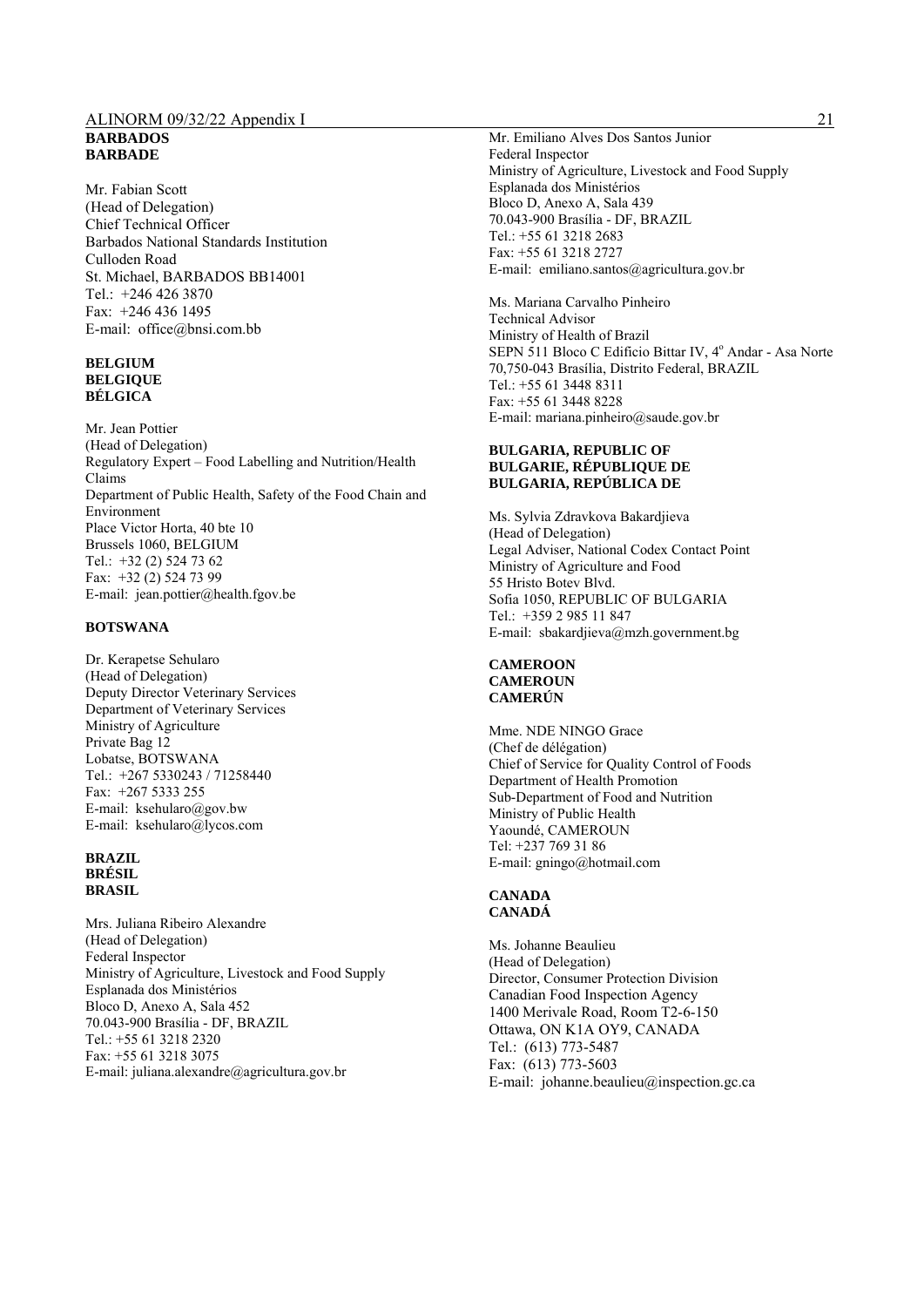Mr. Karl Dupuis Deputy Director Technical Trade Policy Division Agriculture and Agri-Food Canada 1305 Baseline Road T5-3-144 Ottawa, ON K1A OC5, CANADA Tel.: (613) 773-1632 Fax: (613) 773-1616 E-mail: karl.dupuis@agr.gc.ca

Dr. Mary L'Abbé Director, Bureau of Nutritional Sciences Health Canada 251 Promenade Sir Frederick Banting Driveway (2203B) Ottawa, ON K1A OK9, CANADA Tel.: (613) 948-8476 Fax: (613) 948-8470 E-mail: mary\_labbe@hc-sc.gc.ca

Ms. Lydia Dumais Section Head, Bureau of Nutritional Sciences Health Canada 251 Promenade Sir Frederick Banting Driveway (2203E) Ottawa, ON K1A OK9, CANADA Tel.: (613) 954-0632 Fax: (613) 941-6636 E-mail: lydia\_dumais@hc-sc.gc.ca

Ms. Barbara Buchanan Regulatory Policy Officer Health Canada 251 Sir Frederick Banting Driveway Ottawa, ON K1A OK9, CANADA Tel.: (613) 957-3411 Fax: (613) 946-4590 E-mail: barbara buchanan@hc-sc.gc.ca

Ms. Kathy Twardek Acting National Manager, Consumer Protection Division Canadian Food Inspection Agency 1400 Merivale Road, Room T2-6-141 Ottawa, ON K1A OY9, CANADA Tel.: (613) 773-5489 Fax: (613) 773-5603 E-mail: kathy.twardek@inspection.gc.ca

Ms. Charmaine Kuran National Manager, Consumer Protection Division Canadian Food Inspection Agency 1400 Merivale Road, Room T2-6C Ottawa, ON K1A OY9, CANADA Tel.: (613) 773-5497 Fax: (613) 773-5603 E-mail: charmaine.kuran@inspection.gc.ca

Ms. Callie Stewart Deputy Director, Technical Barriers and Regulations Foreign Affairs and International Trade Canada 125 Sussex Drive Ottawa, ON K1A OG2, CANADA Tel.: (613) 944-8998 Fax: (613) 943-0346 E-mail: callie.stewart@international.gc.ca

Ms. Jennifer Jamieson Trade Policy Analyst Technical Trade Policy Division Agriculture and Agri-Food Canada 1305 Baseline Road T5-3-144 Ottawa, ON K1A OC5, CANADA Tel.: (613) 773-1635 Fax: (613) 773-1616 E-mail: jennifer.jamieson@agr.gc.ca

Mr. Vasken Khabayan Counsel, Trade Law Bureau Foreign Affairs and International Trade Canada / Department of Justice 125 Sussex Drive Ottawa, ON K1A OG2, CANADA Tel.: (613) 995-7447 Fax: (613) 944-0983 E-mail: vasken.khabayan@international.gc.ca

#### **Non-Governmental Observer**

Ms. Margherita Marcone Assistant Director, Policy and Law Dairy Farmers of Canada 21 Florence Street Ottawa, ON K2P OW6, CANADA Tel.: (613) 236-9997 Fax: (613) 236-0905 E-mail: margherita.marcone@dfc-plc.ca E-mail: roxanne.potvin@dfc-plc.ca

#### **CHILE CHILI**

Ms. Luisa Kipreos García (Jefe de Delegación) Asesor Profesional del Departamento de Alimentos y Subsecretaría de Salud Pública Ministerio de Salud Mac Iver 549-8<sup>°</sup> Piso 8320064 Santiago, CHILE Tel.: +56 2 5740393 Fax: +56 2 6649150 E-mail: lkipreos@minsal.cl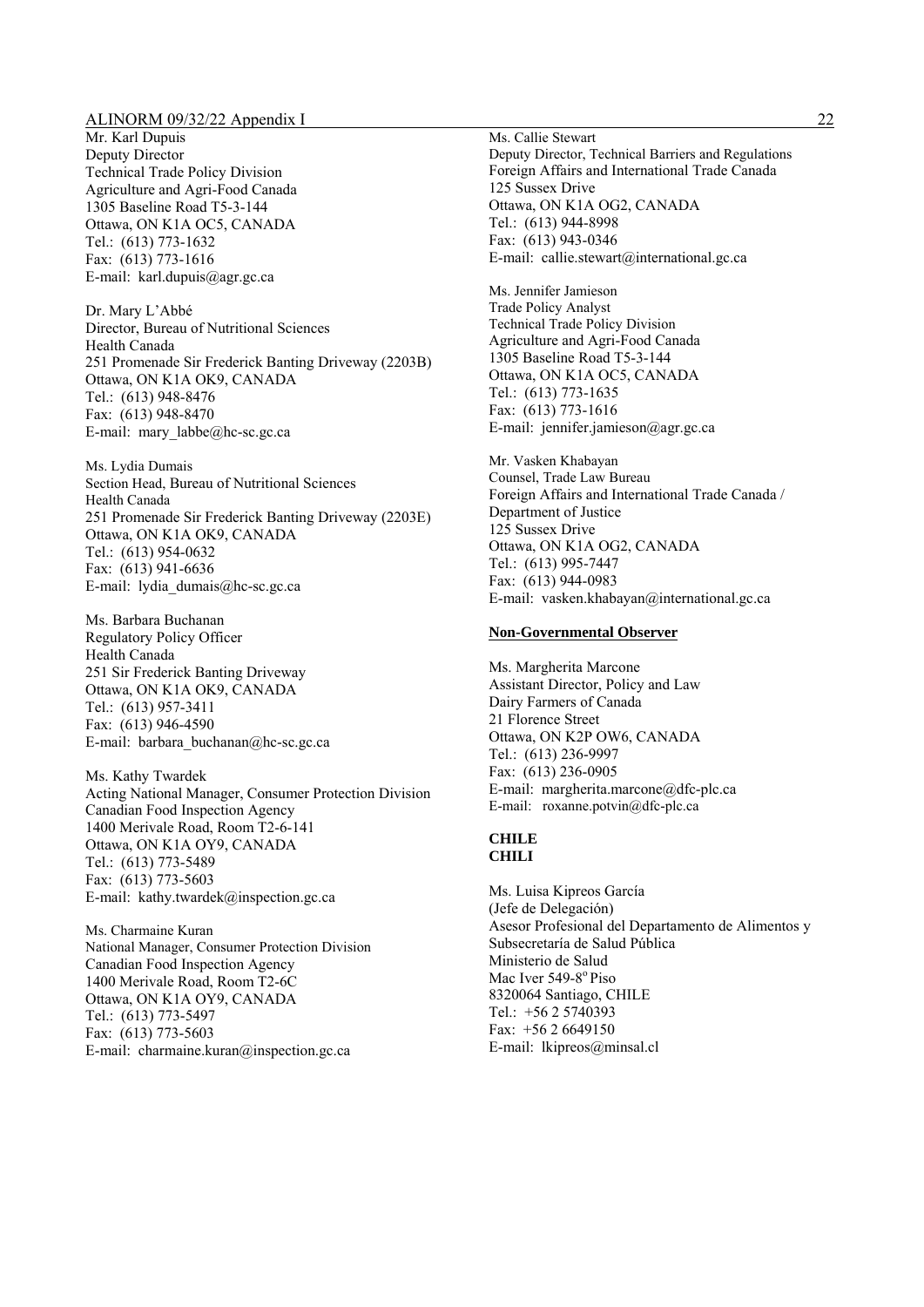#### ALINORM 09/32/22 Appendix I 23 **CHINA, PEOPLE'S REPUBLIC OF CHINE CHINA**

Liu Ming (Head of Delegation) **Officer** Bureau of Food Safety Coordination and Health Supervision MOH 1, Nanlu, Xizhimenwai 100044 Beijing, P.R. CHINA Tel.: +86 10 68792986 Fax: +86 10 68792408 E-mail: liumingmoh@hotmail.com

Li Qiang Engineer China National Institute of Standardization No. 4 Zhi Chun Road, Hai Dian District 100088 Beijing , P.R. CHINA Tel.: +86 10 58811643 Fax: +86 10 58811643 E-mail: liqiang@cnis.gov.cn

Zhulihua Practical Researcher National Institute of Nutrition and Food Safety China CDC No. 7, Panjiayuan Nanli, Chaoyang District 100021 Beijing, P.R. CHINA Tel.: +86 10 87776914 E-mail: zhulihua2011@yahoo.com.cn

Wu Yajun Assistant Researcher Chinese Academy of Inspection and Quarantine No. A3, Gaobeidian North Street Chaoyang District 100123 Beijing, P.R. CHINA Tel.: +86 10 85773355-2188 Fax: +86 10 85774634 E-mail: wuyajun\_bj@yahoo.com.cn

Li Xiaoyu Associate Professor National Center for Health Inspection and Supervision No. 32 Jiaodaokou, Beisantiao, Dongcheng District 100007 Beijing, P.R. CHINA Tel.:  $+86$  10 64047878-2139 Fax: +86 10 64047878-2152 E-mail: xyL74@yahoo.com

Zhang Xiaoli Director of Department Research Center for Standards and Technical Regulations, AQSIQ No. 9, Madiandonglu, Haidian District Beijing 100088, P.R. CHINA Tel.: +86 10 82262401 Fax: +86 10 82260614 E-mail: zhangxl@aqsiq.gov.cn

## **COSTA RICA**

Jorge Arturo Jara Aguilar (Jefe de Delegación) I Vice Presidente Cámara Costarricense Industria Alimentaria, CACIA Del cementerio principal de Guadalupe 300 Este 200 Sur y 25 Noreste Apto 7097 1000 San José, COSTA RICA Tel.: +506 22 99 3423 Fax: +506 22 99 3263 E-mail: jjara@la.ko.com

#### **CUBA**

Mrs. Gwendolyne Spech Abreu (Head of Delegation) Especialista, Dirección de Exportaciones Ministerio de Comercio Exterior y la Inversión Extranjera Infanta No 16 esquina 23, Vedado, Plaza de la Revolución Ciudad de La Habana 10400, CUBA Tel.: +537 835 74 29 Fax: +537 835 74 27 E-mail: gwendolyne.spech@mincex.cu

#### **CZECH REPUBLIC RÉPUBLIQUE TCHÈQUE REPÚBLICA CHECA**

Mr. Jindřich Fialka (Head of Delegation) Director of Food Production and Legislation Department Ministry of Agriculture, Czech Republic Tĕšnov 17, Prague 117 05, CZECH REPUBLIC Tel: +420 221 812 465 Fax: +420 222 314 117 E-mail: jindrich.fialka@seznam.cz

Mr. Martin Štĕpánek Deputy Director, Food Production Department Ministry of Agriculture Tĕšnov 17, Prague 117 05, CZECH REPUBLIC Tel: +420 221 812 838 Fax: +420 222 314 117 E-mail: martin.stepanek@mze.cz

Mr. Petr Čejka Foodstuffs Attaché Ministry of Foreign Affairs Loretánské Nám. 101/5 Prague 118 00, CZECH REPUBLIC Tel: +320 221 39 428 Fax: +320 221 39 184 E-mail: petr\_cejka@mze.cz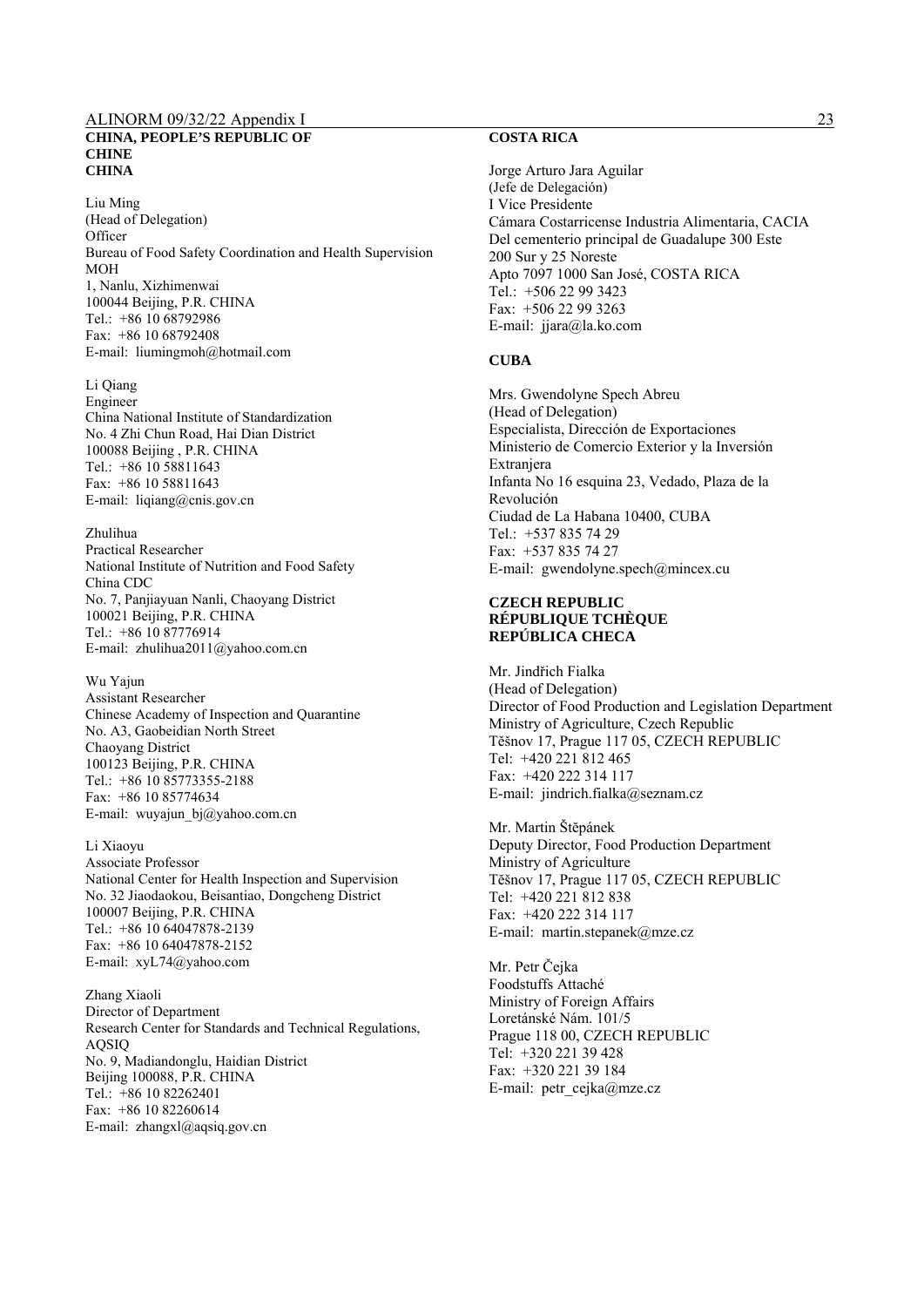Ms. Eva Přibylová Head of Unit Department of Public Health Protection Ministry of Health Palackého nám. 4 128 01 Praha 2, CZECH REPUBLIC Tel.: +420 224 972 188 Fax: +420 224 972 105 E-mail: eva.pribylova@mzcr.cz

Mr. Antonio Ataz Administrator General Secretariat of the Council of the European Union (EU) - The Czech Presidency Rue de la Loi 175 Brussels 1048, BELGIUM Tel.: +32 2 281 4964 Fax: +32 2 281 6198 E-mail: antonio.ataz@consilium.europa.eu

#### **DENMARK DANEMARK DINAMARCA**

Ms. Pernille Madsen (Head of Delegation) Head of Section Danish Veterinary and Food Administration Mørkhøj Bygade 19 Søborg 2860, DENMARK Tel.: +45 3395 6154 Fax: +45 3395 6001 E-mail: plum@fvst.dk

Ms. Anette Flensborg Head of Section Division for Nutrition Ministry of Food, Agriculture and Food Danish Veterinary and Food Administration Mørkhøj Bygade 19 Søborg 2860, DENMARK Tel.:  $+4533956000$ Fax: +45 33 95 60 01 E-mail: anfl@fvst.dk

Ms. Linda Jensen Chief Adviser, Food Scientist Danish Meat Association Axeltorv 3 DK-1609 CopenhagenV, DENMARK Tel.: +45 3373 2568 Fax: +45 3393 1023 E-mail: LMJ@danishmeat.dk

#### **EUROPEAN COMMUNITY (MEMBER ORGANIZATION) COMMUNAUTÉ EUROPÉENNE (ORGANISATION MEMBRE) COMUNIDAD EUROPEA (ORGANIZACIÓN MIEMBRO)**

Dr. Jérôme Lepeintre (Head of Delegation) Chef d'Unité f.f. Direction Generale de la Santé et des Consommateurs European Commission Rue Froissart 101 (02/62) B-1049 Brussels, BELGIUM Tel.: +32 2 2993701 Fax: +32 2 2998566 E-mail: jerome.lepeintre@ec.europa.eu

Ms. Helen Lee Administrator European Commission Office B232 8/48 B-1049 Brussels, BELGIUM Tel.: +322 2998668 E-mail: helen.lee@ec.europa.eu

Mr. Basil Mathioudakis Head of Unit European Commission Office F101 8/82 B-1049 Brussels, BELGIUM Tel.: +32 2 2959182 Fax: +32 2 2951735 E-mail: basil.mathioudakis@ec.europa.eu

Mr. Marco Valletta Policy Officer DG SANCO European Commission Rue Belliaro 232 B-1049 Brussels, BELGIUM Tel.: +32 2 2959854 Fax: +32 2 2956043 E-mail: marco.valletta@ec.europa.eu

Ms. Ersilia Moliterno EC Official (Assistant) Directorate General for Agriculture and Rural Development European Commission Rue de la Loi 200 B-1049 Brussels, BELGIUM Tel.: +32 2 296 13 49 Fax : +32 2 292 16 72 E-mail: consiglia.moliterno@ec.europa.eu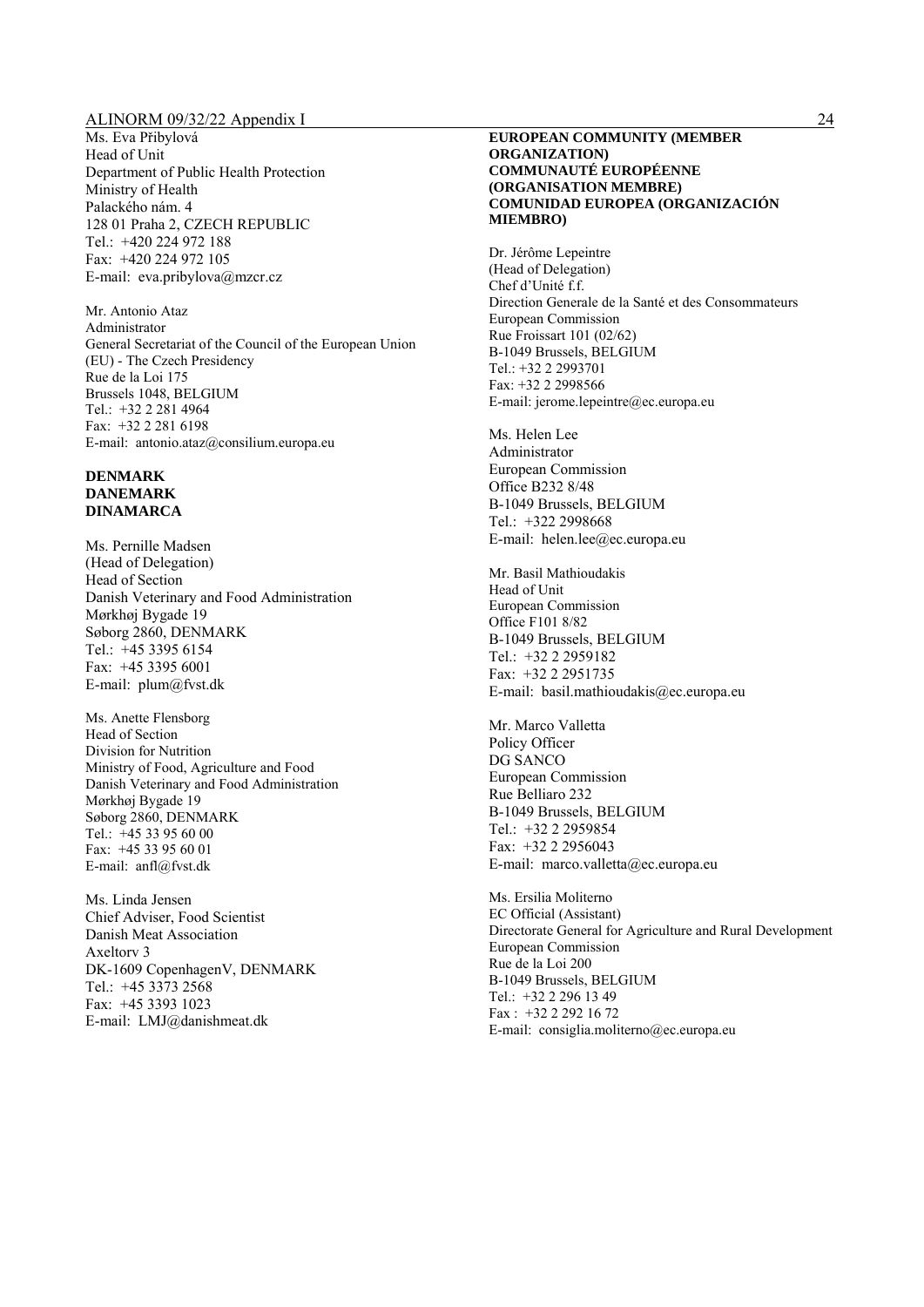### ALINORM 09/32/22 Appendix I 25 **FRANCE FRANCIA**

M. Emmanuel Large (Chef de délégation) Direction Générale de la Concurrence, de la Consommation et de la Répression de Fraudes Ministère de l'Économie, de l'Industrie et de l'Emploi, Bureau C3 – Télédoc 051 59, boulevard Vincent Auriol 75703 Paris Cedex 13, FRANCE Tel.: +33 1 44 97 32 24 Fax: +33 1 44 97 32 30 E-mail: emmanuel-chrys.large@dgccrf.finances.gouv.fr

Mme Murielle Clemente Chargée de mission sur les questions liées à la réglementation de la nutrition Ministère de la santé et des sports Direction générale de la santé 14, avenue Duquesne 75350 Paris 07 SP, FRANCE Tel.: +33 1 40 56 43 32 Fax: +33 1 40 56 54 12 E-mail: murielle.clemente@sante.gouv.fr

#### **GERMANY ALLEMAGNE ALEMANIA**

Mr. Gerhard Bialonski (Head of Delegation) Head of Unit Federal Ministry of Food, Agriculture and Consumer Protection Rochusstrasse 1, D-53639 Bonn, GERMANY Tel.: +49 228 529 4651 Fax: +49 228 529 4947 E-mail: 314@bmelv.bund.de

Ms. Angelika Mrohs Managing Director BLL (German Federation for Food Law and Food Science) Godesberger Allee 142-148 D-53175 Bonn, GERMANY Tel.: +49 228 81993 133 Fax: +49 228 81993 233 E-mail: amrohs@bll.de

Ms. Marie Dubitsky Managing Director Maria Dubitsky Consulting Andreas-Kasperbauer Str. 13 Haar 85540, GERMANY  $Tel + 49896804131$ Fax: +49 89 46148492 E-mail: marie@dubitsky.de

Dr. Susanne Kettler EUR-SRA Manager EU Affairs Coca-Cola Europe Chaussée de Mons 1424 B-1070 Brussels, BELGIUM Tel.: +32 471 989045 Fax: +32 2 559 23 78 E-mail: skettler@eur.ko.com

#### **GHANA**

Ms. Maria Lovelace-Johnson Head, Food Safety Management Unit Food and Drugs Board (FDB) P.O. Box CT 2783 Cantonments, Accra, GHANA Tel.: +233 21 21 233200 Fax: +233 21 22 9794 E-mail: maljohnson@fdbghana.gov.gh

#### **GREECE GRÈCE GRECIA**

Mr. Raikos V. Athanasios (Head of Delegation) Officer / Directorate III, Evaluation and Approval Ministry of Rural Development and Food Hellenic Food Authority (EFET) 124 Kifissias Av. & Iatridou 2 St. 11526 Athens, GREECE Tel.: +30 210 6971533 Fax: +30 210 6971560 E-mail: araikos@efet.gr

Mr. Kontolaimos Vasileios Legal Advisor Greek Ministry of Rural Development and Food 29 Acharnon Street 10439 Athens, GREECE Tel.: +30 210 8254621 Fax: +30 210 8250307 E-mail: cohalka@otenet.gr

#### **GUATEMALA**

Ms. Ana Gabriela Maroquin Pazos (Jefe de Delegación) Coordinadora Codex Alimentarius Ministerio de Agricultura, Ganaderia y Alimentación 7a. Avenida 12-90 zona 13, Edificio Infoagro, Segundo Nivel, oficina 4 01013 GUATEMALA Tel.: (502) 2413 7466 Fax: (502) 2413 7454 E-mail: codexguatemala@yahoo.com E-mail: apazos@maga.gob.gt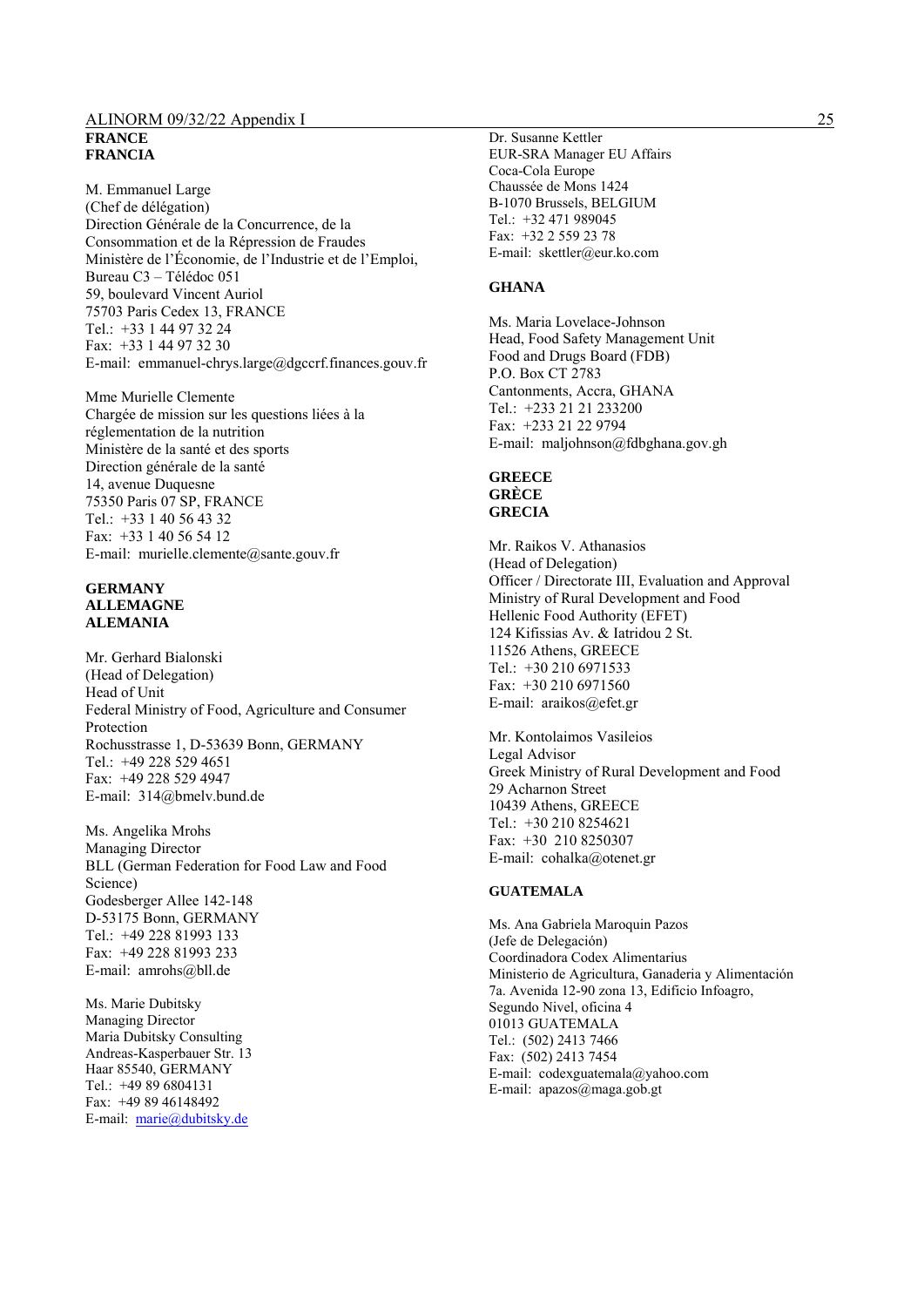#### ALINORM 09/32/22 Appendix I 26 **GUINEA-BISSAU GUINÉE-BISSAU GUINEA-BISSAU**

José Mora N'Sum-ne (Chef de délégation) Responsable d'information et Communication du Comité National du Codex Alimentarius de la Guinee-Bissau Ministère de l'Agriculture et Developpement Rural/ Centre du documentation et diffusion agricole MADR /CDEDA – Rue Ex-QG/Bissau B.P.-71-Bissau, GUINÉE-BISSAU Tel. : (245) 664 91 45 Fax: (245) 322 10 19 E-mail: nsumne@hotmail.com

#### **GUYANA**

Dr. Chatterpaul Ramcharran (Head of Delegation) Executive Director Guyana National Bureau of Standards Flat 15, Exhibition Complex Sophia Georgetown, GUYANA Tel.: +592 219 0063 Fax: +592 219 0070 E-mail: cramcharran@gnbs.info E-mail: gnbs@networksgy.com

#### **HAITI HAÏTI HAITÍ**

Mme Roberta Jean-Baptiste (Head of Delegation) Assistant-Directeur Ministère du Commerce et de l'Industrie 8, rue Légitime HT6112 Port-au-Prince, HAITI Tel.: +509 22221919 Fax: +509 22238402 E-mail: dcqpc\_mci@yahoo.fr

#### **HUNGARY HONGRIE HUNGRÍA**

Attila Tòth Agricultural Attaché Embassy of Hungary to the U.S.A. 3910 Shoemaker Street, NW Washington, DC 20008, U.S.A. Tel.: (202) 363-3228 Fax: (202) 966-8135 E-mail: totha@kum.hu

#### **INDIA INDE**

Mr. A.K. Goswami Consul Consulate General of India 325 Howe Street Vancouver, B.C. V6C 1Z7, CANADA Tel.: (604) 681-0003 Fax: (604) 682-2471 E-mail: indiahoc@telus.net

#### **INDONESIA INDONÉSIE**

Ms. Tetty Helfery Sihombing (Head of Delegation) Director of Food Products Standardization National Agency for Drug and Food Control Jl. Percetakan Negara No. 23 Jakarta Pusat Jakarta 10560, INDONESIA Tel.: +62 21 42875584 Fax: +62 21 42875780 E-mail: tettyhelfery@yahoo.com

Mr. Edinur Head of Sub-Directorate of Processed Food Standardization Directorate of Food Products Standardization National Agency for Drug and Food Control Jl. Percetakan Negara No. 23 Jakarta Pusat Jakarta 10560, INDONESIA Tel.: +62 21 42875584 Fax: +62 21 42875780

E-mail: subdit\_spo@yahoo.com Ms. Nasirah Bahaudin

Director of Rational Use of Medicine Ministry of Health Jl HR Rasuna Said, Blok X5 No 4-9 Jakarta 12950, INDONESIA Tel.: +62 21 5214873 Fax: +62 21 5214873 E-mail: n\_bahaudin@yahoo.com

Dr. Ina Hernawati Director of Community Nutrition Directorate General of Public Health Ministry of Health Jl HR Rasuna Said, Blok X5 No 4-9 Jakarta 12950, INDONESIA Tel.: +62 21 5203883 Fax: +62 21 5210176 E-mail: hernawati\_ina@yahoo.com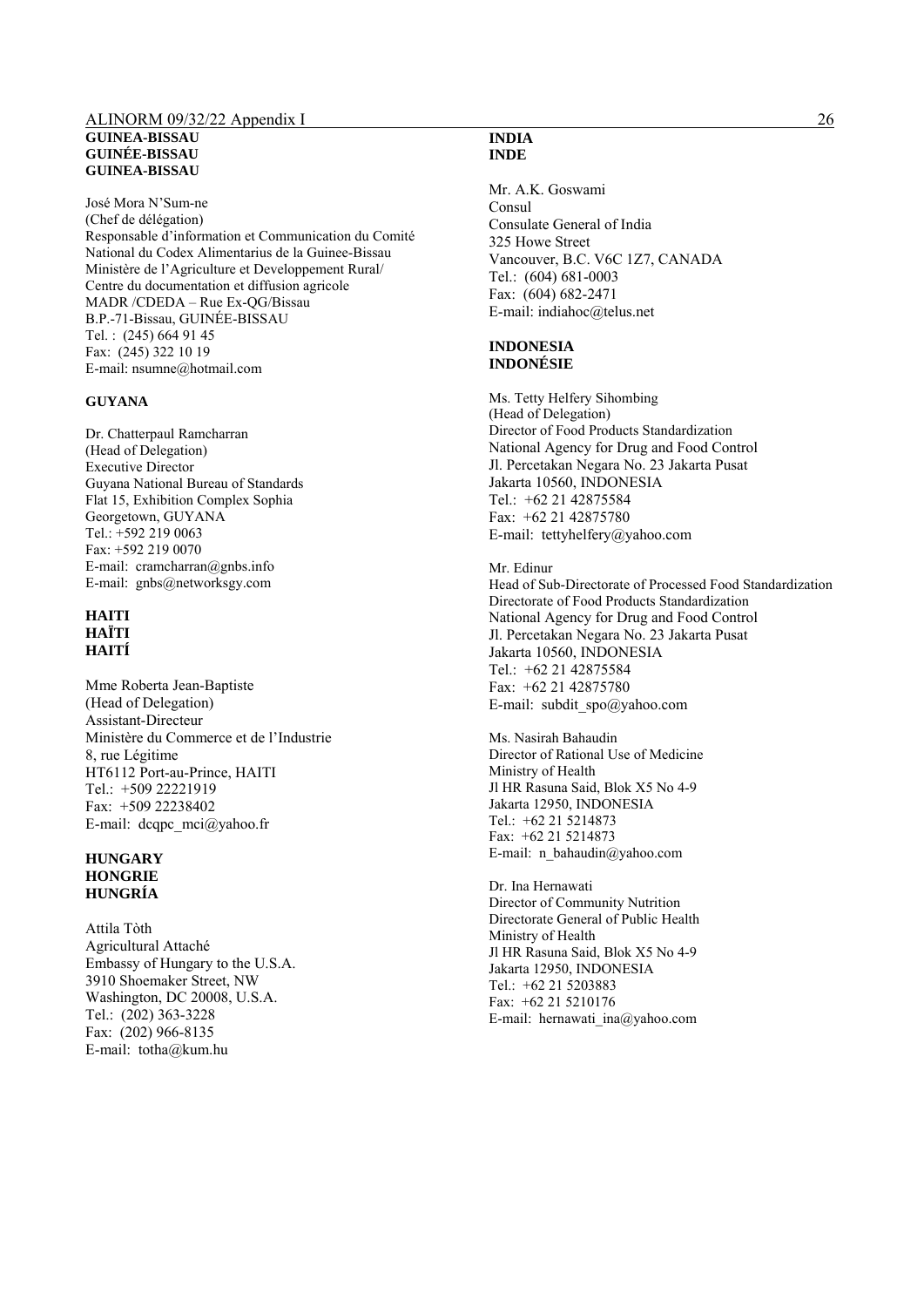Mr. Suradi Head of Sub-Directorate Industrial Joint Venture and Investment Promotion Directorate General of Agricultural Based and Chemical Industry Ministry of Industry Jl. Gatot Subroto Kav. 52-53 Jakarta Jakarta 12950, INDONESIA Tel.: +62 21 5252236 Fax: +62 21 5252236 E-mail: irsuradi@yahoo.co.id

Mr. Agus Sutopo Head of Section Standardization and Technology Directorate General of Agricultural Based and Chemical Industry Ministry of Industry Jl. Gatot Subroto Kav. 52-53 Jakarta Jakarta 12950, INDONESIA Tel.: +62 21 5252236 Fax: +62 21 5252236 E-mail: agussutopo@gmail.com

Mr. Akhyar Rais Head of Quality Control Export Commodity Division Ministry of Trade Jl. Raya Bogor KM. 26 Ciracas Jakarta 13740, INDONESIA Tel.: +62 21 8710321-323 Fax: +62 21 8710478 E-mail: akhyar\_rais@yahoo.com

Mr. Yogo Dwiantoro Staff, Directorate of Supervision and Quality Control Ministry of Trade Jl. Raya Bogor KM. 26 Ciracas Jakarta 13740, INDONESIA Tel.: +62 21 8710321 Fax: +62 21 8710478 E-mail: yogo\_1802@yahoo.com

Singgih Yuwono Consul for Information, Social and Cultural Affairs Consulate General of the Republic of Indonesia 1630 Alberni Street Vancouver, B.C. V6G 1A6, CANADA Tel.: (604) 682-8855 Fax: (604) 662-8396 E-mail: singgih@indonesiavancouver.org

#### **IRELAND IRLANDE IRLANDA**

Ms. Paula Barry Walsh (Head of Delegation) Senior Superintending Veterinary Officer Department of Agriculture, Fisheries and Food Agriculture House, Kildare Street Dublin 2, IRELAND Tel.: +353 1 6072648 Fax: +353 1 6789733 E-mail: paula.barrywalsh@agriculture.gov.ie

Dr. Mary A.T. Flynn Chief Specialist, Public Health Nutrition Food Safety Authority of Ireland Abbey Court, Lower Abbey Street Dublin 1, IRELAND Tel.: +353 1 8171346 Fax: +353 1 8171246 E-mail: mflynn@fsai.ie

#### **ITALY ITALIE ITALIA**

Dr. Ciro Impagnatiello Ministero delle Politiche Agricole Alimentari e Forestali Via XX Settembre 20 00187 Rome, ITALY Tel.: +39 06 4665 6046 Fax: +39 06 4880 273 E-mail: c.impagnatiello@politicheagricole.gov.it

Dr. Roberto Copparoni Ministero del lavoro, della Salute e delle Politiche Sociali Via Giorgio Ribotta, 5 00144 Rome, ITALY Tel.: +39 06 5994 6697 Fax: +39 06 5994 6119 E-mail: r.copparoni@sanita.it

Dr. Luca Ragaglini Vice-Director, Italian Association of Biscuits, Cake, Chocolate, Confectionery and Ice-cream Industries (A.I.D.I.) Via Rhodesia, 2 00144 Rome, ITALY Tel.: +39 06 8091071 Fax: +39 06 8073186 E-mail: aidi@aidi-assodolce.it

Dr. Massimo Liotta Food Regulatory Affairs – Area Manager FERRERO C/o Ferrero S.P.A., Piazzale Pietro Ferrero, 1 12051 Alba (CN), ITALY Tel.: +39 0173 313050 Fax: +39 0173 313977 E-mail: massimo.liotta@ferrero.com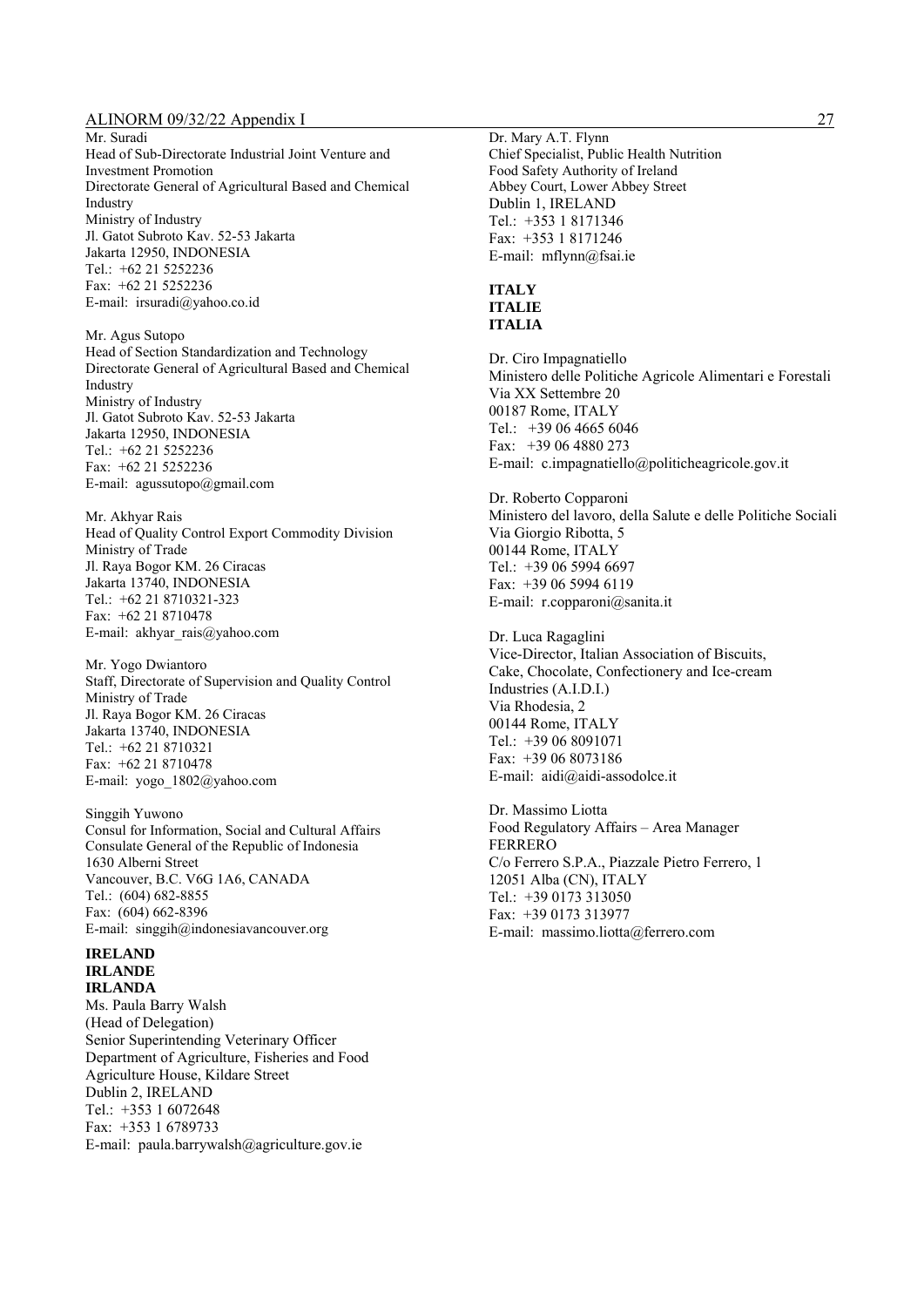#### ALINORM 09/32/22 Appendix I 28 **JAMAICA JAMAÏQUE JAMAICA**

Ms. Jennifer Aquart (Head of Delegation) Team Leader – Inspectorate Division Bureau of Standards Jamaica 6 Winchester Road Kingston 10, JAMAICA, West Indies Tel.: +876 926 3140-5 Fax: +876 929 4736 E-mail: jaquart@bsj.org.jm

#### **JAPAN JAPON JAPÓN**

Dr. Chieko IKEDA Director, Office of International Food Safety Policy Planning and Communication Division Department of Food Safety Ministry of Health, Labour and Welfare 1-2-1, Kasumigaseki, Chiyoda-ku Tokyo 100-8916, JAPAN Tel.: +81 3 3595 2326 Fax: +81 3 3503 7965 E-mail: codexj@mhlw.go.jp

Ms. Reiko SENSUI Section Chief Office of Health Policy on Newly Developed Foods Standards and Education Division Department of Food Safety Ministry of Health, Labour and Welfare 1-2-1, Kasumigaseki, Chiyoda-ku Tokyo 100-8916, JAPAN Tel.: +81 3 3595 2327 Fax: +81 3 3501 4867 E-mail: codexj@mhlw.go.jp

Dr. Hiroshi YOSHIKURA Adviser, Department of Food Safety Pharmaceutical and Food Safety Bureau Ministry of Health, Labour and Welfare 1-2-1, Kasumigaseki, Chiyoda-ku Tokyo 100-8916, JAPAN Tel.: +81 3 3595 2326 Fax: +81 3 3503 7965 E-mail: codexj@mhlw.go.jp

Dr. Soichi KOIKE Associate Professor Department of Planning Information and Management The University of Tokyo Hospital 7-3-1 Hongo, Bunkyo-ku Tokyo 113-8655, JAPAN Tel.: +81 3 5800 8716 Fax: +81 3 5800 8765 E-mail: codexj@mhlw.go.jp

#### **KENYA**

Mrs. Alice Akoth Okelo Onyango (Head of Delegation) Manager, Codex Contact Point Kenya Bureau of Standards Organization P.O. Box 54974, Popo Road (off Mombasa Rd.) Nairobi 00200, KENYA Tel.: +254 20 605490 Fax: +254 20 609660 E-mail: info@kebs.org E-mail: akothe@kebs.org

Ms. Alice Wangechi Mithamo Quality Assurance Officer Kenya Bureau of Standards P.O. Box 54794, Popo Rd. (off Mombasa Rd.) Nairobi 00200, KENYA Tel.: +254 20 605490 / 605506 Fax: +254 20 609660 E-mail: mithamoa@kebs.org E-mail: amithamo@yahoo.com

#### **KOREA, REPUBLIC OF CORÉE, RÉPUBLIQUE DE COREA, REPÚBLICA DE**

Sol Kim (Head of Delegation) Deputy Director Korea Food and Drug Administration #194 Tongil-ro Eunpyung-gu 122-704 Seoul, REPUBLIC OF KOREA Tel.: +82 2 380 1332 Fax: +82 2 358 2157 E-mail: kims1228@kfda.go.kr

Eun Jeong Kim Senior Researcher Korea Food and Drug Administration #194 Tongil-ro Eunpyung-gu 122-704 Seoul, REPUBLIC OF KOREA Tel.: +82 2 380 1726 Fax: +82 2 388 6396 E-mail: ejleon@kfda.go.kr

Seong Hee Kim Assistant Director Korea Food and Drug Administration #194 Tongil-ro Eunpyung-gu 122-704 Seoul, REPUBLIC OF KOREA Tel.: +82 2 380 1543 Fax: +82 2 388 6396 E-mail: bobo@kfda.go.kr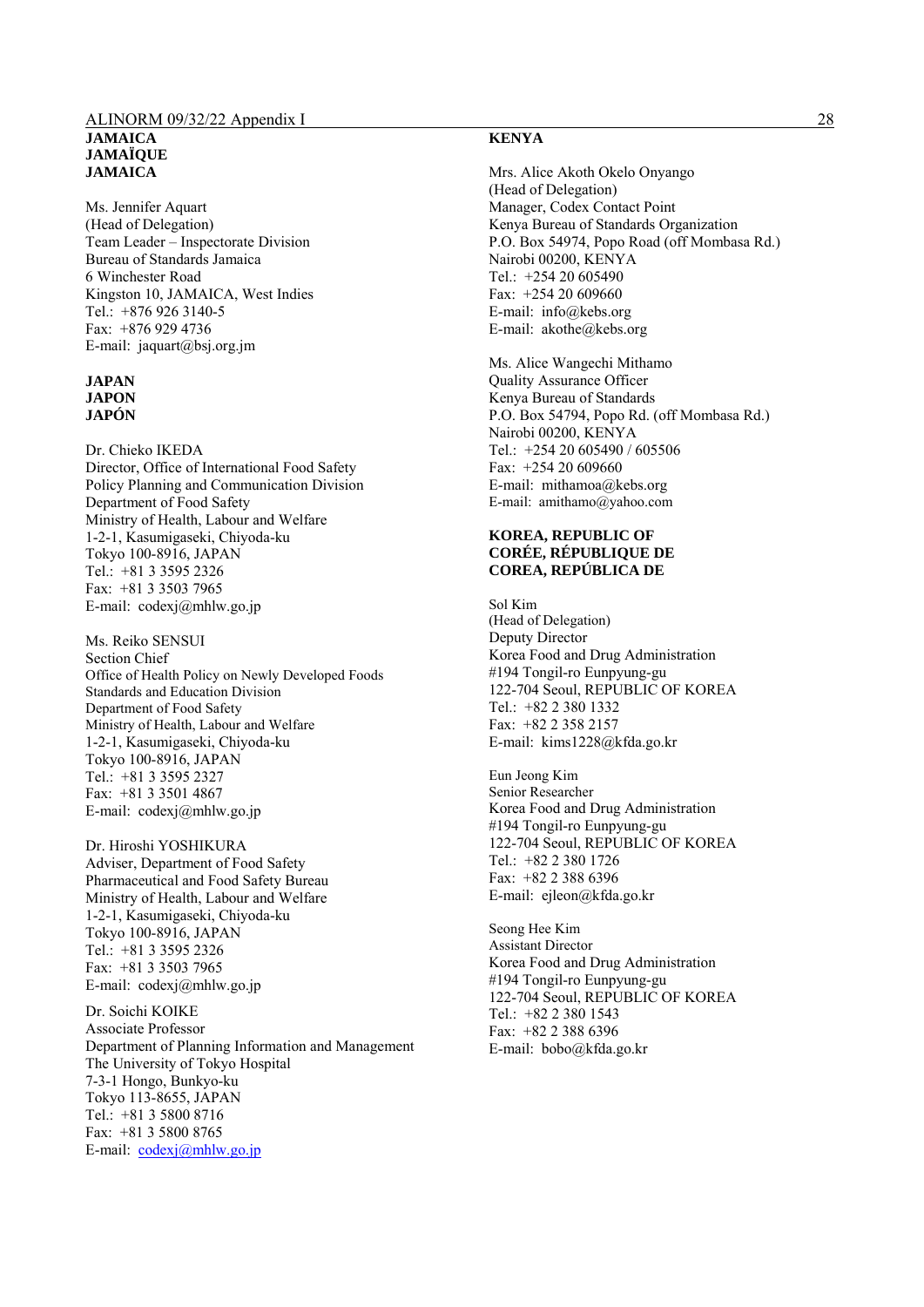Yun-Jeong LEE Researcher National Academy of Agricultural Science Division of Organic Farming Technology 249 Seodundong, Gwonseongu, 441-707 Suwon, REPUBLIC OF KOREA Tel.: +82 31 290 0552 Fax: +82 31 290 0507 E-mail: yjlee@rda.go.kr

Young-Jin CHOI Deputy Director Mifaff, National Veterinary Research and Quarantine Service 480, Anyang 6-dong, Manan-gu, Anyang-city, Gyeonggi-do 430-824, REPUBLIC OF KOREA Tel.: +82 31 467 1962 Fax: +82 31 467 1974 E-mail: choiyj@nvrqs.go.kr

Jaeho HA Principal Researcher Korea Food Research Institute 516 Baekhyeon, Bundang 463-746 Seongnam, REPUBLIC OF KOREA Tel.: +82 31 780 9127 Fax: +82 31 780 9280 E-mail: jhkfri@kfri.re.kr

Seongweon JEONG Principal Researcher Korea Food Research Institute 516 Baekhyeon, Bundang 463-746 Seongnam, REPUBLIC OF KOREA Tel.: +82 31 780 9158 Fax: +82 31 780 9333 E-mail: donow@kfri.re.kr

#### **KYRGYZ REPUBLIC KIRGHIZISTAN KIRGUISTÁN**

Mr. Patidin Atahanov Director National Institute for Standards and Metrology of the Kyrgyz Republic "Kyrgyzstandard" 197, Panfilov Street 720040 Bishkek, KYRGYZ REPUBLIC Tel.: +996 (312) 62-68-70 Fax: +996 (312) 66-13-67 E-mail: nism@nism.gov.kg

#### **LAO, DEMOCRATIC PEOPLE'S REPUBLIC LAO, RÉPUBLIQUE DÉMOCRATIQUE POPULAIRE LAO, REPÚBLICA DEMOCRÁTICA POPULAR**

Mrs. Sivilay Naphayvong Director of Food Control Division Food and Drug Department Ministry of Health Simuang Road, PO Box 6551 Vientiane, LAO PDR Tel.: +856 21 214014 Fax: +856 21 214015 E-mail: drug@laotel.com E-mail: psivilay@yahoo.com

#### **LESOTHO**

Palesa Lesoli Regional Food and Nutrition Coordinating Officer Food and Nutrition Coordinating Office Private Bag A78 Maseru 100, LESOTHO Tel.: +266 22323716 Fax: +266 22322179 E-mail: plesoli@rediffmail.com

#### **MALAYSIA MALAISIE MALASIA**

Dr. Tangavelu Thiagarajan Science Attaché Embassy of Malaysia 3516 International Ct.NW Washington, DC 20008, U.S.A. Tel.: (202) 572-9719 Fax: (202) 572-9783 E-mail: sciencemalaysia@aol.com

#### **MALI MALÍ**

Adama SANGARE (Chef de délégation) Chef de la Division Coordination des Activités des Services de Contrôle Agence Nationale de la Sécurité Sanitaire des Aliments Ministère de la Santé Centre Commercial, rue 305 Quartier du fleuve BPE: 2362 Bamako, MALI Tel.: +223 20 22 07 54 / +223 76466240 E-mail: asangare53@yahoo.fr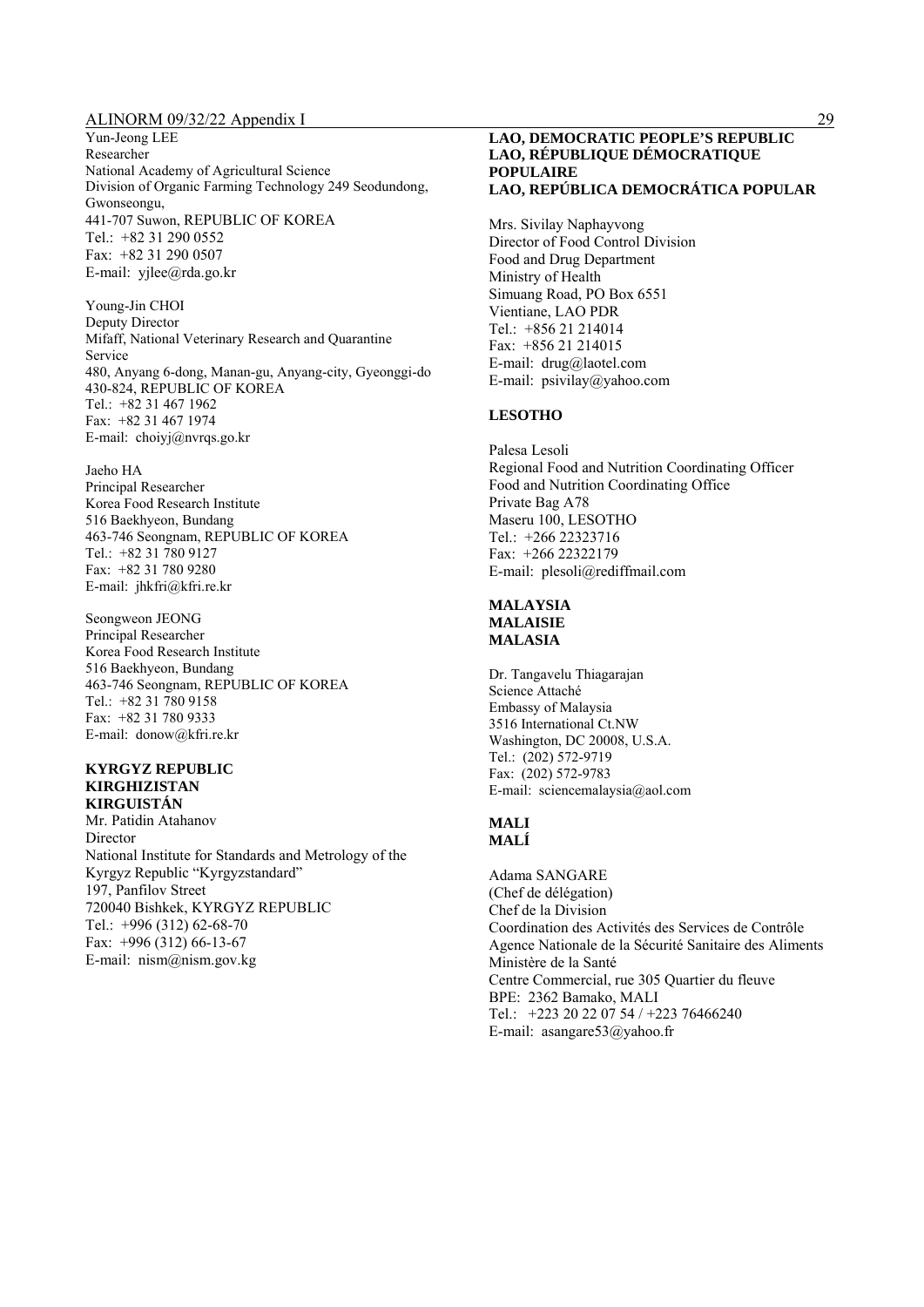Mahmoud Abdoul CAMARA Secrétaire Service Central de Liaison du Codex pour le Mali Agence Nationale de la Sécurité Sanitaire des Aliments Ministère de la Santé Centre Commercial, rue 305 Quartier du fleuve BPE: 2362 Bamako, MALI Tel.: +223 20 22 07 54 / +223 79293458 E-mail: camara27@hotmail.com

#### **MAURITANIA MAURITANIE MAURITANIA**

Prof. LO BAIDY BOUBOU (Head of Delegation) Directeur Institut National de Recherches en Santé Publique Ministère de la Santé BP 695 Nouakchott, MAURITANIE Tel.: +222 5253134 / +222 5292645 Fax : +222 5253134 E-mail: baidylo@yahoo.fr

#### **MICRONESIA, FEDERATED STATES OF MICRONÉSIE, ÉTATS FÉDÉRÉS DE MICRONESIA, ESTADOS FEDERADOS DE**

Mr. Moses E. Pretrick Environmental Health Coordinator (Codex Contact Point) FSM Department of Health and Social Affairs P.O. Box PS-70 Palikir, Pohnpei FM 96941 FEDERATED STATES OF MICRONESIA Tel.: +691 320 8300 Fax: +691 320 8460 E-mail: mpretrick@fsmhealth.fm

#### **MOROCCO MAROC MARRUECOS**

Mr. Saâd Benchakroune (Head of Delegation) Directeur Général de l'Etablissement Autonome de Contrôle et de Coordination des Exportations 72, rue Mohamed Smiha 20000 Casablanca, MAROC Tel.: +212 22306198 Fax: +212 22308085 E-mail: dg@eacce.org.ma

Mme Nadia Maata Chef de service alimentaire II au laboratoire officiel d'Analyses et de Recherches chimiques de Casablanca 25, Rue Nichakra Rachel Casablanca, MAROC Tel.: (212) 522302196/98 Fax: (212) 522301972 E-mail: n\_maata@menara.ma E-mail: loarc@casanet.net.ma

#### **NETHERLANDS PAYS-BAS PAISES BAJOS**

Ms. Lianne Kersbergen (Head of Delegation) Policy Officer Ministry of Agriculture, Nature and Food Quality P.O. Box 20401, Bezuidenhoutseweg 73 2500 EK The Hague, THE NETHERLANDS Tel.: +31 70 378 4154 Fax: +31 70 378 6158 E-mail: m.c.kersbergen@minlnv.nl

#### **NEW ZEALAND NOUVELLE-ZÉLANDE NUEVA ZELANDIA**

Ms. Jenny Reid (Head of Delegation) Assistant Director New Zealand Food Safety Authority P.O. Box 2835 Wellington, NEW ZEALAND Tel.: +64 4 894 2582 Fax: +64 4 894 2583 E-mail: jenny.reid@nzfsa.govt.nz

Ms. Margaret Brooker Programme Manager, Labelling New Zealand Food Safety Authority P.O. Box 2835 Wellington, NEW ZEALAND Tel.: +64 4 894 2596 Fax: +64 4 894 2583 E-mail: margaret.brooker@nzfsa.govt.nz

#### **NICARAGUA**

Mr. Salvador Guerrero Gutiérrez Dirección Normalización y Metrologia Analista Ministerio de Fomento, Industria y Comercio (MIFIC) Contigro al hotel Metrocentro km 3½ Carretera Masaya, NICARAGUA Tel.: +505 267 4551, ext. 1258 Fax: +505 267 4551, ext. 1229 E-mail: codex@mific.gob.ni E-mail: sguerrero@mific.gob.ni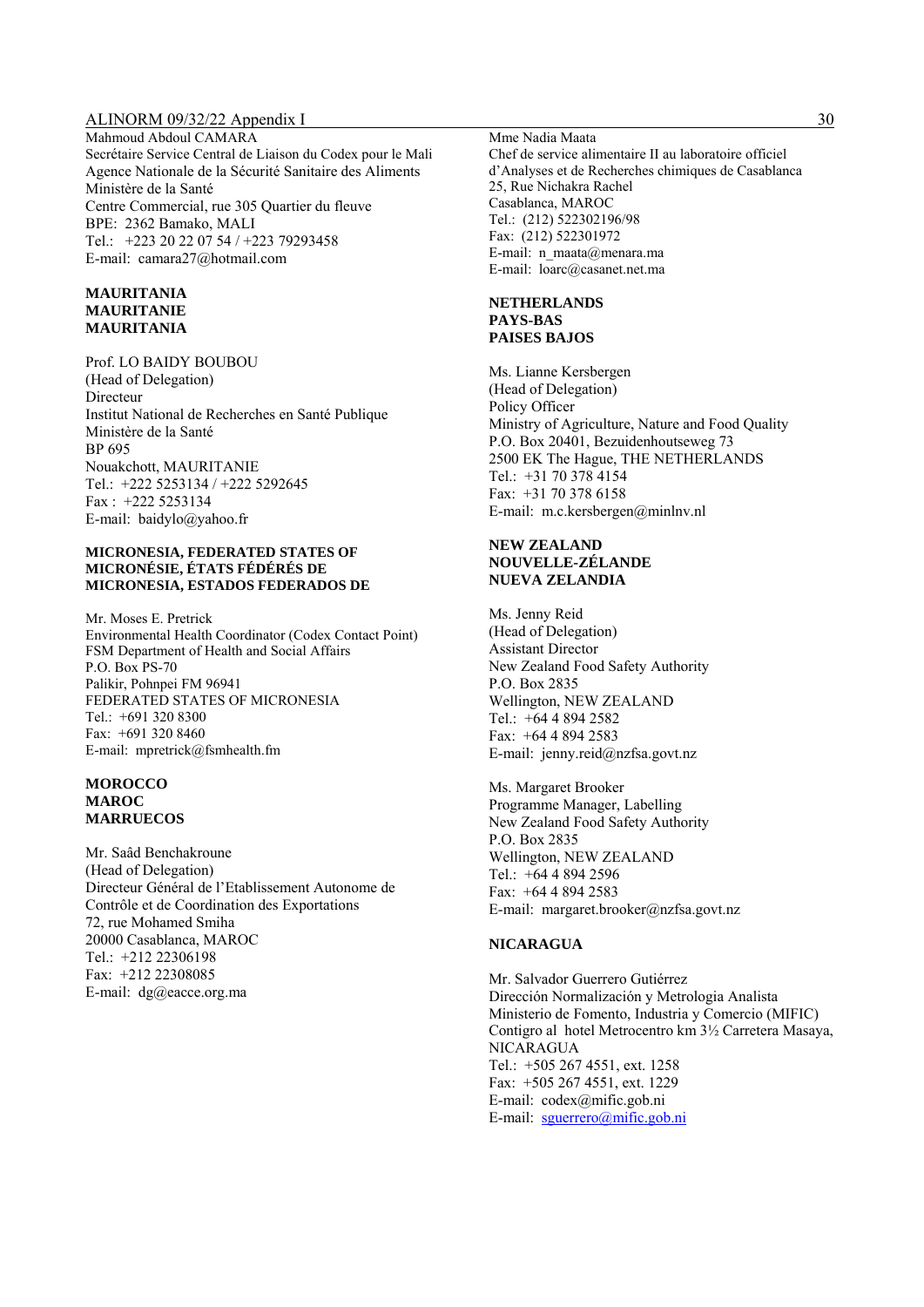#### ALINORM 09/32/22 Appendix I 31 **NIGERIA NIGÉRIA NIGERIA**

Prof. (Mrs.) Ogbadu Lucy Jumeyi Director, National Biotechnology Development Agency (NABDA) 16 Dunukofa Street, Area 11 Garki, Abuja, NIGERIA Tel.: +234 8035908282 / +2348029640496 Fax: +234 93145472 E-mail: lujego@yahoo.com

Mrs. Orieji Gladys Orji Chief Regulatory Officer Establishment Inspection Directorate National Agency for Food and Drug Administration and Control (NAFDAC) Central Laboratory Complex, Oshodi-Isolo Expressway Oshodi, Lagos, NIGERIA Tel.: +234 8033390541 E-mail: oriejigorji@yahoo.com

Mr. Christopher Chukwunweike Ofuani Deputy Director Food Registration Division Registration and Regulatory Affairs Directorate National Agency for Food and Drug Administration and Control (NAFDAC) Plot 2032, Olusegun Obasanjo Way, Wuse Zone 7, Abuja, Oshodi, Lagos, NIGERIA Tel.: +234 8033068185 E-mail: chrisofuani@yahoo.com

Mr. Fred Nduka Chiazor Scientific and Regulatory Affairs Manager Coca-Cola Nigeria Ltd. / Association of Food and Beverage Tobacco Employers 16 Gerrard Road Ikoyi, Lagos, NIGERIA Tel.: +234 1 2709238 Fax: +234 1 2709241 E-mail: fchiazor@afr.ko.com

#### **NORWAY NORVÈGE NORUEGA**

Mrs. Merethe Steen (Head of Delegation) Head of Section for Consumer Affairs The Norwegian Food Safety Authority P.O. Box 383 N-2381 Brumunddal, NORWAY Tel.: +47 23 21 65 53 Fax: +47 23 21 68 01 E-mail: merethe.steen@mattilsynet.no

Mrs. Vigdis Veum Moellersen Senior Adviser, Section for General Legislation and International Affairs The Norwegian Food Safety Authority P.O. Box 383 N-2381 Brumunddal, NORWAY Tel.: +47 23 21 66 69 Fax: +47 23 21 68 01 E-mail: visvm@mattilsynet.no

Mr. Paul Aitkenhead Quality Manager Mills DA NHO/Federation of Norwegian Food and Drink Industry c/o Mills DA P.O. Box 4644 SOF N-0506 Oslo, NORWAY Tel.: +47 22 80 86 00 Cel . +47 90 52 46 07 E-mail: paul.aitkenhead@mills.no

#### **PANAMA PANAMÁ**

Ing. Aracelis Arosemena de Vergara (Jefe de Delegación) Supervisor Departamento de Protección de Alimentos (DEPA) Ministerio de Salud Ancón, Edificio 253 Panamá 0816-Zona 06812, PANAMÁ Tel.: +507 512 9180 Fax: +507 512 9114 E-mail: diversosminsa@yahoo.com

#### **PAPUA NEW GUINEA PAPOUASIE-NOUVELLE-GUINÉE PAPUA NUEVA GUINEA**

Mr. Francis Daink Deputy Secretary Department of Agriculture and Livestock P.O. Box 2033, Port Moresby PAPUA NEW GUINEA Tel.: +675 321 2271 Fax: +675 321 5519 E-mail: dainkf@global.net.pg **PHILIPPINES FILIPINAS** 

Ms. Charina May Talavera Tandas (Head of Delegation) Food Drug Regulation Officer III Bureau of Food and Drugs Department of Health Civic Drive Filinvest Corporate City, Alabang Muntinlupa City 1770, PHILIPPINES Tel.: +632 8094390, Local 8112 Fax: +632 8070751 E-mail: cttandas@bfad.gov.ph E-mail: charimay@mailcity.com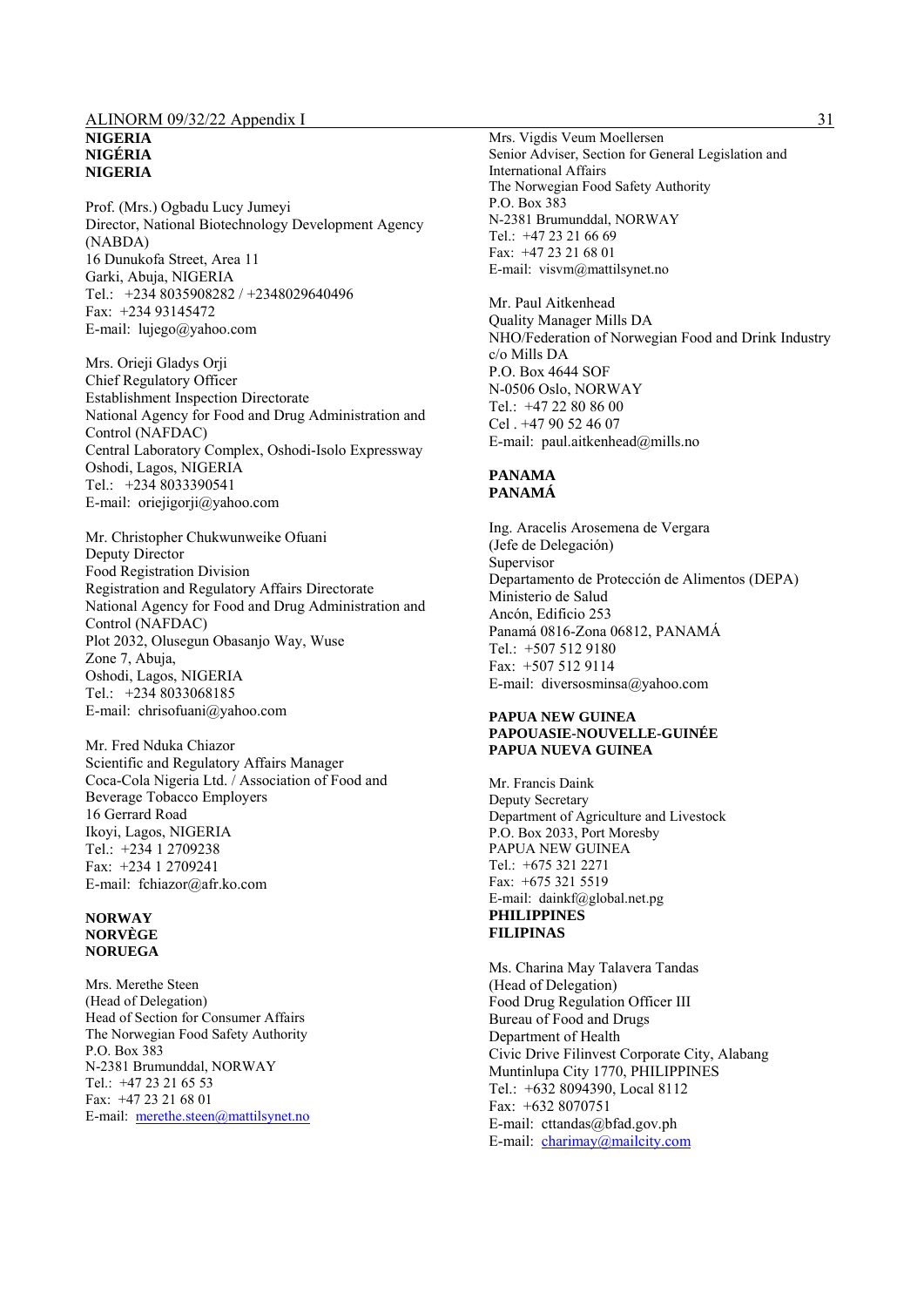Ms. Daisy E. Taňafranca Supervising Science Research Specialist Department of Science and Technology DOST Compound, General Santos Avenue Bicutan, Taguig 1631, PHILIPPINES Tel.: +632 8377530 Fax: +632 8377530 E-mail: desquivel105@yahoo.com

Dr. Elias E. Escueta Director, Vice-President Philippine Chamber of Food Manufacturers, Inc. Unit 1216, Cityland 10, Tower 2 6817 Ayala Avenue Makati City, PHILIPPINES Tel.: +632 8498272 Fax: +632 8498289 E-mail: eescueta@apac.ko.com

#### **POLAND POLOGNE POLONIA**

Ms. Joanna Markowska (Head of Delegation) Senior Specialist Ministry of Agriculture and Rural Development Wspólna 30 00-930 Warsaw, POLAND Tel.: +48 22 623 22 69 Fax: +48 22 623 24 54 E-mail: joanna.markowska@minrol.gov.pl

#### **RWANDA**

S.E. Edda Mukabagwiza Ambassadeur Ambassade de la République du Rwanda 121, prom. Sherwood Ottawa, ON K1Y 3V1, CANADA Tel.: (613) 569-5420 Fax: (613) 569-5421 E-mail: generalinfo@ambarwaottawa.ca

#### **SAINT LUCIA SAINTE-LUCIE SANTA LUCÍA**

Mr. Fulgence St. Prix Standards Officer Saint Lucia Bureau of Standards (SLBS) Bisee Industrial Estate P.O. Box 5412 Castries, SAINT LUCIA Tel.: +758 453 0049 Fax: +758 452 3561 E-mail: f.stprix@slbs.org

#### **SAMOA**

Ms. Iulia Petelo (Head of Delegation) Codex Contact Point for Samoa Assistant Chief Executive Officer Fair Trading and Codex Division Ministry of Commerce, Industry & Labour P.O. Box 862, Level IV ACC House Apia, SAMOA Tel: +685 20441 Fax: +685 20443 E-mail: codex.samoa@mcil.gov.ws E-mail: iulia.petelo@mcil.gov.ws

#### **SOLOMON ISLANDS SALOMON, ÎLES SALOMÓN, ISLAS**

Mr. Geoffrey Dan Hou'ua (Head of Delegation) Chief Inspector – Consumer Affairs Consumer Affairs & Price Control Division Ministry of Commerce, Industries, Labour and Immigration P.O. Box G26 Honiara, SOLOMON ISLANDS Tel.: +677 22856 / 56101 Fax: +677 25084 E-mail: gdhouua@yahoo.com

## **SPAIN**

**ESPAGNE ESPAÑA** 

D<sup>a</sup> Almudena Rollán Gordo (Jefe de Delegación) Jefe de Sección, Servicio de Riesgos Nutricionales Agencia espanola de la seguridad alimentaria y nutrición Ministerio de Sanidad y Consumo c/ Alacalá, 56 28071 Madrid, ESPAŇA Tel.: +34 91 33 80 710 Fax: +34 91 33 80 169 E-mail: arrollan@msc.es

#### **SUDAN SOUDAN SUDÁN**

Mrs. Ibtihag Bor Eltom Elmustafa (Head of Delegation) Chief Chemist Sudanese Standards and Metrology Organization P.O. Box 13573 Khartoum, SUDAN Tel: +249915388777 Fax: + 249183774852 E-mail: ibtihagbur@hotmail.com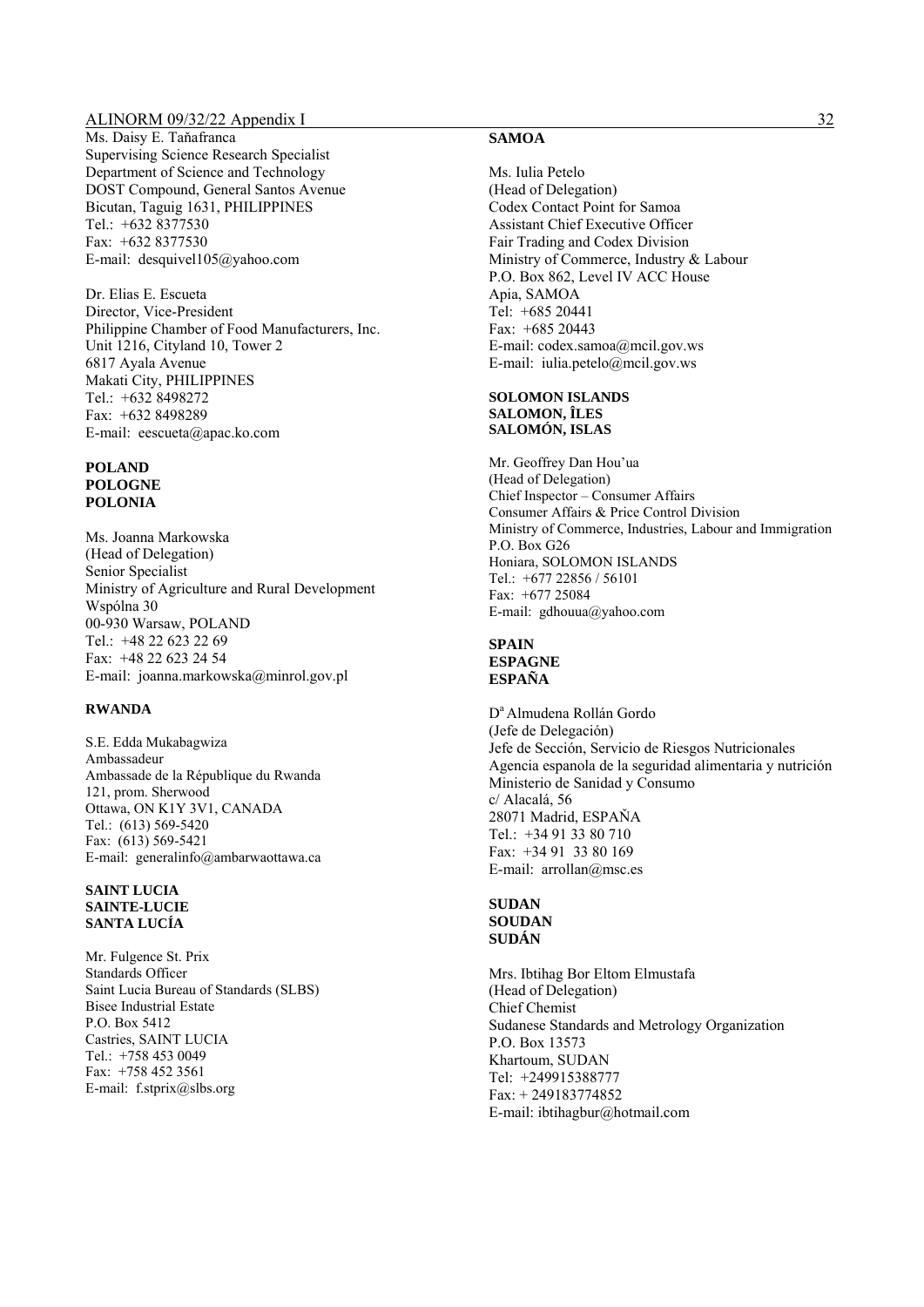Miss Samia Elzibair Taha Elzibair Chemist Sudanese Standards and Metrology Organization Baladia Street, P.O. Box 13573 Khartoum, SUDAN Tel.: +249 912253356 Fax: +249 183774852 E-mail: samiaelzibair@yahoo.com

#### **SWEDEN SUÈDE SUECIA**

Mrs. Kerstin Jansson (Head of Delegation) Deputy Director Ministry of Agriculture Fredsgatan 8 SE-10333 Stockholm, SWEDEN Tel.: +46 8 405 11 68 Fax: +46 8 20 64 96 E-mail: kerstin.jansson@agriculture.ministry.se

Mrs. Birgitta Lund Principal Administrative Officer National Food Administration Box 622 SE-75126 Uppsala, SWEDEN Tel.: +46 18 17 56 76 Fax: +46 18 10 58 48 E-mail: bilu@slv.se

#### **SWITZERLAND SUISSE SUIZA**

Mrs. Elisabeth Nellen-Regli (Head of Delegation) Food Safety Division Consumer Protection Directorate Swiss Federal Office of Public Health CH-3003 Bern, SWITZERLAND Tel.: +41 31 322 95 60 Fax: +41 31 322 95 74 E-mail: elisabeth.nellen@bag.admin.ch

Dr. Le Chevanton Landry Global Regulatory Manager DSM Nutritional Products Ltd. P.O. Box 2676 Bldg. 241/923 CH-4002 Basel, SWITZERLAND Tel.: +41 61 815 8441 E-mail: landry.lechevanton@dsm.com

Dr. Philippe Pittet Assistant Vice President Division of Regulatory Affairs and Scientific Affairs Nestec Ltd. Avenue Nestlé 55 CH-1800 Vevey, SWITZERLAND Tel.: +41 21 924 42 64 Fax: +41 21 924 45 47 E-mail : philippe.pittet@nestle.com

#### **TURKEY TURQUIE TURQUÍA**

Mrs. Fulya ARICAN ÖZNUR (Head of Delegation) Food Engineer General Directorate of Protection and Control Ministry of Agriculture and Rural Affairs Tarim ve Köyişleri Bakanliği, Koruma ve Kontrol Genel Müdürlüğü, Akay Caddesi No. 3 Bakanliklar Ankara 06100, TURKEY Tel.: +90 312 417 41 76 Fax: +90 312 425 44 16 E-mail: fulyao@kkgm.gov.tr

Dr. Teo Chumburidze Scientific and Regulatory Affairs Director Coca-Cola Eurasia and Africa Group 35 Fahrettin Kerim Gokay Cadesi, Altunizade Istanbul 34662, TURKEY Tel.: +90 216 556 2204 Fax: +90 216 327 1454 E-mail: thchumburidze@eur.ko.com

#### **UNITED KINGDOM ROYAUME-UNI REINO UNIDO**

Mr. Stephen Pugh (Head of Delegation) Head of Food Information and Marketing Terms Branch Food Standards Agency Room 6C, Aviation House, 125 Kingsway, Holborn London WC2B 6NH, UNITED KINGDOM Tel.: +44 (0) 20 7276 8088 Fax: +44 (0) 20 7276 8193 E-mail: stephen.pugh@foodstandards.gsi.gov.uk

Miss Claire Boville Head of Promotions, Nutrition Labelling and Dietetic Foods Unit The Food Standards Agency Room 6C, Aviation House, 125 Kingsway London WC2B 6NH, UNITED KINGDOM Tel.: +44 (0) 20 7276 8168 Fax: +44 (0) 20 7276 8193 E-mail: claire.boville@foodstandards.gsi.gov.uk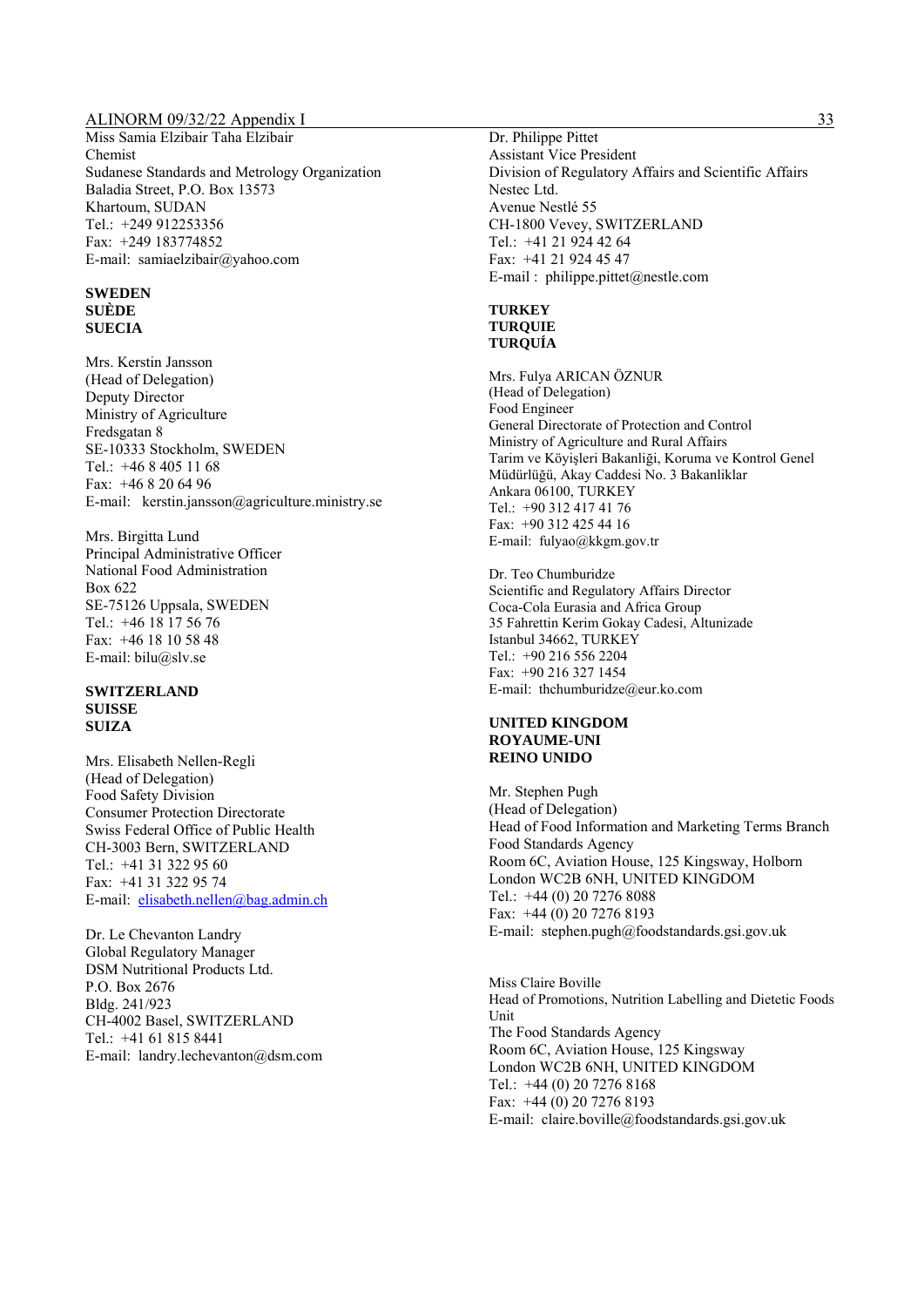#### **UNITED STATES OF AMERICA ETATS-UNIS D'AMÉRIQUE ESTADOS UNIDOS DE AMÉRICA**

Dr. Barbara Schneeman (Head of Delegation) Director, Office of Nutrition, Labeling and Dietary Supplements Center for Food Safety and Applied Nutrition U.S. Food and Drug Administration 5100 Paint Branch Parkway College Park, MD 20740, U.S.A. Tel.: (301) 436-2373 Fax: (301) 436-2639 E-mail: barbara.schneeman@fda.hhs.gov

Dr. Heejeong Latimer (Alternate Delegate) Risk Analyst Food Safety and Inspection Service U.S. Department of Agriculture 1400 Independence Ave. SW Washington, DC 20250, U.S.A. Tel.: (202) 690-0823 Fax: (202) 690-6337 E-mail: heejeong.latimer@fsis.usda.gov

#### Government Advisors

Mr. Jack Bobo Senior Advisor for Biotechnology U.S. Department of State 2201 C Street NW Washington, DC 20520, U.S.A. Tel.: (202) 647-1647 E-mail: boboja@state.gov

Ms. Melissa Clarkson Director, Agricultural Affairs Office of the U.S. Trade Representative 600 17th St. NW Washington, DC 20508, U.S.A. Tel.: (202) 395-9629 E-mail: melissa\_clarkson@ustr.eop.gov

Ms. Krista Dickson International Trade Specialist Office of Science and Technical Affairs Foreign Agriculture Service U.S. Department of Agriculture 1400 Independence Ave. SW Mail Stop 1015, Room 5935 Washington, DC 20250-0237, U.S.A. Tel.: (202) 690-1341 Fax: (202) 690-0677 E-mail : krista.dickson@fas.usda.gov

Ms. Barbara McNiff Senior International Issues Analyst Food Safety and Inspection Service U.S. Department of Agriculture 1400 Independence Ave. SW Washington, DC 20250, U.S.A. Tel.: (202) 690-4719 Fax: (202) 720-3157 E-mail: barbara.mcniff@fsis.usda.gov

Mr. Jonathan Melvin Accreditation Manager Accreditation, Auditing and Training Branch National Organic Program Agricultural Marketing Service U.S. Department of Agriculture 1400 Independence Ave. SW Room 4008, South, Stop 0268 Washington, DC 20250, U.S.A. Tel.: (202) 720-3252 Fax: (202) 205-7808 E-mail: jonathan.melvin@usda.gov

Ms. Farah Naim International Trade Specialist Office of Scientific and Technical Affairs New Technology and Production Methods Division Foreign Agricultural Service U.S. Department of Agriculture 1400 Independence Ave. SW Room 5949-S (mail stop 1013) Washington, DC 20250, U.S.A. Tel.: (202) 690-3335 Fax: (202) 690-3316 E-mail: farah.naim@fas.usda.gov

Dr. Ritu Nalubola Food Technologist Office of Nutrition, Labeling and Dietary Supplements Centre for Food Safety and Applied Nutrition U.S. Food and Drug Administration (HFS-820) 5100 Paint Branch Parkway College Park, MD 20740, U.S.A. Tel.: (301) 436-1432 Fax: (301) 436-2636 E-mail: ritu.nalubola@fda.hhs.gov

Mr. Bryan O'Byrne International Trade Specialist U.S. Department of Commerce 14<sup>th</sup> and Constitution Ave. NW Washington, DC 20230, U.S.A. Tel.: (202) 482-0705 E-mail: bryan\_obyrne@ita.doc.gov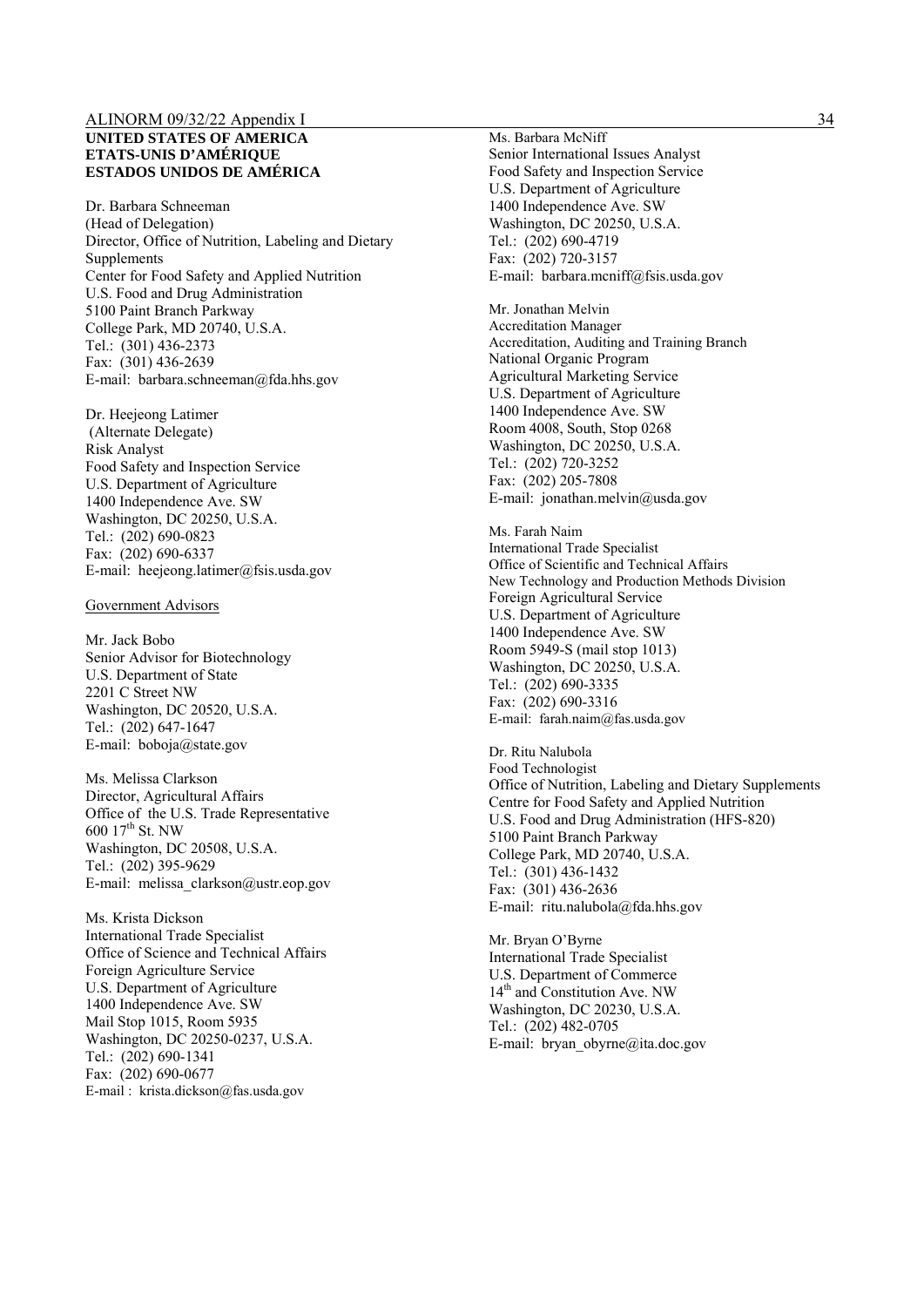Dr. Robert Post Acting Executive Director Centre for Nutrition Policy and Promotion U.S. Department of Agriculture 3101 Park Center Dr., Room 1034 Alexandria, VA 22302 Tel.: (703) 305-7600 Fax: (703) 305-3300 E-mail: robert.post@cnpp.usda.gov

Dr. Michael Wehr Codex Program Coordinator Centre for Food Safety and Applied Nutrition U.S. Food and Drug Administration 5100 Paint Branch Parkway, Room 4A-019 College Park, MD 20740, U.S.A. Tel.: (301) 436-1724 Fax: (301) 436-2618 E-mail: michael.wehr@fda.hhs.gov

Mr. William Busis Associate General Counsel Office of the United States Trade Representative  $600$   $17<sup>th</sup>$  Street, NW Washington, DC 20508, U.S.A. Tel.: (202) 395-3150 E-mail: wbusis@ustr.gov

#### Non-Government Advisors

Ms. Regina Hildwine Senior Director Science Policy, Labeling and Standards Grocery Manufacturers Association 1350 I Street NW, Suite 300 Washington, DC 20008, U.S.A. Tel.: (202) 639-5926 Fax: (202) 639-5991 E-mail: rhildwine@gmaonline.org

Ms. Wanda Kelker Scientific and Regulatory Affairs Director The Coca Cola Company One Coca-Cola Plaza Atlanta, GA 30313, U.S.A. Tel.: (404) 676-6968 Fax: (404) 598-6968 E-mail: wkelker@na.ko.com

Mr. Mark S. Roberts Corporate Manager, Regulatory Affairs Hormel Foods Corporation 1 Hormel Place Austin, MN 55912 Tel.: (507) 437-5342 Fax : (507) 437-5135 E-mail: msroberts@hormel.com

Ms. Jane Earley Senior Partner Earley & White Consulting Group, LLC 1737 King Street, Suite 330 Alexandria, VA 22314, U.S.A. Tel.: (703) 739-9090, ext. 121 Fax: (703) 739-9098 E-mail: jearley@eandwconsulting.com

Ms. Marsha Echols Washington Counsel National Association for the Specialty Food Trade, Inc. 3286 M Street, NW Washington, DC 20007 U.S.A. Tel.: (202) 625-1451 E-mail: mechols@earthlink.net

#### **VANUATU**

Mr. Joe Pakoa Lui Industrial Development Officer Department of Trade and Industry PM Bag 9030 Rue Montfort Port Vila , VANUATU Tel.: +678 22770 Fax: +678 25640 E-mail: jpakoa@vanuatu.gov.vu

## **VIETNAM**

**VIET NAM**  Vu Ngoc Quynh (Head of Delegation) Secretary General, Office Director Vietnam National Codex Committee 70 Tran Hung Dao St. Hanoi, VIETNAM Tel.: +84 4 39426605 Fax: +84 4 38222520 E-mail: vnquynhcodex@tcvn.gov.vn

#### **INTERNATIONAL NON-GOVERNMENTAL ORGANIZATIONS / ORGANISATIONS NON GOUVERNEMENTALES INTERNATIONALES / ORGANIZACIONES INTERNACIONALES NO GUBERNAMENTALES**

#### **BIOTECHNOLOGY INDUSTRY ORGANIZATION (BIO)**

Mr. Michael Wach (Head of Delegation) Managing Director, Science and Regulatory Affairs Food and Agriculture Department Biotechnology Industry Organization 1201 Maryland Ave. SW, Suite 900 Washington, DC 20024, U.S.A. Tel.: (202) 962-6645 Fax: (202) 488-6301 E-mail: mwach@bio.org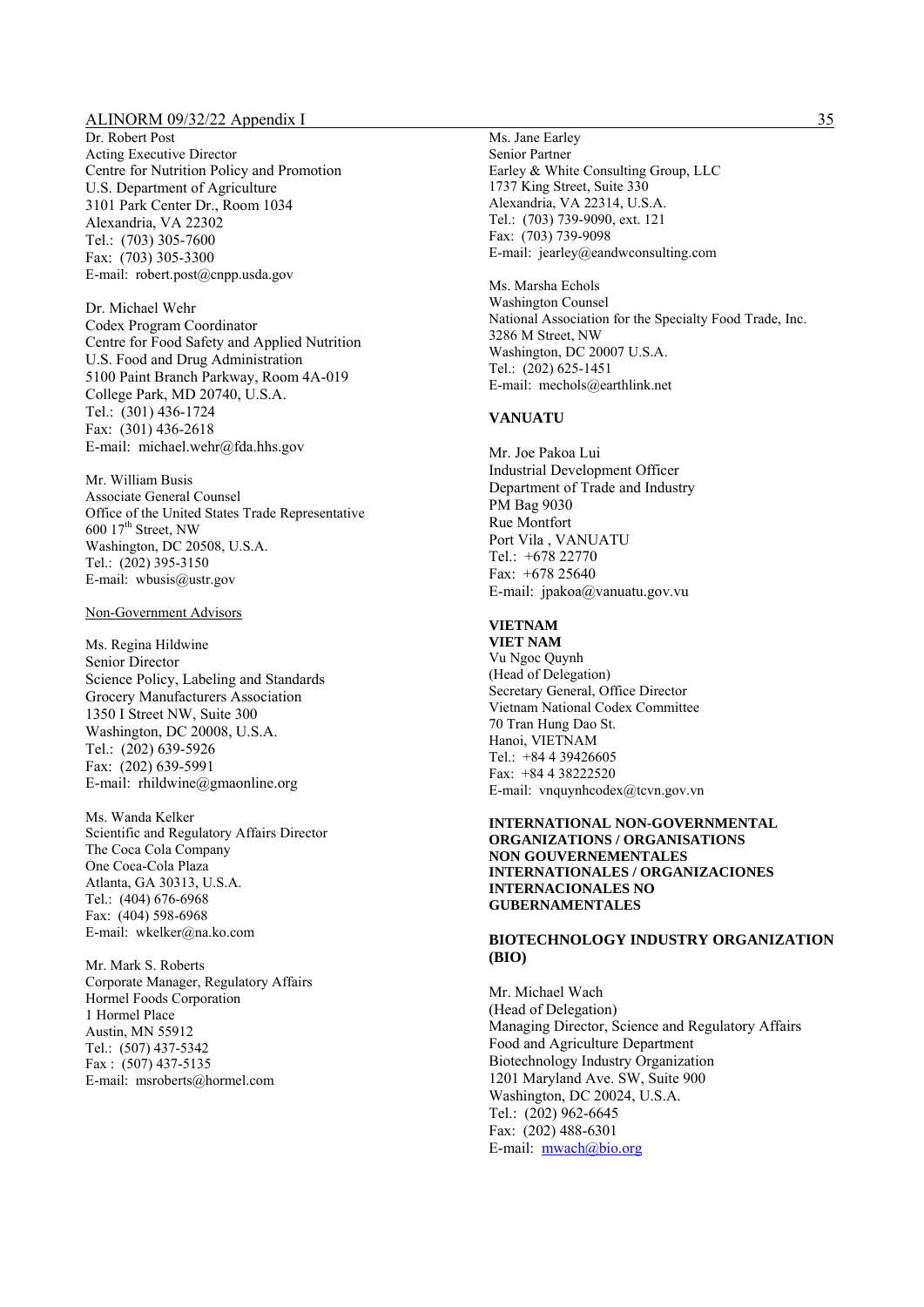Dr. Janet E. Collins Corporate Regulatory Affairs DuPont 601 Pennsylvania Ave., Suite 325 N Washington, D.C. 20004, U.S.A. Tel.: (202) 728-3622 Fax: (202) 728-3649 E-mail: janet.e.collins@usa.dupont.com

#### **COMITÉ EUROPÉEN DES FABRICANTS DE SUCRE (CEFS) / EUROPEAN COMMITTEE OF SUGAR PRODUCERS**

Ms. Camille Perrin Scientific and Regulatory Affairs Manager CEFS (Comité Européen des Fabricants de Sucre) 182 avenue de Tervuren 1150 Brussels, BELGIUM Tel.: +32 2 762 07 60 Fax: +32 2 771 00 26 E-mail: camille.perrin@cefs.org

#### **CONFEDERATION OF THE FOOD AND DRINK INDUSTRIES OF THE EU/ CONFÉDÉRATION DES INDUSTRIES AGRO-ALIMENTAIRES DE L'UE (CIAA)**

Ms. Elena Cogalniceanu Manager, Consumer Information, Diet and Health Department 43 Avenue des Arts B-1040 Brussels, BELGIUM Tel.: +32 2 514 11 11 Fax: +32 2 511 29 05 E-mail: e.cogalniceanu@ciaa.be

#### **CONSUMERS INTERNATIONAL (CI) / ORGANISATION INTERNATIONALE DES UNIONS DE CONSOMMATEURS**

Dr. Michael Hansen Senior Scientist Consumers Union 101 Truman Avenue Yonkers, NY 10703-1057, U.S.A. Tel.: (914) 378-2452 Fax: (914) 378-2908 E-mail: hansmi@consumer.org

#### **CROPLIFE INTERNATIONAL**

Ms. Lucyna K. Kurtyka Global Lead, International Organizations Monsanto Company 1300 I St., NW, Suite 450 East Washington, DC 20005, U.S.A. Tel.: (202) 383-2846 Fax: (202) 789-1748 E-mail: lucyna.k.kurtyka@monsanto.com

#### **EUROPEAN FOOD LAW ASSOCIATION (EFLA) / ASSOCIATION EUROPÉENNE POUR LE DROIT DE L'ALIMENTATION (AEDA)**

Mr. Matias Cortes Member, EFLA / AEDA Rue de l'Association 50 1000 Brussels, BELGIUM Tel.: +32 2 218 14 70 Fax: +32 2 219 73 42 E-mail: secretariat@efla-aeda.org

Mr. Xavier Lavigne Member, EFLA / AEDA Rue de l'Association 50 1000 Brussels, BELGIUM Tel.: +32 2 218 14 70 Fax: +32 2 219 73 42 E-mail: secretariat@efla-aeda.org

Mrs. Daniela Muchna Member, EFLA / AEDA Rue de l'Association 50 1000 Brussels, BELGIUM Tel.: +32 2 218 14 70 Fax: +32 2 219 73 42 E-mail: secretariat@efla-aeda.org

#### **EuSalt - EUROPEAN SALT PRODUCERS' ASSOCIATION**

Wouter LOX Managing Director EuSalt – European Salt Producers' Association Avenue de l'Yser 4 1040 Brussels, BELGIUM Tel.: +32 2 737 10 90 Fax: +32 2 737 10 99 E-mail: info@eusalt.com

#### **49th PARALLEL BIOTECHNOLOGY CONSORTIUM (49P)**

Professor Philip L. Bereano (Head of Delegation) Professor Emeritus Department of Human Centered Design & Engineering Box 352315, Sieg Hall University of Washington Seattle, Washington 98195, U.S.A. Tel.: (206) 543-9037 Fax: (206) 543-8858 E-mail: pbereano@u.washington.edu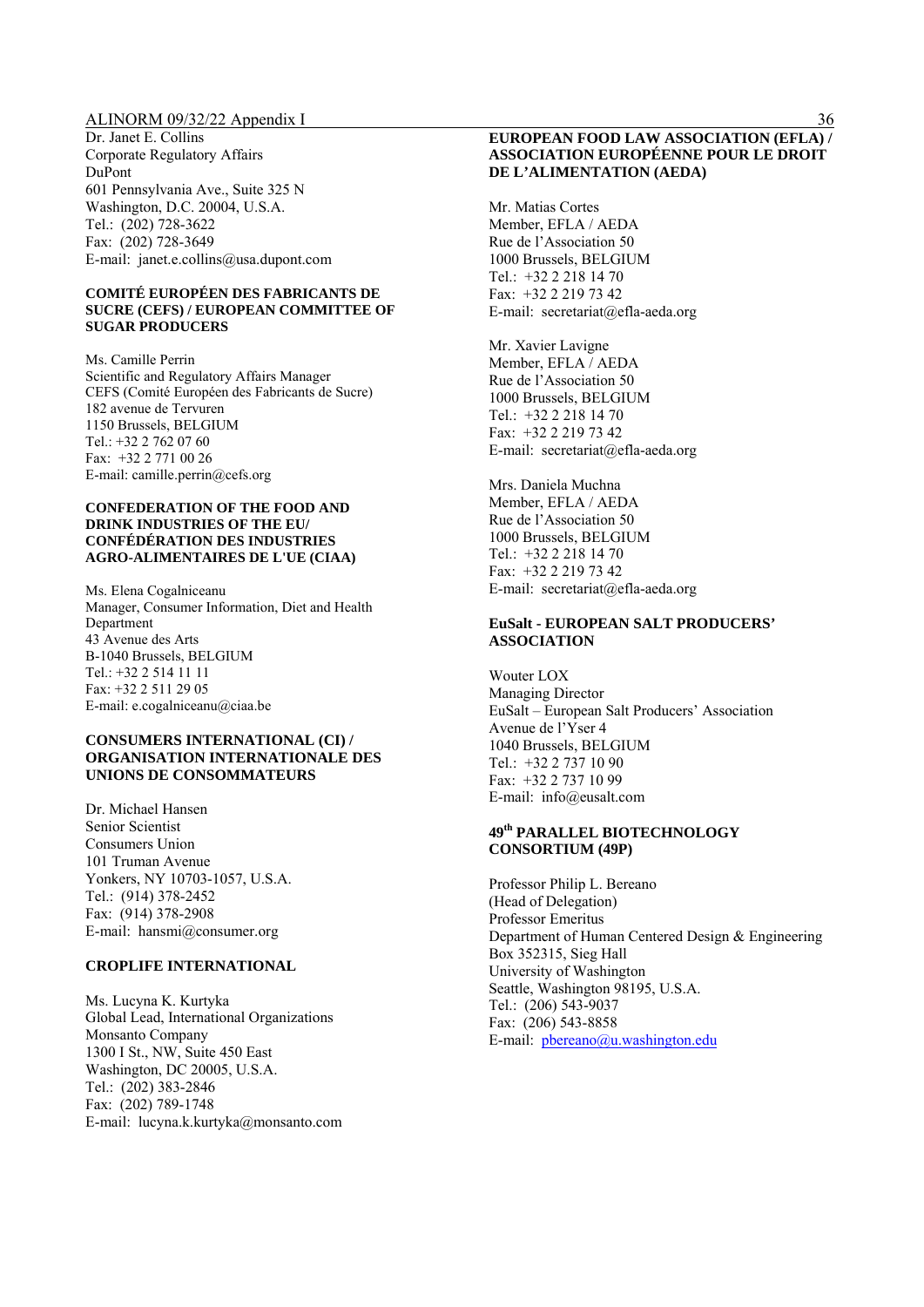#### ALINORM 09/32/22 Appendix I 37 **INSTITUTE OF FOOD TECHNOLOGISTS (IFT)**

Mr. Robert V. Conover Director, Kikkoman Foods, Inc. P.O. Box 69 Walworth, WI 53184, U.S.A. Tel: (262) 275-1651 E-mail: rconover@kikkoman.com

Ms. Gloria Brooks-Ray Advisor, Codex and International Regulatory Affairs Exponent, Inc. P.O. Box 97 Mountain Lakes, NJ 07046, U.S.A. Tel: (973) 334-4652 E-mail: gbrooksray@exponent.com

## **INTERNATIONAL ASSOCIATION OF CONSUMER FOOD ORGANIZATIONS (IACFO)**

Mr. Bill Jeffery (Head of Delegation) National Coordinator Centre for Science in the Public Interest Suite 2701, CTTC Building 1125 Colonel By Drive Ottawa, ON K1S 5R1, CANADA Tel.: (613) 244-7337 Fax: (613) 244-1559 E-mail: jefferyb@istar.ca **INTERNATIONAL BABY FOOD ACTION NETWORK (IBFAN)**

Ms. Elisabeth Sterken Director, INFACT Canada 6 Trinity Square Toronto, ON M5G 1B1, CANADA Tel.: (416) 595-9819 Fax: (416) 591-9355 E-mail: esterken@infactcanada.ca

#### **INTERNATIONAL CHEWING GUM ASSOCIATION (ICGA)**

Mr. Richard F. Mann Counsel International Chewing Gum Association c/o Keller and Heckman LLP Avenue Louise 523 B-1050 Brussels, BELGIUM Tel.: (202) 434-4229 Fax: (202) 434-4646 E-mail: mann@khlaw.com

#### **INTERNATIONAL COUNCIL OF BEVERAGES ASSOCIATIONS (ICBA)**

Ms. Helen Falco (Head of Delegation) Advisor, International Council of Beverages Associations (ICBA) c/o American Beverage Association 1101 Sixteenth Street, NW Washington, DC 20036, U.S.A. Tel.: (202) 463-6750 Fax: (202) 659-5349 E-mail: hefalco@na.ko.com

#### **INTERNATIONAL COUNCIL OF GROCERY MANUFACTURERS ASSOCIATIONS (ICGMA)/CONSEIL INTERNATIONAL DES ASSOCIATIONS DE FABRICANTS DE PRODUITS D'ÉPICERIE / CONSEJO INTERNACIONAL DE ASOCIACIONES DE FABRICANTES DE COMESTIBLES**

Ms. Phyllis Tanaka Vice-President, Scientific and Regulatory Affairs – Food Policy Food and Consumer Products of Canada 885 Don Mills Road, Suite 301 Toronto, ON M3C 1V9 Tel.: (416) 510-8024, ext. 2246 Fax: (416) 510-8043 E-mail: phyllist@fcpc.ca

Ms. Peggy Rochette Sr. Director, International Affairs Grocery Manufacturers Association 1350 I Street NW Washington, DC 20005, U.S.A. Tel.: (202) 639-5921 Fax: (202) 639-5991 E-mail: Prochette@gmaonline.org

Ms. Carmita Young Regulatory Specialist International Council of Grocery Manufacturers Association 25 Sheppard Avenue West North York, ON M2N 6S8, CANADA Tel.: (416) 218-3030, ext. 4688 Fax: (416) 218-2701 E-mail: carmita.young@ca.nestle.com

Mr. Martin Slayne Director, International Food Safety and Nutrition PepsiCo International 7701 Legacy Drive Plano, Texas 75024, U.S.A. Tel.: (972) 334-4832 Fax: (972) 334-6271 E-mail: **martin.slayne@intl.pepsico.com**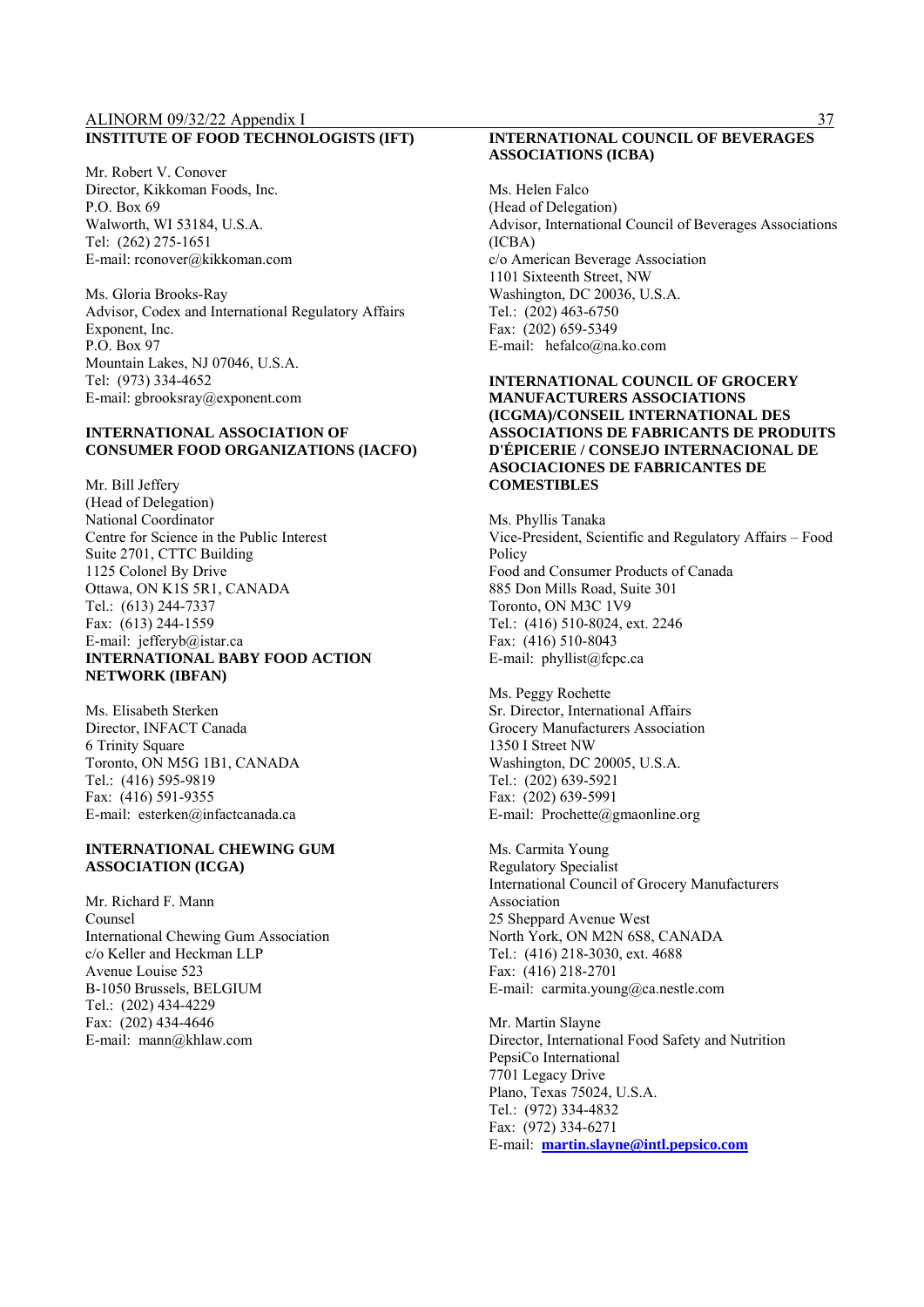#### **INTERNATIONAL DAIRY FEDERATION (IDF) / FÉDÉRATION INTERNATIONALE DE LAITERIE /FEDERACIÓN INTERNACIONAL DE LECHERÍA**

Ms. Cary Frye (Head of Delegation) Vice President of Regulatory Affairs International Dairy Foods Association (IDFA) 1250 H Street, NW, Suite 900 Washington, DC 20005, U.S.A. Tel.: (202) 220-3543 Fax: (202) 331-7820 E-mail: cfrye@idfa.org

Ms. Isabelle Neiderer Director of Nutrition Dairy Farmers of Canada 1801 McGill College Avenue, Suite 700 Montreal, Quebec H3E 2N4, CANADA Tel.: (514) 284-1092 Fax: (514) 284-0449 E-mail: isabelle.neiderer@dfc-plc.ca

Ms. Sandra Tuijtelaars Nutrition Officer International Dairy Federation 80 Boulevard A. Reyers 1030 Brussels, BELGIUM Tel.:  $+32.2$  706 86 50 Fax: +32 2 733 04 13 E-mail : stuijtelaars@fil-idf.org

#### **INTERNATIONAL FEDERATION OF FRUIT JUICE PRODUCERS (IFU) / FÉDÉRATION INTERNATIONALE DES PRODUCTEURS DE JUS DE FRUITS / FEDERACIÓN INTERNACIONAL DE LOS PRODUCTORES DE JUGOS DE FRUTAS**

Mr. Jan Hermans International Federation of Fruit Juice Producers (IFU) 23, Boulevard des Capucines 75002 Paris, FRANCE Tel.: +33 1 47 42 82 80 Fax: +33 1 47 42 82 81 E-mail: ifu@ifu-fruitjuice.com E-mail: jan.hermans@aijn.org

#### **INTERNATIONAL FROZEN FOOD ASSOCIATION (IFFA)**

Mr. John T. Allan Manager of Regulatory and International Affairs International Frozen Food Association (IFFA) 2000 Corporate Ridge, Suite 1000 McLean, Virginia 22102, U.S.A. Tel.: (703) 821-0770 Fax: (703) 821-1350 E-mail: jallan@affi.com

#### **INTERNATIONAL GLUTAMATE TECHNICAL COMMITTEE (IGTC) / COMITÉ INTERNATIONAL TECHNIQUE DE L'ACIDE GLUTAMIQUE (IGTC)**

Dr. Robert Bursey President, Ajinomoto Corporate Services, LLC. 1120 Connecticut Avenue, NW, Suite 1010 Washington, DC 20036-3953, U.S.A. Tel.: (202) 457-0284 Fax: (202) 457-0107 E-mail: burseyb@ajiusa.com

#### **INTERNATIONAL LACTATION CONSULTANTS ASSOCIATION (ILCA)**

Ms. Jennifer Peddlesden (Head of Delegation) Codex Liaison, International Lactation Consultants Association (ILCA) 2501 Aerial Center Parkway Suite 103 Morrisville, N.C. 27560, U.S.A. Tel.: (919) 861-5577 Fax : (919) 459-2075 E-mail : jpeddles@telus.net E-mail : jim@ilca.org

#### **INTERNATIONAL LIFE SCIENCES INSTITUTE (ILSI)**

Mr. Hiroaki Hamano Executive Director, ILSI Japan Kojimachi R/K Building 2-6-7, Kojimachi, Chiyoda-ku Tokyo 102-0083, JAPAN Tel.: +81 3 5215 3535 Fax: +81 3 5215 3537 E-mail: hhamano@ilsijapan.org

Mr. Shuji Iwata Director, ILSI Japan Kojimachi RK Building 2-6-7, Kojimachi, Chiyoda-ku Tokyo 102-0083, JAPAN Tel.: +81 3 5215 3535 Fax: +81 3 5215 3537 E-mail: shu-iwata@ilsijapan.org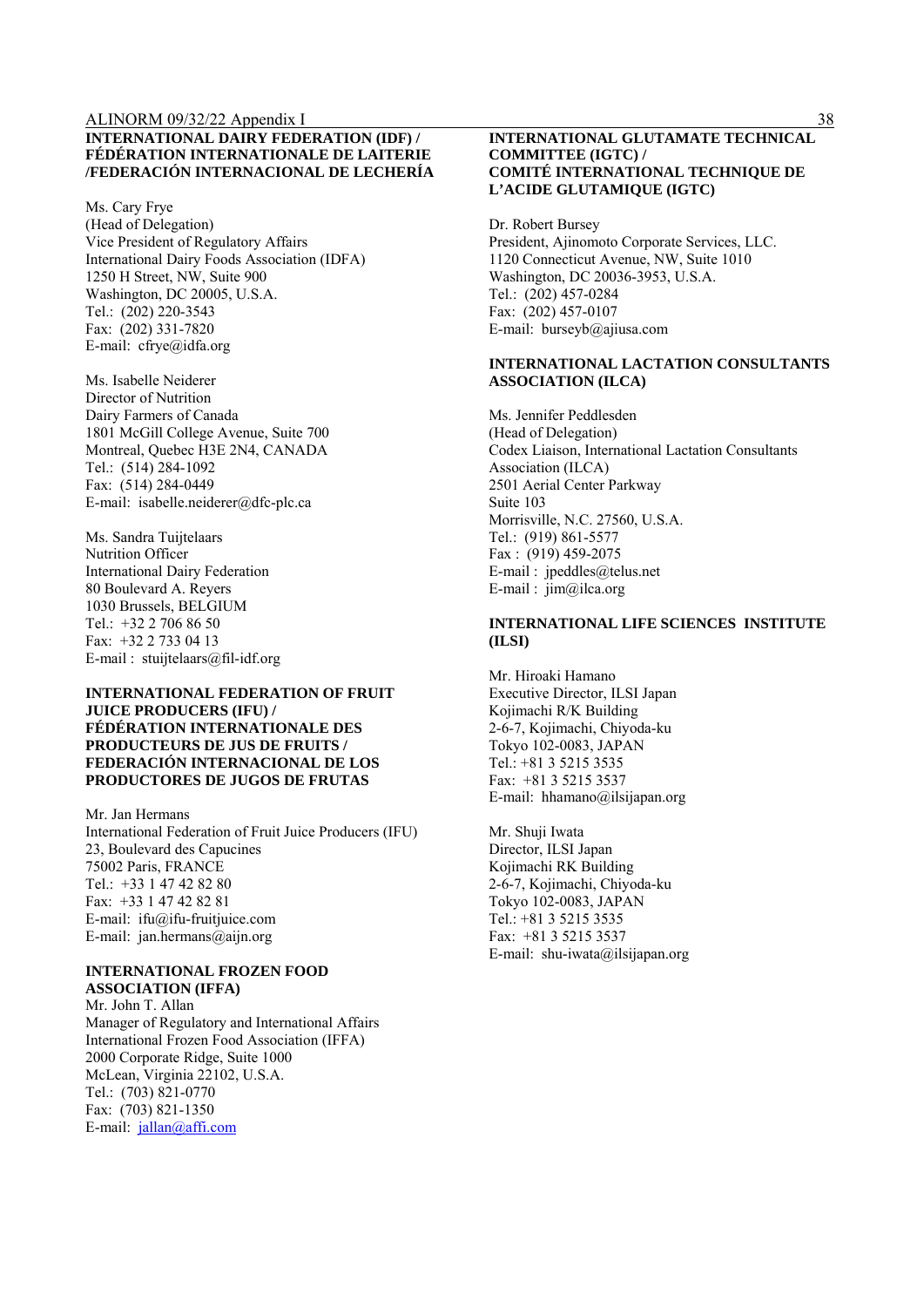#### **INTERNATIONAL ORGANIZATION OF LEGAL METROLOGY / ORGANISATION INTERNATIONALE DE MÉTROLOGIE LÉGALE (OIML)**

Mr. Willem Kool (Head of Delegation) Assistant Director International Organization of Legal Metrology (OIML) BIML 11, rue Turgot Paris 75009, FRANCE Tel.: +33 1 48 78 57 82 Fax: +33 1 42 82 17 27 E-mail: willem.kool@oiml.org

#### **INTERNATIONAL SPECIAL DIETARY INDUSTRIES (ISDI)**

Dr. Isabelle Caelen (Chef de délégation) Spécialiste en Affaires Réglementaires International Special Dietary Industries (ISDI) 194 Rue de Rivoli Paris 75001, France Tel. : +33 (0) 1 53 45 87 87 Fax: +33 (0) 1 53 45 87 80 E-mail: andree.bonner@isdifederation.org

#### **NATIONAL HEALTH FEDERATION (NHF)**

Mr. Scott C. Tips (Head of Delegation) President National Health Federation P.O. Box 688 Monrovia, CA 91017, U.S.A. Tel.: (626) 357-2181 Fax: (626) 303-0642 E-mail: sct@thenhf.com

#### **WORLD SUGAR RESEARCH ORGANISATION (WSRO)**

Dr. Jenny Gusba Director, Nutrition and Scientific Affairs Canadian Sugar Institute 10 Bay Street, Suite 620 Toronto, Ontario M5J 2R8, CANADA Tel.: (416) 368-8091 Fax: (416) 368-6426 E-mail: jgusba@sugar.ca

Dr. Charles W. Baker Executive Vice-President & Chief Science Officer The Sugar Association 1300 L. Street , NW, Suite 1001 Washington, DC 20005-4263, U.S.A. Tel.: (202) 785-5014 Fax: (202) 785-5019 E-mail: cbaker@sugar.org

#### **JOINT FAO/WHO SECRETARIAT SECRÉTARIAT MIXTE FAO/OMS SECRETARIADO CONJUNTO FAO/OMS**

Mr. Tom Heilandt Senior Food Standards Officer Joint FAO/WHO Food Standards Programme Viale delle Terme di Caracalla 00153 Rome, ITALY Tel.: +39 06 570 54384 Fax: +39 06 570 54593 E-mail: tom.heilandt@fao.org

Ms. Verna Carolissen Food Standards Officer Joint FAO/WHO Food Standards Programme Viale delle Terme di Caracalla 00153 Rome, ITALY Tel.: +39 06 570 55629 Fax: +39 06 570 54593 E-mail: verna.carolissen@fao.org

Mr. Ym Shik, Lee Food Standards Officer Joint FAO/WHO Food Standards Programme Viale delle Terme di Caracalla 00153 Rome, ITALY Tel.: +39 06 570 55854 Fax: +39 06 570 54593 E-mail: ymshik.lee@fao.org

#### **FAO PERSONNEL PERSONNEL DE LA FAO PERSONAL DE LA FAO**

Ms. Janice Albert Nutrition Officer Nutrition and Consumer Protection Division Food and Agriculture Organization (FAO) Viale delle Terme di Caracalla 00100 Rome, ITALY Tel.: +39 06 570 53552 Fax: +39 06 570 54593 E-mail: Janice.Albert@fao.org

#### **CANADIAN SECRETARIAT SECRÉTARIAT CANADIEN SECRETARIADO CANADIENSE**

Mr. Ron Burke Head, Codex Contact Point for Canada Food Directorate Health Canada Room 2395, 200 Tunney's Pasture Driveway (0702C1) Ottawa, ON K1A 0L2, CANADA Tel.: (613) 957-1748 Fax: (613) 941-3537 E-mail: ronald\_burke@hc-sc.gc.ca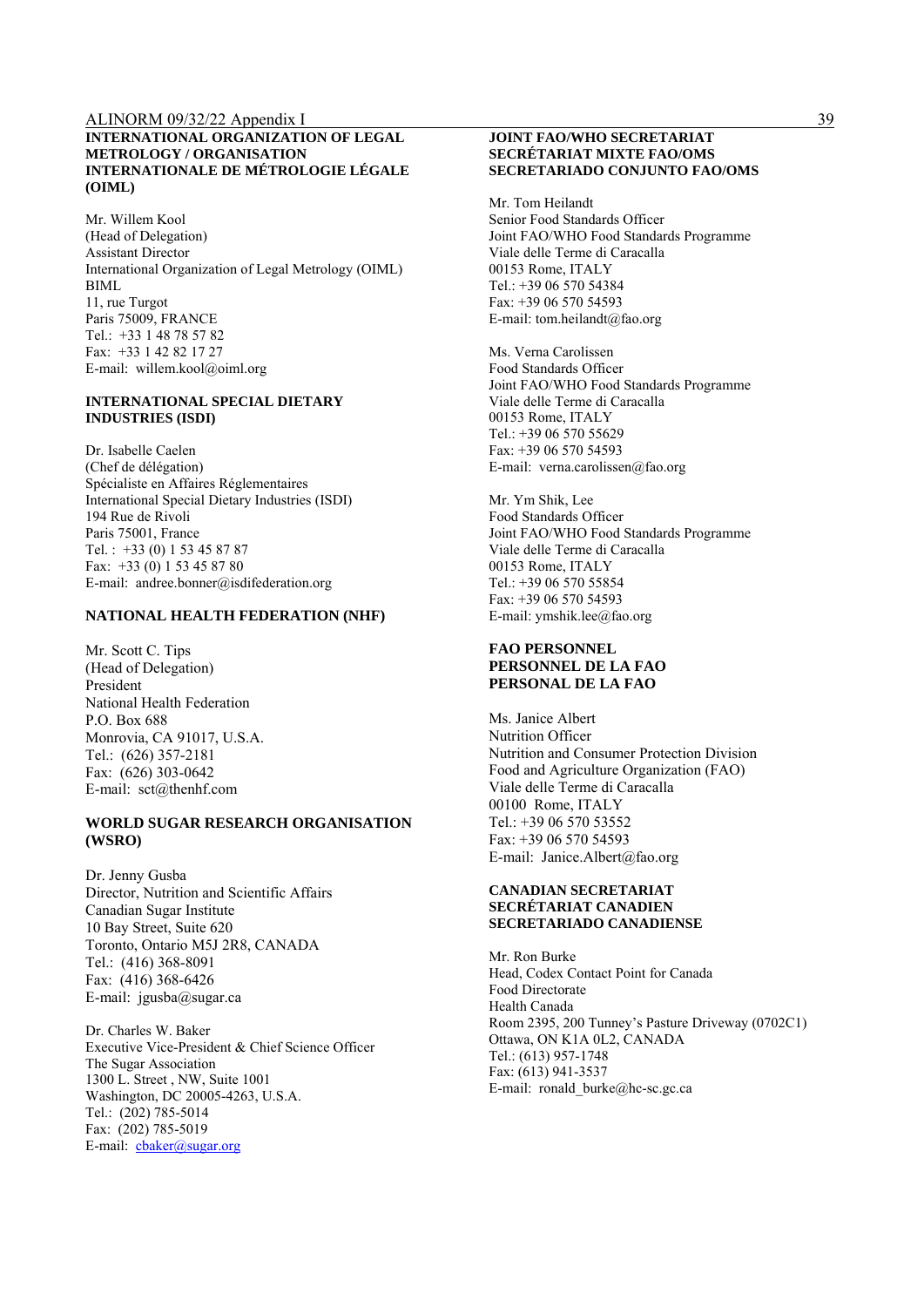Mr. Allan McCarville Senior Advisor, Codex Food Directorate Health Canada Room 2394, 200 Tunney's Pasture Driveway (0702C1) Ottawa, ON K1A 0L2, CANADA Tel.: (613) 957-0189 Fax: (613) 941-3537 E-mail: allan mccarville@hc-sc.gc.ca

Mr. Bertrand Gagnon Deputy Director – Codex and Food Safety Coordination Multilateral Relations Division Canadian Food Inspection Agency 1400 Merivale Road Tower 1, 5<sup>th</sup> Floor, Room 339 Ottawa, ON K1A OY9, CANADA Tel.: (613) 773-6092 Fax: (613) 773-6088 E-mail: bertrand.gagnon@inspection.gc.ca

Ms. Amélie Morin Vega International Senior Policy Analyst Multilateral Relations Division Canadian Food Inspection Agency 1400 Merivale Road Tower 1, 5<sup>th</sup> Floor, Room 337 Ottawa, ON K1A OY9, CANADA Tel.: (613) 773-6018 Fax: (613) 773-5693 E-mail: amelie.morin@inspection.gc.ca

Mrs. Santina Scalzo Manager, Codex Program Services Food Directorate Health Canada Room 2392, 200 Tunney's Pasture Driveway (0702C1) Ottawa, ON K1A 0L2, CANADA Tel.: (613) 957-1749 Fax: (613) 941-3537 E-mail: santina\_scalzo@hc-sc.gc.ca

Ms. Soad Sabbagh Conference and Process Coordinator Codex Program Services Food Directorate Health Canada Room 2391, 200 Tunney's Pasture Driveway (0702C1) Ottawa, ON K1A 0L2, CANADA Tel.: (613) 952-7354 Fax: (613) 941-3537 E-mail: codex\_canada@hc-sc.gc.ca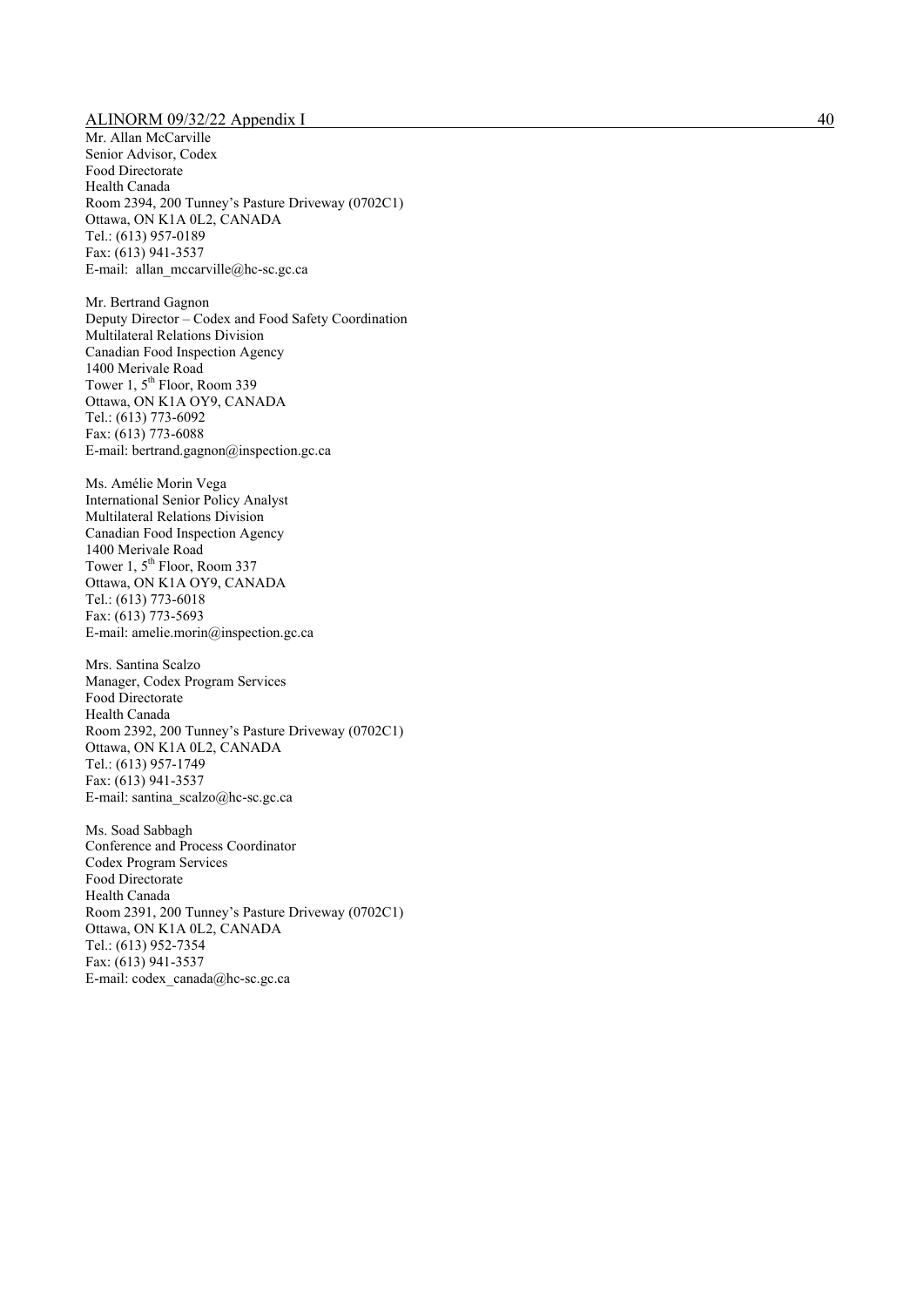## **APPENDIX II**

## **Proposed Draft Revised Guidelines on Nutrition Labelling (Section 3.2 Listing of Nutrients) (At Step 3 of the Procedure)**

- 3.2 Listing of Nutrients
- 3.2.1 Where nutrient declaration is applied, the declaration of the following should be mandatory:
- 3.2.1.1 Energy value; and
- 3.2.1.2 The amounts of protein, available carbohydrate (i.e. dietary carbohydrate excluding dietary fibre), fat, saturated fat, [trans-fatty acids], [sodium/salt], total sugars, [added sugars], and [dietary fibre];
- 3.2.1.3 The amount of any other nutrient for which a nutrition or health claim is made; and
- 3.2.1.4 The amount of any other nutrient considered to be relevant for maintaining a good nutritional status, as required by national legislation or national dietary guidelines.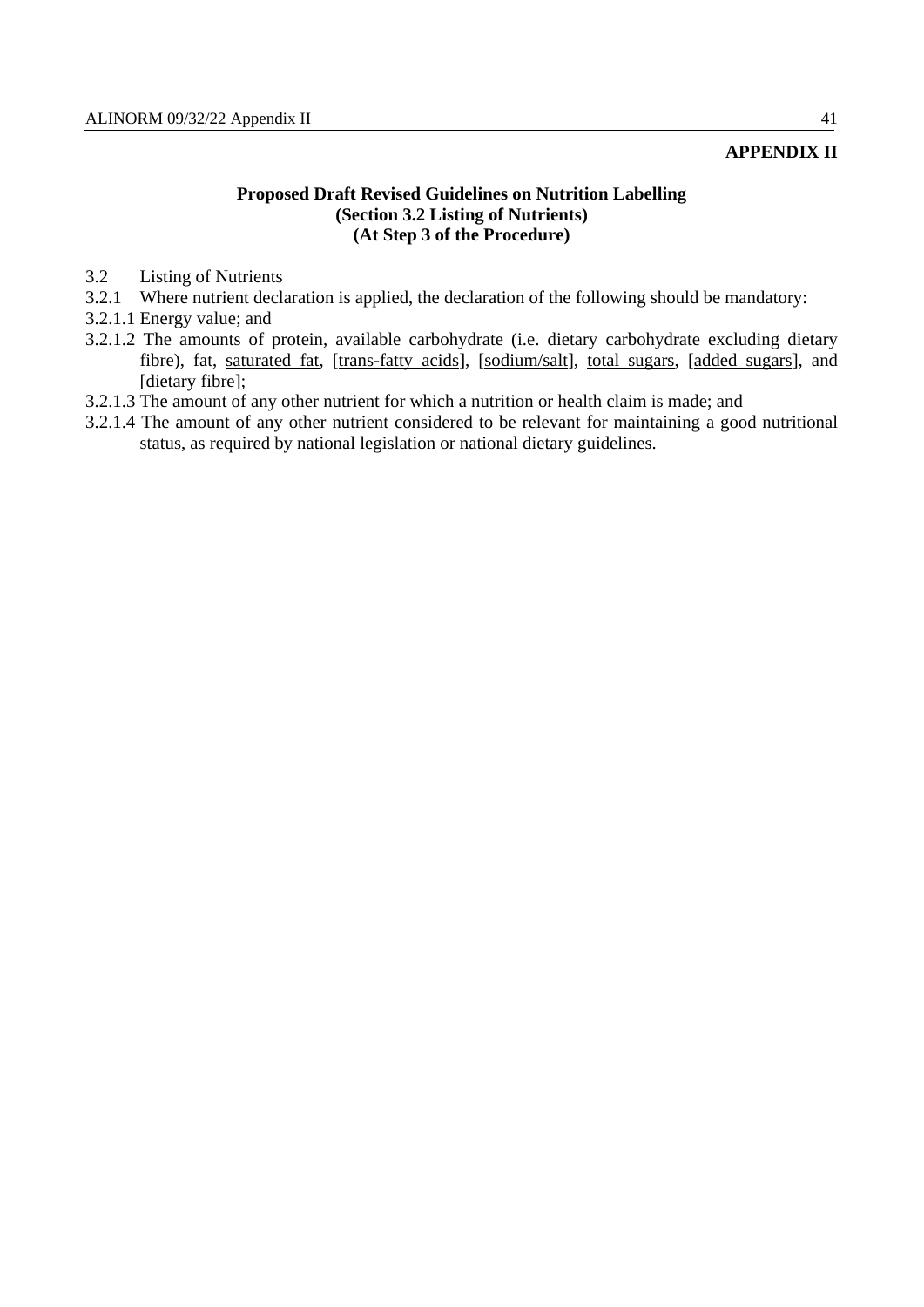## **APPENDIX III**

## **PROPOSED DRAFT RECOMMENDED PRINCIPLES AND CRITERIA FOR LEGIBILITY OF NUTRITION LABELLING (At Step 3 of the procedure)**

## **GENERAL PRINCIPLES**

## [Option One

- (1) Nutrition labelling shall be applied in such a manner that it will not become separated from the container.
- (2) Nutrition labelling shall be clear, prominent, indelible, and readily legible by the consumer under normal conditions of purchase and use.
- (3) Where the container is covered by a wrapper, the wrapper shall carry the nutrition labelling or the existing nutrition labelling on the inner container shall either be readily legible through the outer wrapper or not be obscured by the outer wrapper.
- (4) Consistent with Section 8.2 of the General Standard for the Labelling of Prepackaged Foods, if the language on the original label is not in accordance with national legislation, a supplementary label containing the nutrient declaration in the required language may be used instead of relabelling. In the case of either relabeling or a supplementary label, the information provided must be in accordance with national legislation and should accurately reflect that in the original label. Principles 1, 2 and 3 above should be applied to any supplementary nutrition labels.]

## Option Two

[In the case of nutrition labelling whether applied on a mandatory or voluntary basis, the principles of Sections 8.1.1, 8.1.2, 8.1.3 and 8.2 of the Codex GSLPF should be applied.]

## SPECIFIC ELEMENTS OF PRESENTATION

- (5) These recommendations related to specific elements of presentation are intended to facilitate and enhance the legibility of nutrition labelling. However, national authorities may determine any alternative means of nutrition presentation taking into account approaches and practical issues at the national level and based on the needs of their consumers.
- (6) [Option One

 Format: Nutrient content should be declared in a numerical, tabular format. Consideration may be given to other formatting elements to enhance legibility. Where there is insufficient space for a tabular format, nutrient declaration may be presented in a linear format.]

### [Option Two

 Format: Nutrient content should be declared in a numerical, tabular format. Consideration may be given to other formats that enhance prominence. Where there is insufficient space for a tabular format, nutrient declaration may be presented in a linear format.]

 $(7)$  [Order –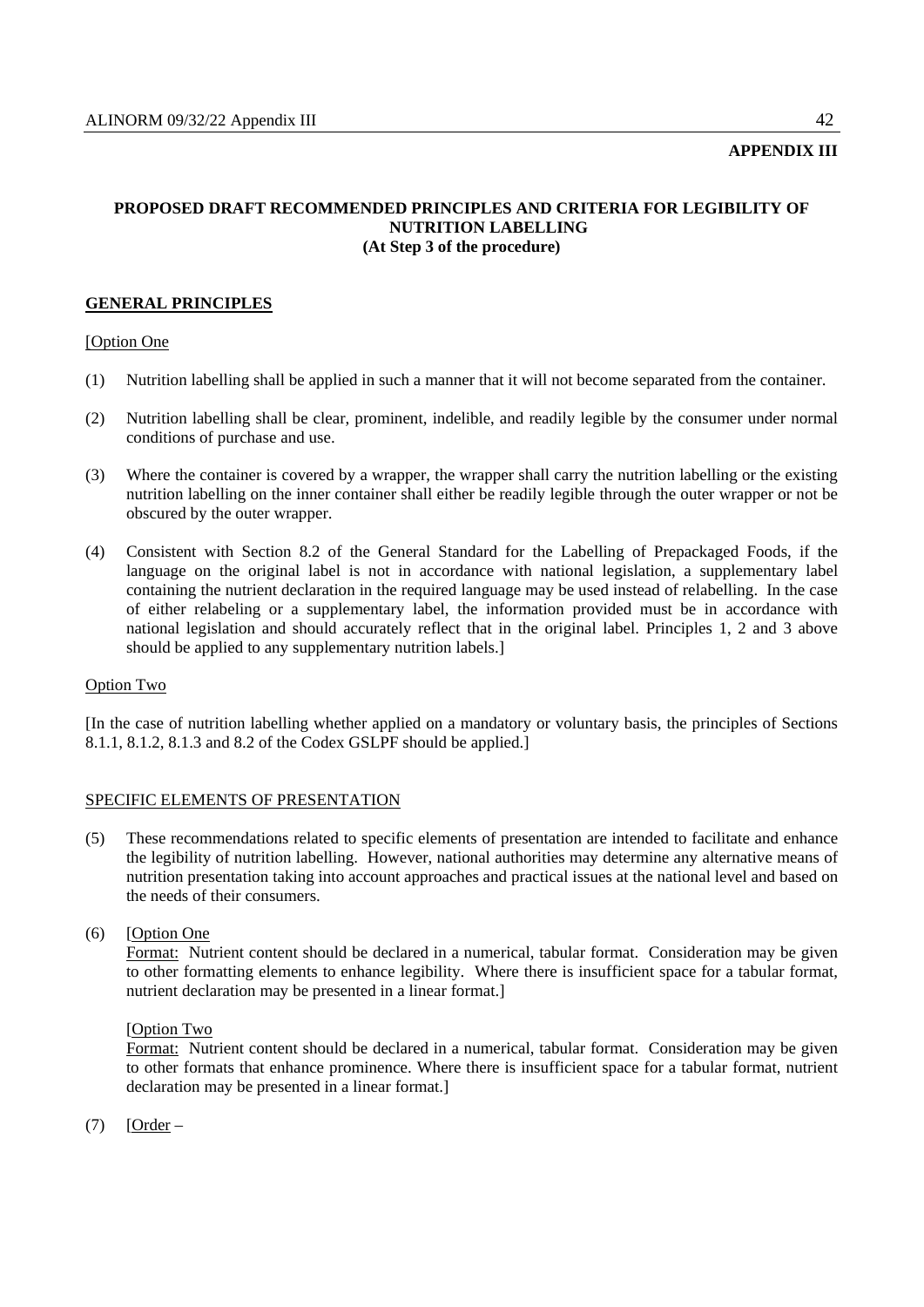- (i) Nutrients should be declared in a specific order developed by competent authorities and should be consistent across food products.]
- (8) Font A minimum font type size should be considered. A significant contrast should be maintained between the text and background so as to be clearly visible.
- (9) Language The language of nutrient declaration should be according to national legislation in the country of sale. See also (4) above.
- (10) Numerical Presentation

 The numerical presentation of nutrient content should be in accordance with the provisions of Section 3.4 of the Guidelines on Nutrition Labelling (CAC/GL 2 - 1985).

#### EXEMPTIONS AND SPECIAL PROVISIONS

- [(11) Small packages may be exempt from nutrient declaration, provided no nutrition or health claim is made in the labelling of that food. Small packages are defined as packages with a largest printable surface of less than  $XX \text{ cm}^2$  (TO BE DETERMINED)].
- [(12) To accommodate nutrition labelling of small packages, national authorities may also consider the declaration of a shortened, minimum set of key nutrients.]

#### [OTHER PROVISIONS FOR CONSIDERATION

- The contents of only those nutrients that are listed in section 7(i) may be declared within the nutrition table. Other substances or ingredients should not be declared within the nutrition table.
- In the case where a product is subject to labelling requirements of a Codex Standard, the provisions for nutrient declaration set out in that Standard should take precedence.
- Where the amount is considered to be insignificant, there should be a possibility to declare the value as "0" or "traces" or "as defined at the national level" or to exempt from nutrition labelling.
- Where a food should be reconstituted with water before consumption, nutrient content [should/may] relate to the proportion of the food as so reconstituted. Similarly, where the food is labeled with directions that it should be drained before consumption, the label [should/may] indicate that nutrient content relates to the drained food.
- With respect to small packages, consideration may be given to allowing the label to provide a website or phone number where consumers can obtain the nutrition information, or requiring that nutrition information be provided on or in connection with the display of the food or provided to the purchaser upon request.
- Alternative means of presentation of nutrition information may be considered for refillable glass containers.
- Packages with shapes such that a label cannot be affixed may provide nutrition labelling through the use of tags, provided the tags are affixed for the life of the product and do not easily fall off or separate from the container.]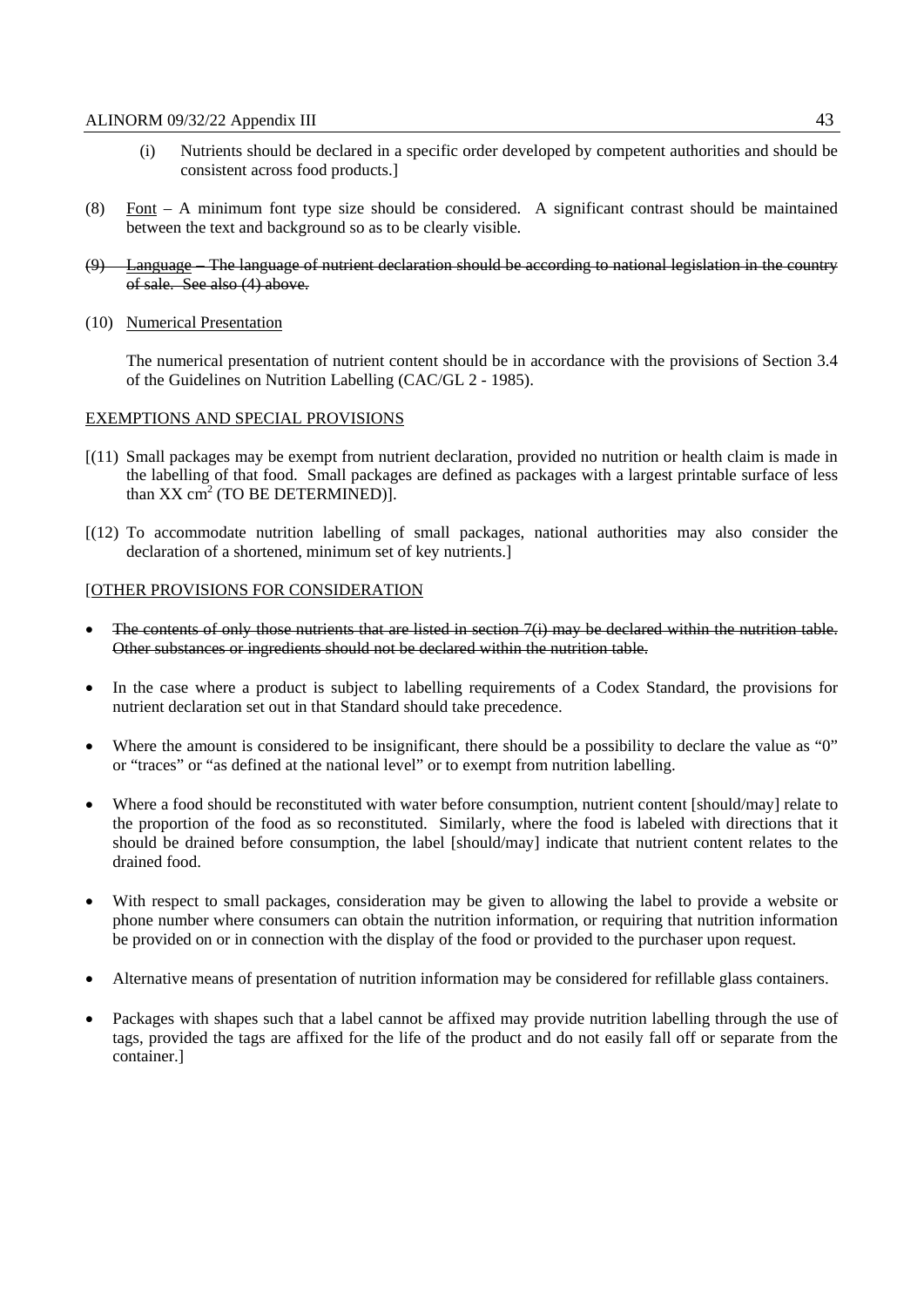## **APPENDIX IV**

## **DRAFT AMENDMENT TO THE GUIDELINES FOR THE PRODUCTION, PROCESSING, LABELLING AND MARKETING OF ORGANICALLY PRODUCED FOODS (N10-2006): (ETHYLENE) (At Step 6 of the Procedure)**

#### **Annex 1 - Principles of Organic Production**

#### **C. HANDLING, STORAGE, TRANSPORTATION, PROCESSING AND PACKAGING**

82. The integrity of the organic product must be maintained throughout the processing phase. This is achieved by the use of techniques appropriate to the specifics of the ingredients with careful processing methods limiting refining and the use of additives and processing aids. Ionizing radiation should not be used on organic products for the purpose of pest control, food preservation, elimination of pathogens or sanitation.

Ethylene may be used for ripening of kiwi fruit, bananas, **[other products to be determined].**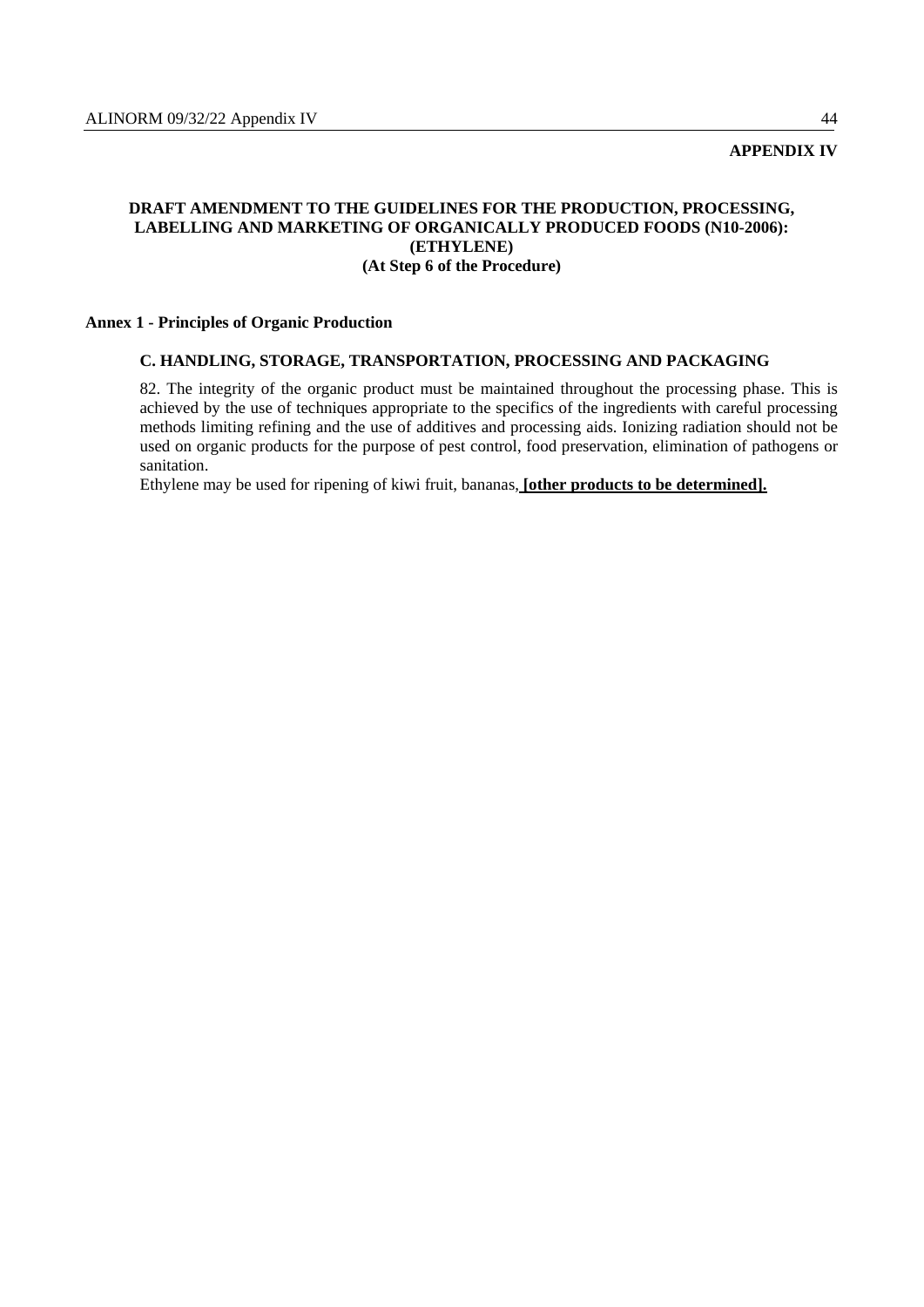## **PROPOSED AMENDMENT TO THE GUIDELINES FOR THE PRODUCTION, PROCESSING, LABELLING AND MARKETING OF ORGANICALLY PRODUCED FOODS: TABLE 2 OF ANNEX II (ROTENONE)**

## **(At Step 5A of the Procedure)**

## ANNEX II: PERMITTED SUBSTANCES FOR THE PRODUCTION OF ORGANIC FOODS

## TABLE 2:

## SUBSTANCES FOR PLANT PEST AND DISEASE CONTROL

| Substance                                                                        | Description; compositional requirements; conditions for use                                                                                       |  |  |  |  |
|----------------------------------------------------------------------------------|---------------------------------------------------------------------------------------------------------------------------------------------------|--|--|--|--|
| 1. PLANT AND ANIMAL                                                              |                                                                                                                                                   |  |  |  |  |
| Preparations of Rotenone from Derris<br>elliptica, Lonchocarpus, Thephrosia spp, | Need recognized by the certification body or authority.<br>The substance should be used in such a way as to prevent<br>its flowing into waterways |  |  |  |  |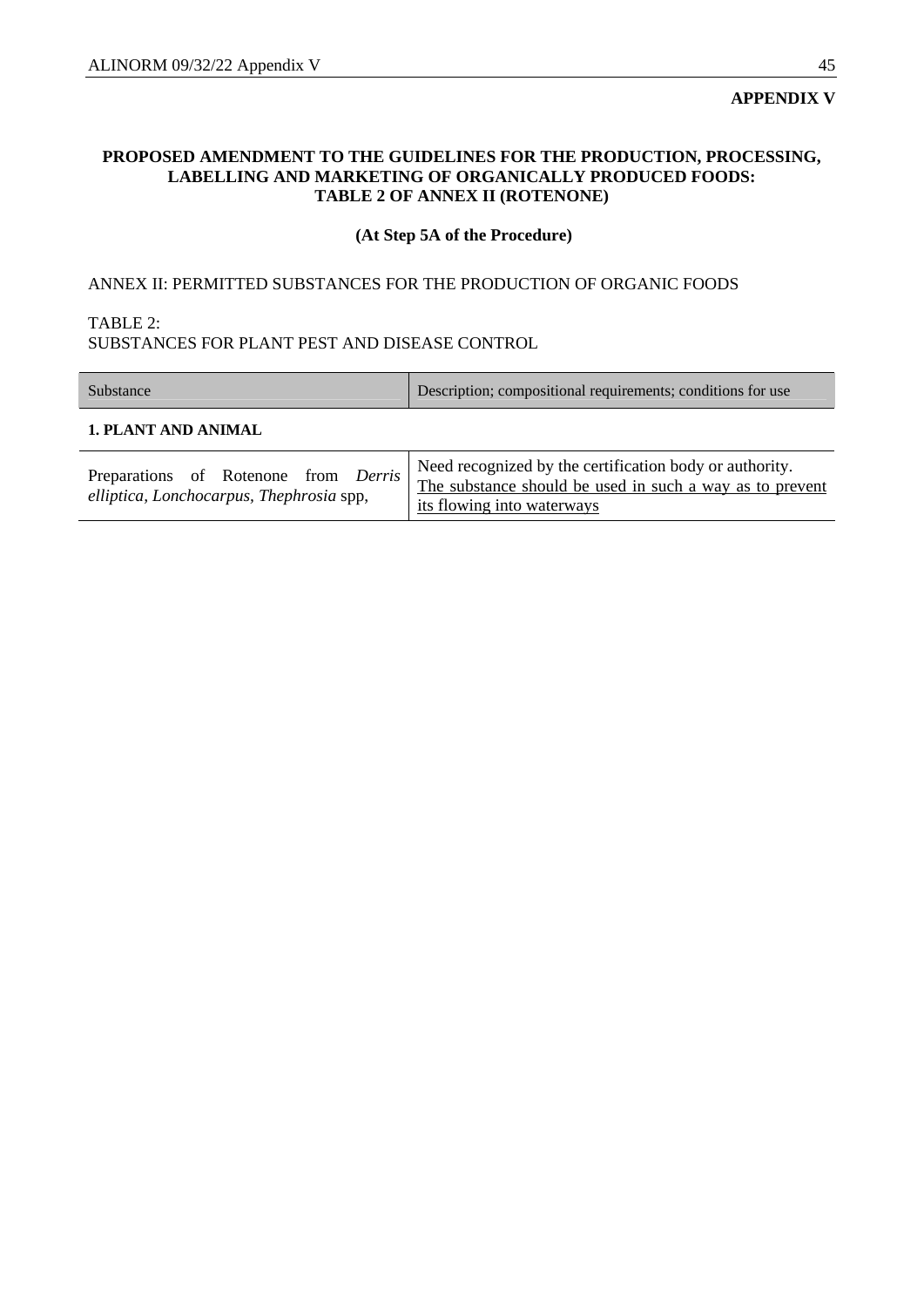## **APPENDIX VI**

## **DRAFT AMENDMENT TO THE GENERAL STANDARD FOR THE LABELLING OF PREPACKAGED FOODS - DEFINITIONS (At Step 7 of the Procedure)**

## **SECTION 2. DEFINITION OF TERMS<sup>1</sup>**

For the purpose of the General Standard:

**"Food and food ingredients obtained through certain techniques of genetic modification / genetic engineering"** means food and food ingredients composed of or containing genetically modified / engineered organisms obtained through modern biotechnology, or food and food ingredients produced from, but not containing genetically modified / engineered organisms obtained through modern biotechnology.

**"Organism"** means any biological entity capable of replication, reproduction or of transferring genetic material.

**"Genetically modified / engineered organism"** means an organism in which the genetic material has been changed through modern biotechnology in a way that does not occur naturally by multiplication and/or natural recombination.

**"Modern biotechnology"** means the application of:

a. In vitro nucleic acid techniques<sup>2</sup>, including recombinant deoxyribonucleic acid (DNA) and direct injection of nucleic acid into cells or organelles, or

b. Fusion of cells<sup>3</sup> beyond the taxonomic family,

that overcome natural physiological, reproductive or recombination barriers and that are not techniques used in traditional breeding and selection

<sup>1</sup> The terminology used in this section on definitions should not determine the terminology which is appropriate for use on food labels

<sup>2</sup> These include but are not limited to: recombinant DNA techniques that use vector systems and techniques involving the direct introduction into the organism of hereditary materials prepared outside the organism such as microinjection, macro-injection, chemoporation, electroporation, micro-encapsulation and liposome fusion

<sup>3</sup> Fusion of cells (including protoplast fusion) or hybridization techniques that overcome natural physiological, reproductive, or recombination barriers, where the donor cells/protoplasts do not fall within the same taxonomic family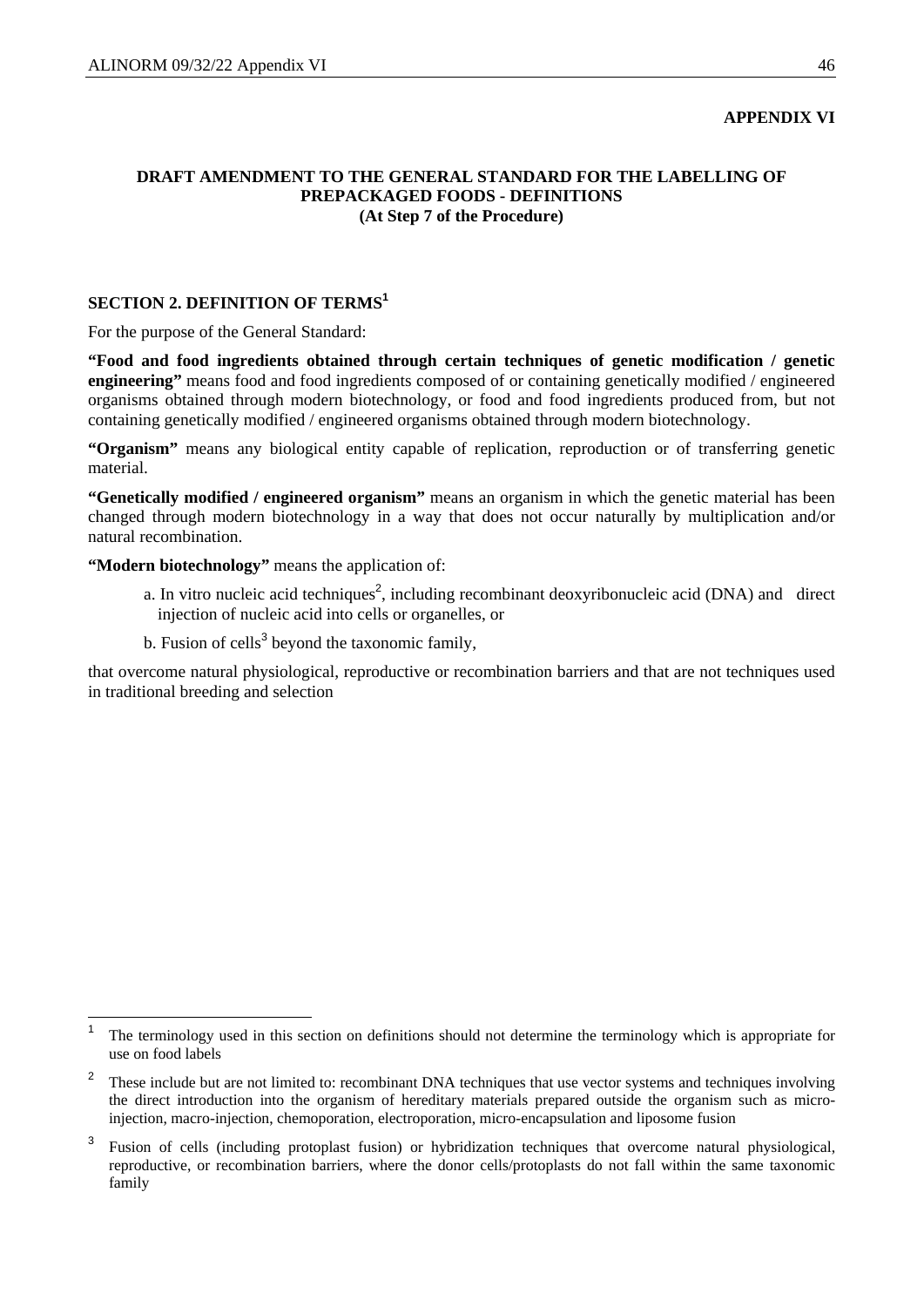## **APPENDIX VII**

## **PROPOSED DRAFT RECOMMENDATIONS FOR THE LABELLING OF FOODS AND FOOD INGREDIENTS OBTAINED THROUGH CERTAIN TECHNIQUES OF GENETIC MODIFICATION/GENETIC ENGINEERING**

## **(At Step 3 of the Procedure)**

## **[Chapeau 1:**

*"Food labelling is the primary means of communications between the seller on the one hand and the purchaser and consumer on the other. Labelling of a food is considered only after the food has undergone appropriate safety assessments to deem it safe for human consumption. For additional assurance on safe and appropriate use of food, food labelling can be employed to provide consumers with essential information. It is recognized that consumers' expressed needs may vary in different regions of the world. These differences might lead to various levels of approaches regarding labelling of foods obtained by GM*/*GE modifications.* 

*The purpose of this document is to recall and assemble in a single document some important elements of guidance from Codex texts, which are relevant for the labelling of foods obtained by GM*/*GE techniques."***] / or**

## **[Chapeau 2:**

*"The purpose of this document is to recall and assemble in a single document some important elements from Codex texts which are relevant for the labelling of foods obtained by GM*/*GE techniques."***] /or**

## **[Chapeau 2 as amended by the USA:**

*"The purpose of this document is to recall and assemble in a single document some important elements from Codex LABELLING AND OTHER texts which are relevant for the labelling of foods obtained by GM/GE techniques AS THEY ARE FOR ALL FOODS. THIS DOCUMENT IS NOT INTENDED TO SUGGEST OR IMPLY THAT GM/GE FOODS ARE IN ANY WAY DIFFERENT FROM OTHER FOODS SIMPLY DUE TO THEIR METHOD OF PRODUCTION."***]** /**or** 

## **[Chapeau 2 as amended by Brazil:**

*"The purpose of this document is to recall and assemble in a single document some important elements of guidance from Codex texts which are relevant for the labelling of foods obtained by GM/GE techniques. It also recognizes that each country can adopt different approaches regarding labelling of foods obtained by GM/GE techniques and that food labelling is the primary means of communications between the seller on the one hand and the purchaser and consumer on the other."***] / or**

## **[Amendment to the first sentence of paragraph 1 as developed during the 37th Session of the CCFL as alternative to chapeau 1 and 2:**

"1. The following Codex standards and related texts contain provisions applicable to the labelling of food products and may be applied to foods obtained by GM/GE techniques.

Any information or pictorial device may be displayed on labels of foods obtained from GM/GE techniques provided that these are not in conflict with Codex standards and guidelines.

This document is not intended to suggest or imply that food obtained from GM/GE techniques are in any way different or less safe from other foods simply due to their method of production provided that they have undergone safety assessment according to the guidance of the Codex Alimentarius Commission."**]**

## **[Text as annexed to report of the 36<sup>th</sup> Session of the CCFL:**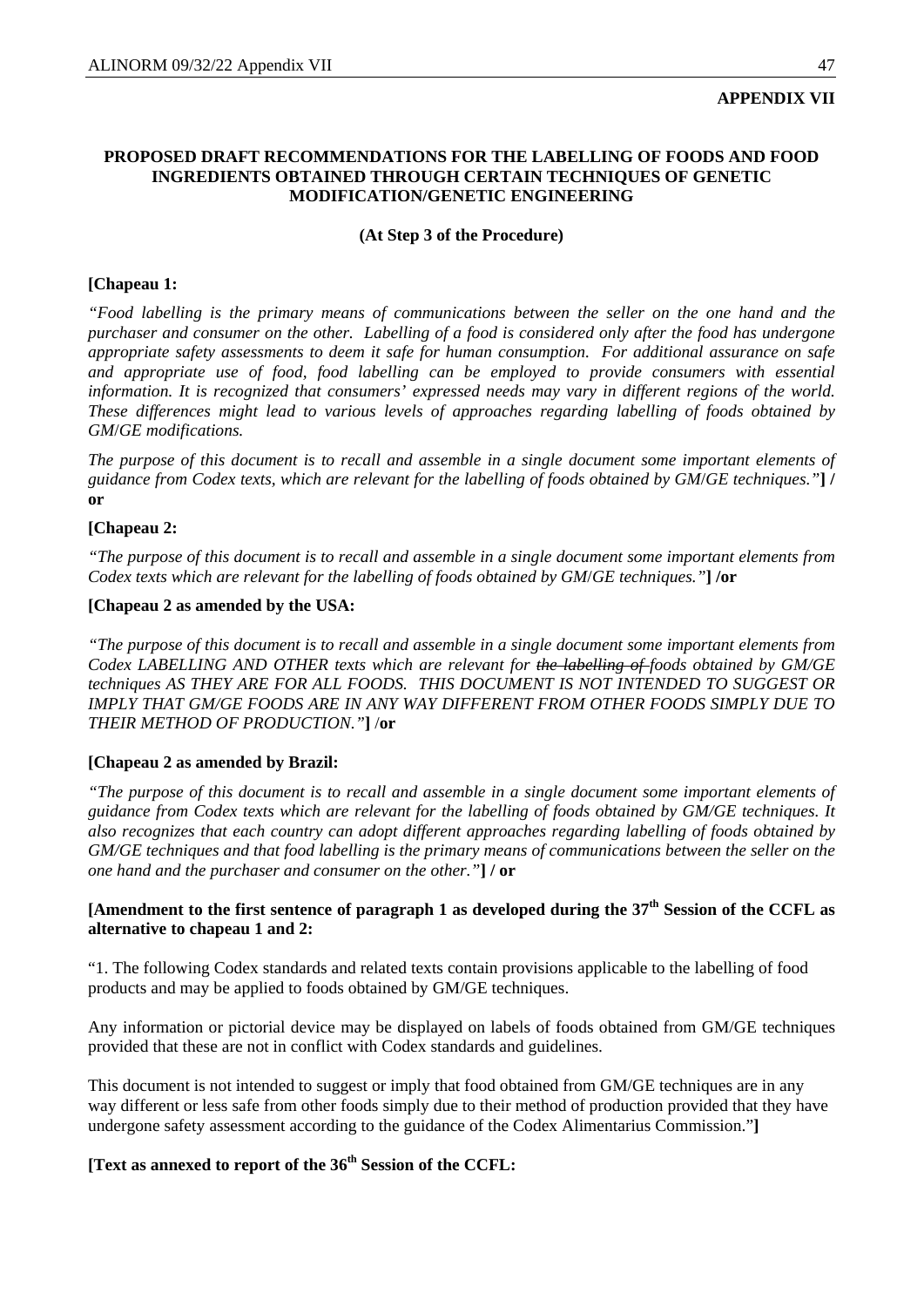"1. The following Codex standards and related texts contain provisions applicable to the labelling of food products and may be applied to foods obtained by GM/GE:]

- The Codex General Standard for the Labelling of Prepackaged Foods, (Codex Stan 1-1985)
- The Codex General Guidelines on Claims (CAC/GL 1-1979)
- The Codex Guidelines for Use of Nutrition and Health Claims (CAC/GL 23-1997)
- Principles for Risk Analysis of Foods Derived from Modern Biotechnology (CAC/GL 44-2003);
- Guidelines for the Conduct of Food Safety Assessments of Foods Derived from Recombinant-DNA plants (CAC/GL 45-2003)
- Guidelines for the Conduct of Food Safety Assessments of Foods Derived from Recombinant-DNA microorganisms
- Working Principles for Risk Analysis for Food Safety for Application by Governments
- 2 Codex labelling and other texts apply to foods sold in unpackaged/non-retail containers including those foods obtained through GM-GE techniques and sold in such manner. Labelling means "any written, printed or graphic matter that is present on the label, accompanies the food, or is displayed near the food, including that for the purpose of promoting its sale or disposal."
- 3. Labelling of a food is considered only after the food has undergone appropriate assessments to deem it safe for human consumption. Codex has adopted several texts which address the safety aspects of  $GM/GE$  foods and are available to Member Countries for this purpose<sup>1</sup>.
- 4. The Guideline for the Conduct of Food Safety Assessment of Foods Derived from Recombinant-DNA Plants (CAC/GL 45-2003) states that the "transfer of genes from commonly allergenic foods . . . should be avoided unless it is documented that the transferred gene does not code for an allergen . . .".
- 5. The presence in any food or food ingredients obtained through biotechnology of an allergen transferred from any of the products listed in section 4.2.1.4 shall be declared. When it is not possible to provide adequate information on the presence of an allergen through labelling, the food containing the allergen should not be marketed (section 4.2.2, GSLPF).
- 6. When the physical, chemical, or functional characteristics of a food are significantly altered through any means (production or processing), the labelling of such food be appropriately modified from its traditional labelling to ensure that the food is described or presented in a manner that is truthful and not misleading and not likely to create an erroneous impression regarding its character in any respect. The traditional name of such food may need to be changed or qualified with additional words or phrases to describe the true nature of the food and to avoid misleading or confusing the consumer.
- 7. In cases where GM/GE modifications result in a claim related to the nutritional properties of the food, the claim language should be consistent with the Guidelines for Use of Nutrition and Health Claims.
- 8. The provisions in existing Codex texts can be applied to labelling statements related to GM/GE foods.
- 9. Codex labelling texts apply to representation used to provide information to enable consumer choice about the food they purchase and/or when used by marketers to indicate that a food meets certain consumer preferences.
- 10. Any representations made on the label or in the labelling of GM/GE foods should be consistent with the GSLPF (Codex Stan 1-1985) and the General Guidelines on Claims (CAC/GL 1-1979).

## **Table 1. Provisions in existing Codex labelling texts that apply to the labeling of GM/GE foods**

## **Section Mandatory Labelling Provisions**

## *General Standard for the Labelling of Prepackaged Foods*

3.1 Prepackaged food shall not be described or presented on any label or in any labelling in a manner that is false, misleading or deceptive or is likely to create an erroneous impression regarding its character in any respect.

<sup>1</sup> Guideline for the Conduct of Food Safety Assessment of Foods Derived from Recombinant-DNA Plants (CAC/GL 45-2003); Guideline for the Conduct of Food Safety Assessment of Foods Produced Using Recombinant-DNA Microorganisms (CAC/GL 46-2003).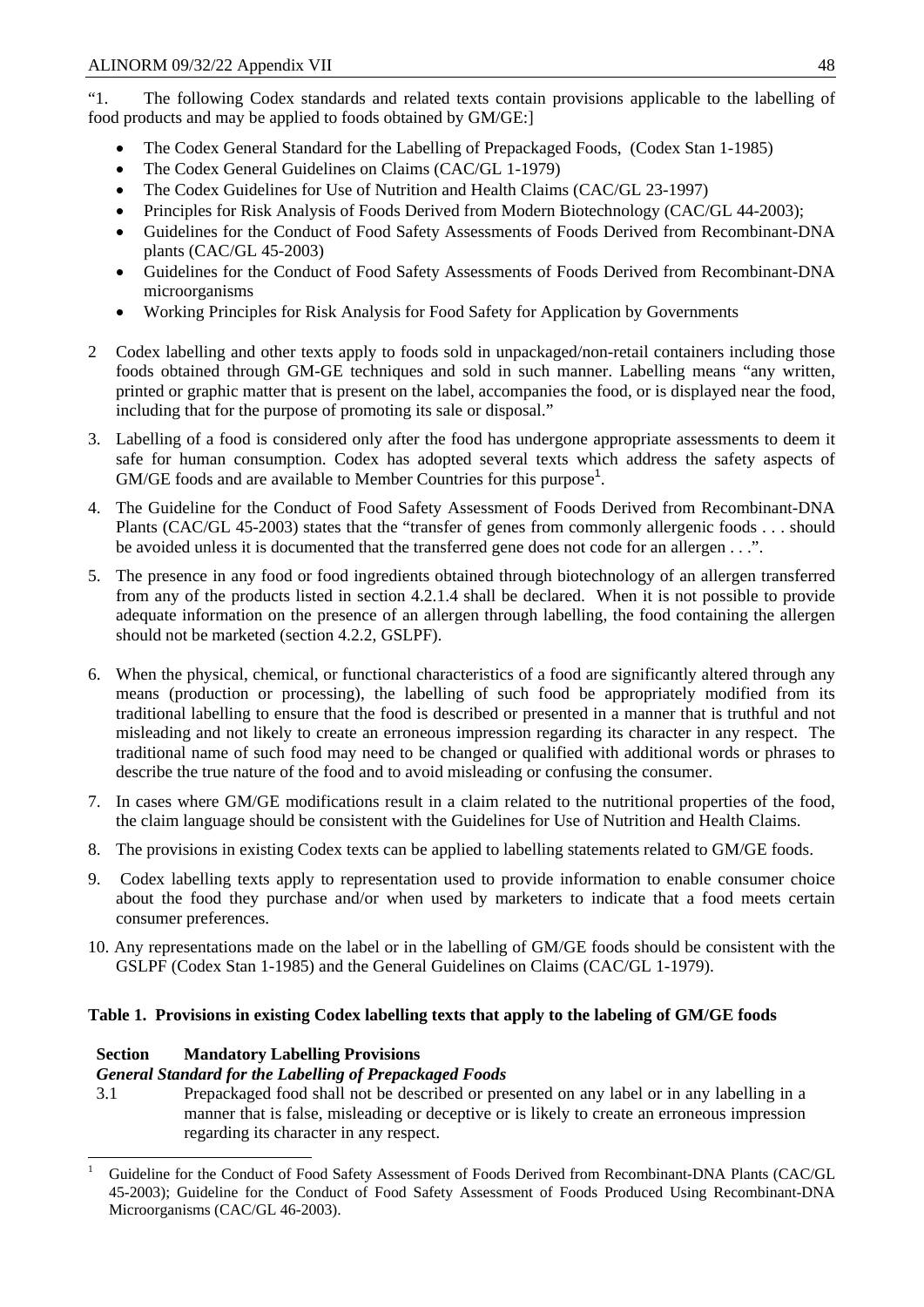- 3.2 Prepackaged food shall not be described or presented on any label or in any labelling by words, pictorial or other devices which refer to or are suggestive either directly or indirectly, of any other product with which such food might be confused, or in such a manner as to lead the purchaser or consumer to suppose that the food is connected with such other product.
- 4.1.1 The name [of the food] shall indicate the true nature of the food and normally be specific and not generic.
- 4.1.2 There shall appear on the label either in conjunction with, or in close proximity to, the name of the food, such additional words or phrases as necessary to avoid misleading or confusing the consumer in regard to the true nature and physical condition of the food including but not limited to the type of packaging medium, style, and the condition or type of treatment it has undergone; for example, dried, concentrated, reconstituted, smoked.
- 4.2.2 The presence in any food or food ingredients obtained through biotechnology of an allergen transferred from any of the products listed in section 4.2.1.4 shall be declared.

When it is not possible to provide adequate information on the presence of an allergen through labelling, the food containing the allergen should not be marketed.